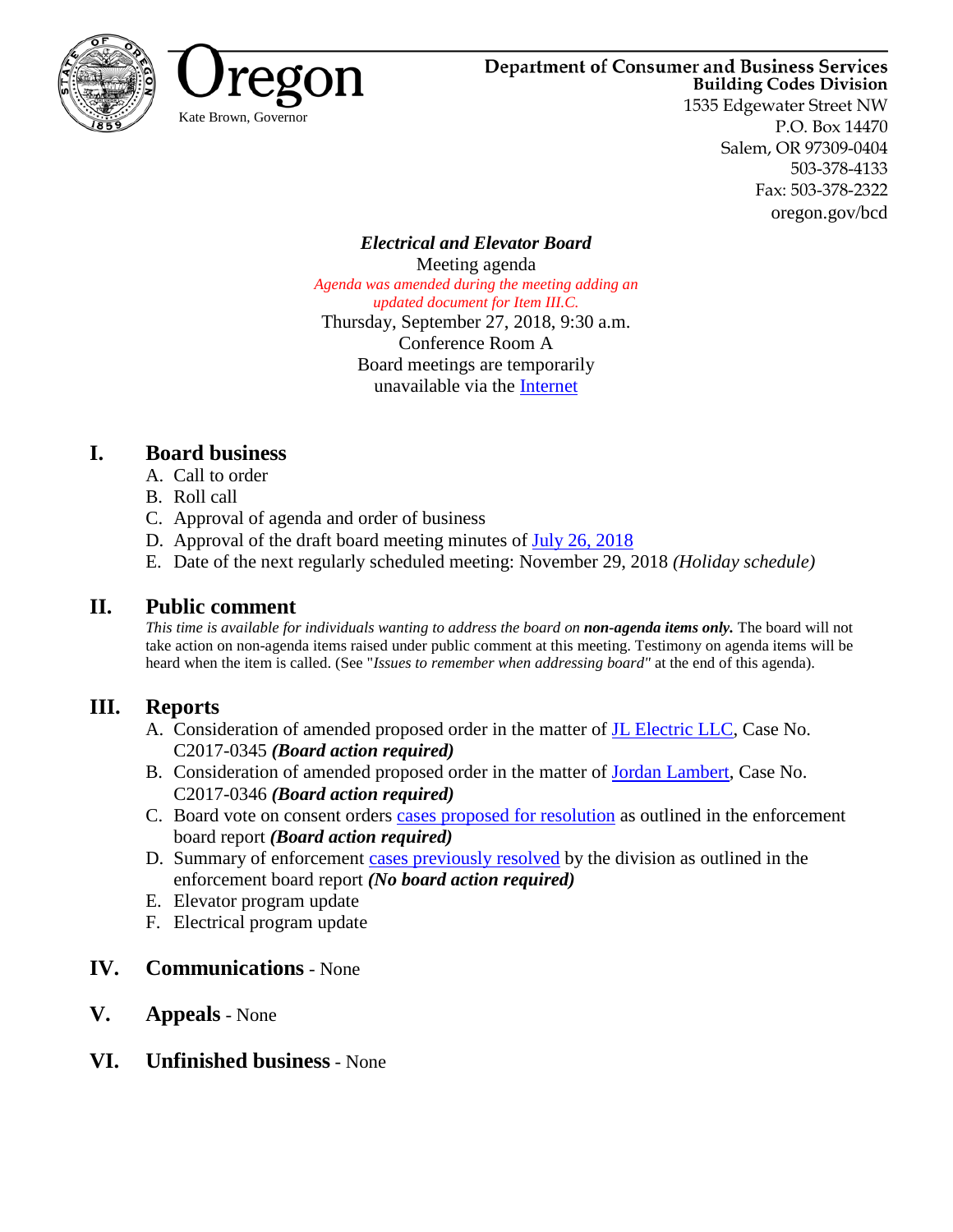### **VII. New business**

- A. Review and approve committee recommendations for [new continuing education](#page-41-0) course and instructor applications
- B. Request received from Northwest Section of the International Association of Electrical Inspectors for [retroactive approval](#page-46-0) of annual seminar September 9 through September 12, 2018
- C. Board review request received from Daniel Swehosky to seek an [exception](#page-47-0) to OAR 918- 282-0140 (2)(i), regarding a supervising electrician able to sign for only one employer

### **IX. Announcements** - None

### **X. Adjournment**

### **Issues to remember when addressing the board:**

- All public participation is subject to the discretion of the board chair for order of testimony, length and relevance.
- **Speakers are generally limited to five minutes.**
- **Please register on the attendance registration form and on the public testimony registration form, listing** the appropriate agenda item.
- The board chair will call you to the front testimony table.
- **Please state your name and the organization you represent (if any).**
- Always address your comments through the chair.
- If written material is included, please provide 20 three-hole-punched copies of all information to the boards administrator prior to the start of the meeting and, when possible, [staff](mailto:Debra.j.woods@oregon.gov) respectfully requests an electronic copy of materials 24 hours prior to the meeting.

**Interpreter services or auxiliary aids for persons with disabilities are available upon advance request. Persons making presentations including the use of video, DVD, PowerPoint, or overhead projection equipment are asked to contact boards coordinator 24 hours prior to the meeting. For assistance, please contac[t Debi Barnes-Woods](mailto:Debra.j.woods@oregon.gov) at 503-378-6787.**

Please do not park vehicles with "E" plates in "customer only" spaces.

*Note:* For information regarding re-appointments or board vacancies, please visit the Governor's [website.](http://www.oregon.gov/gov/admin/Pages/How_To_Apply.aspx)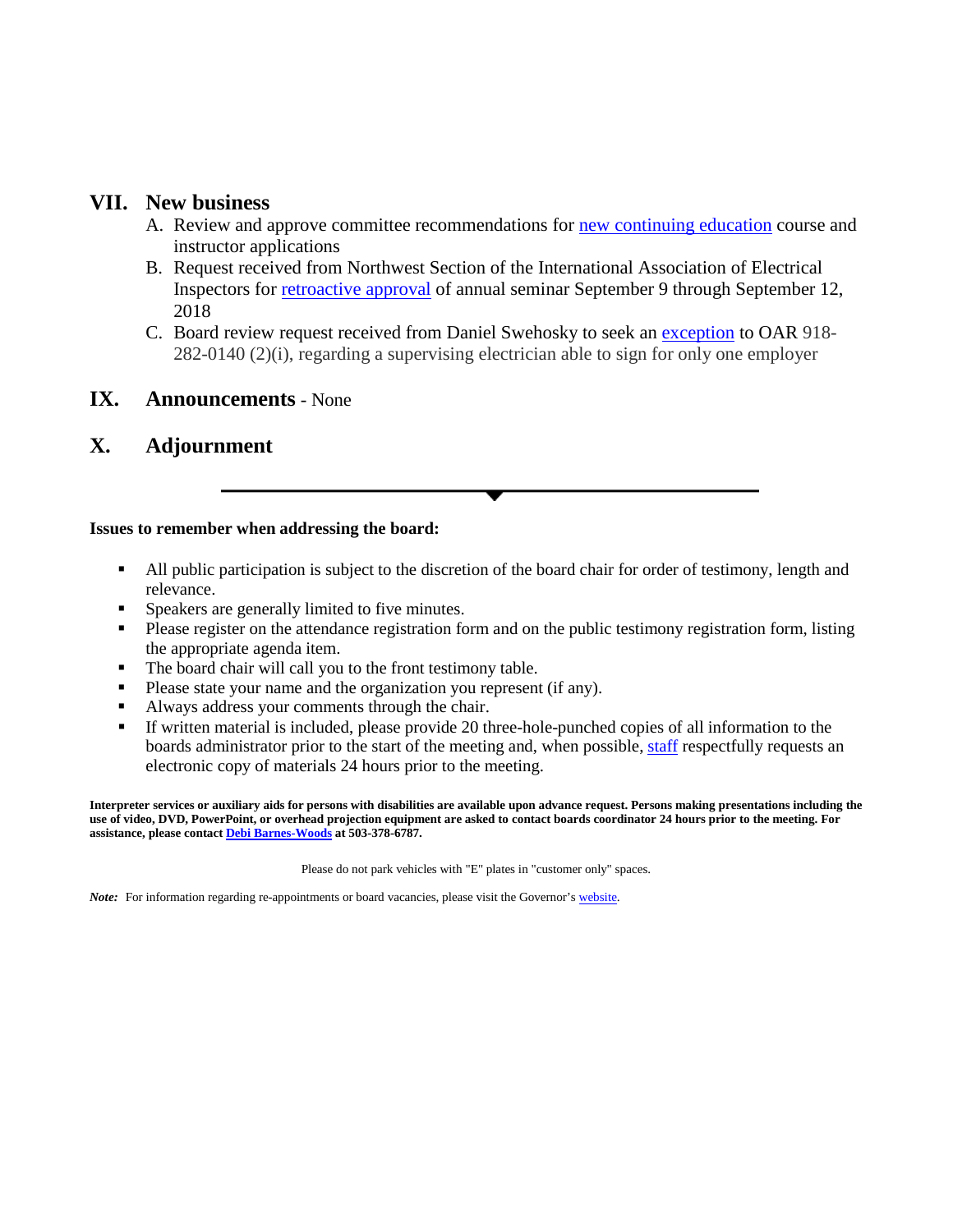### **Electrical and Elevator Board Meeting minutes** July 26, 2018

<span id="page-2-0"></span>

| <b>Members present:</b> | Heather Miller, journeyman electrician, chair                                      |  |  |  |  |
|-------------------------|------------------------------------------------------------------------------------|--|--|--|--|
|                         | Thomas Kyle, electrical contractor, vice-chair                                     |  |  |  |  |
|                         | Randy Carmony, journeyman elevator installer                                       |  |  |  |  |
|                         | Thomas Faires, elevator manufacturing representative                               |  |  |  |  |
|                         | Jon Flegel, journeyman electrician                                                 |  |  |  |  |
|                         | Scott Hall, electrical equipment supplier                                          |  |  |  |  |
|                         | Warren Jackson, building official                                                  |  |  |  |  |
|                         | Vern Palmrose, power and light industry                                            |  |  |  |  |
|                         | Joseph Pugh, public member                                                         |  |  |  |  |
|                         | James Totten, owner/manager of a commercial office building                        |  |  |  |  |
| <b>Members absent:</b>  | Randy Smith, electrical inspector                                                  |  |  |  |  |
|                         | Vacant, electrical contractor                                                      |  |  |  |  |
|                         | Vacant, commercial underwriter                                                     |  |  |  |  |
|                         | Vacant, electrical equipment manufacturing rep                                     |  |  |  |  |
|                         | Vacant, industrial plant employing electricians                                    |  |  |  |  |
| <b>Staff present:</b>   | Richard Rogers, chief building official, Policy and Technical                      |  |  |  |  |
|                         | Services                                                                           |  |  |  |  |
|                         | Keith Anderson, electrical program chief, Policy and Technical                     |  |  |  |  |
|                         | <b>Services</b><br>Alana Cox, senior policy advisor, Policy and Technical Services |  |  |  |  |
|                         | Andrea Simmons, enforcement manager, Enforcement Services                          |  |  |  |  |
|                         | Shannon Flowers, contested case representative, Enforcement                        |  |  |  |  |
|                         | <b>Services</b>                                                                    |  |  |  |  |
|                         | Nick Howard, contested case representative, Enforcement Services                   |  |  |  |  |
|                         | Warren Hartung, elevator program chief, Statewide Services                         |  |  |  |  |
|                         | Sarah Blam-Linville, contested case representative, Enforcement                    |  |  |  |  |
|                         | <b>Services</b>                                                                    |  |  |  |  |
|                         | Todd Smith, policy analyst, Policy and Technical Services                          |  |  |  |  |
|                         | Dan Fager, enforcement & training specialist, Enforcement                          |  |  |  |  |
|                         | Services                                                                           |  |  |  |  |
|                         | Debi Barnes-Woods, boards administrator, Policy and Technical<br><b>Services</b>   |  |  |  |  |
| <b>Guests present:</b>  | Tyler Boston, licensed limited maintenance electrician                             |  |  |  |  |
|                         | John Powell, Polk County                                                           |  |  |  |  |
|                         | Jeff Copeland, City of Portland                                                    |  |  |  |  |
|                         | Nathan Philips, NECA                                                               |  |  |  |  |
|                         | Jon Rexing, Weyerhaeuser                                                           |  |  |  |  |
|                         | Ryan Richards, Cochran Inc., NECA                                                  |  |  |  |  |

# **I. Board business**

### **A. Call to order**

Chair Heather Miller called the Electrical and Elevator Board meeting of July 26, 2018, to order at 9:30 a.m. The meeting was held at the Building Codes Division in Conference Room A, 1535 Edgewater Street NW, Salem, Oregon.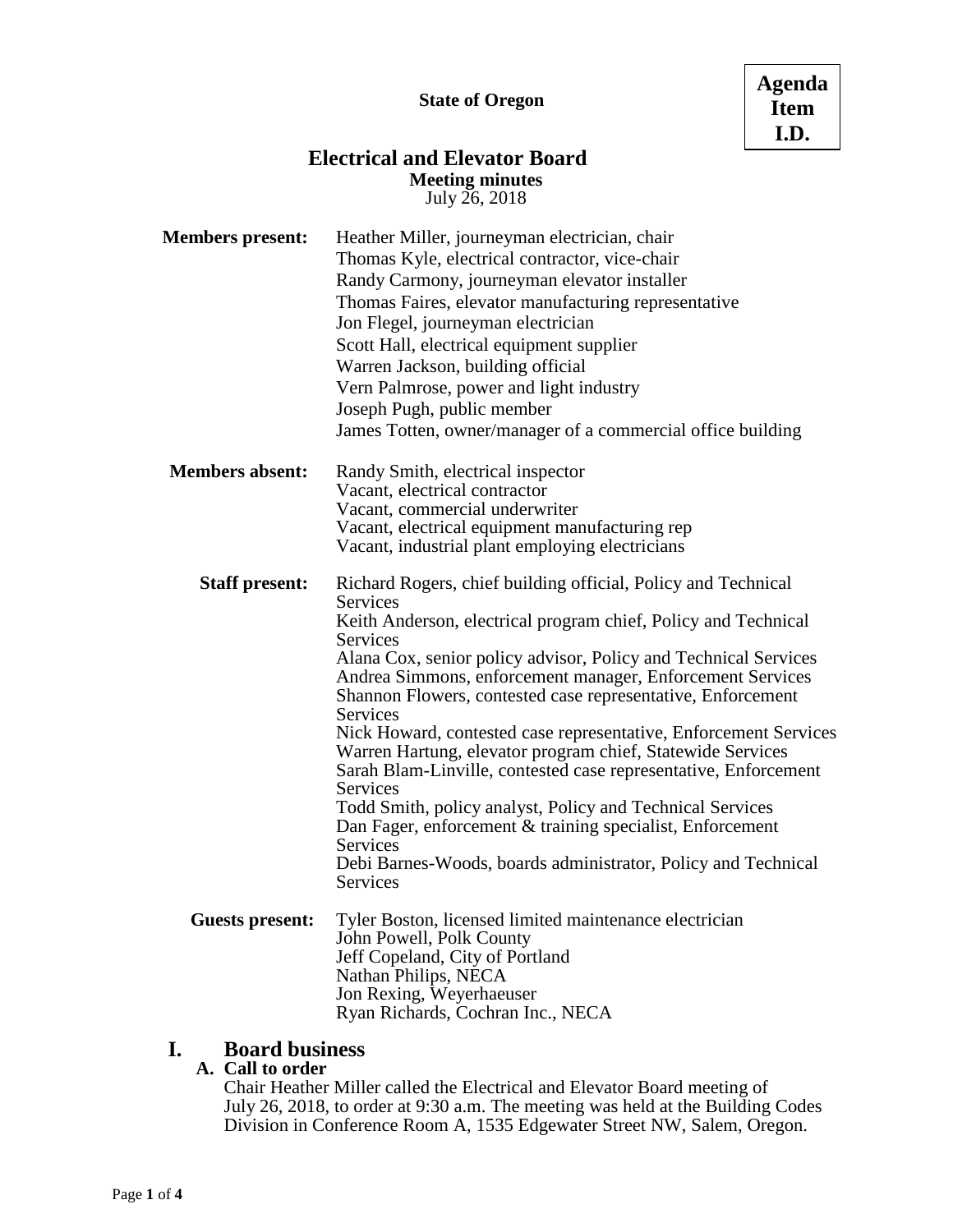### **B. Roll call**

Randy Smith was excused. James Totten was connected via teleconference. All other members were present in Conference Room A.

The Electrical and Elevator Board has four vacancies: electrical contractor, commercial underwriter, electrical equipment manufacturer representative, and industrial plant representative.

### **C. Approval of the agenda and order of business**

Chair Miller **RULED** the agenda and order of business approved.

### **D. Approval of the board meeting draft minutes were ruled final:**

- Draft minutes of May 24, 2018
- Draft special teleconference meeting minutes of June 5, 2018

Chair Miller **Ruled** both meeting minutes final.

- **E. Date of the next regularly scheduled meeting:** September 27, 2018
- **F. Farewell to member Robert Pyne, journeyman elevator installer**

Although Mr. Pyne was not present, Chair Miller thanked Mr. Pyne for his service on the board. A certificate of appreciation and a letter from the division Administrator will be sent to Mr. Pyne.

**G. Welcome new member Randy Carmony, journeyman elevator installer** Chair Miller welcomed Mr. Carmony to the board.

### **II. Public comment**

Tyler Boston, licensed limited maintenance electrician, is a sixth-term manufacturing plant apprentice. His apprenticeship has been terminated in good standing due to not having a supervisor on site. Mr. Boston is also an instructor at LBCC for fourth-term electricians. He suggested a possible rule change to OAR 918-282-0200 related to an indorsement for manufacturing plant electricians. Copies of Mr. Boston's proposal was distributed to the board.

Mr. Boston's rule proposal would change how an indorsement would be issued and not require a general electrical contractor to hire all employed manufacturing plant electricians.

### **III. Reports**

### **A. Board vote on consent orders for cases proposed for resolution previously resolved as outlined in the enforcement board report.**

Shannon Flowers, contested case representative, Enforcement Services, said that because of recent advice from Katharine DiSalle, senior assistant attorney general, the division will no longer be approving consent orders on the board's behalf, but will be approving or disapproving consent orders through a process similar to a vote on committee recommendations on new continuing education applications for instructors and classes., Acting on behalf of the board, 22 cases have entered into consent agreements for the board to review.

**Motion by Thomas Kyle, vice-chair,** to approve all the consent orders as recommended by the division in the board report.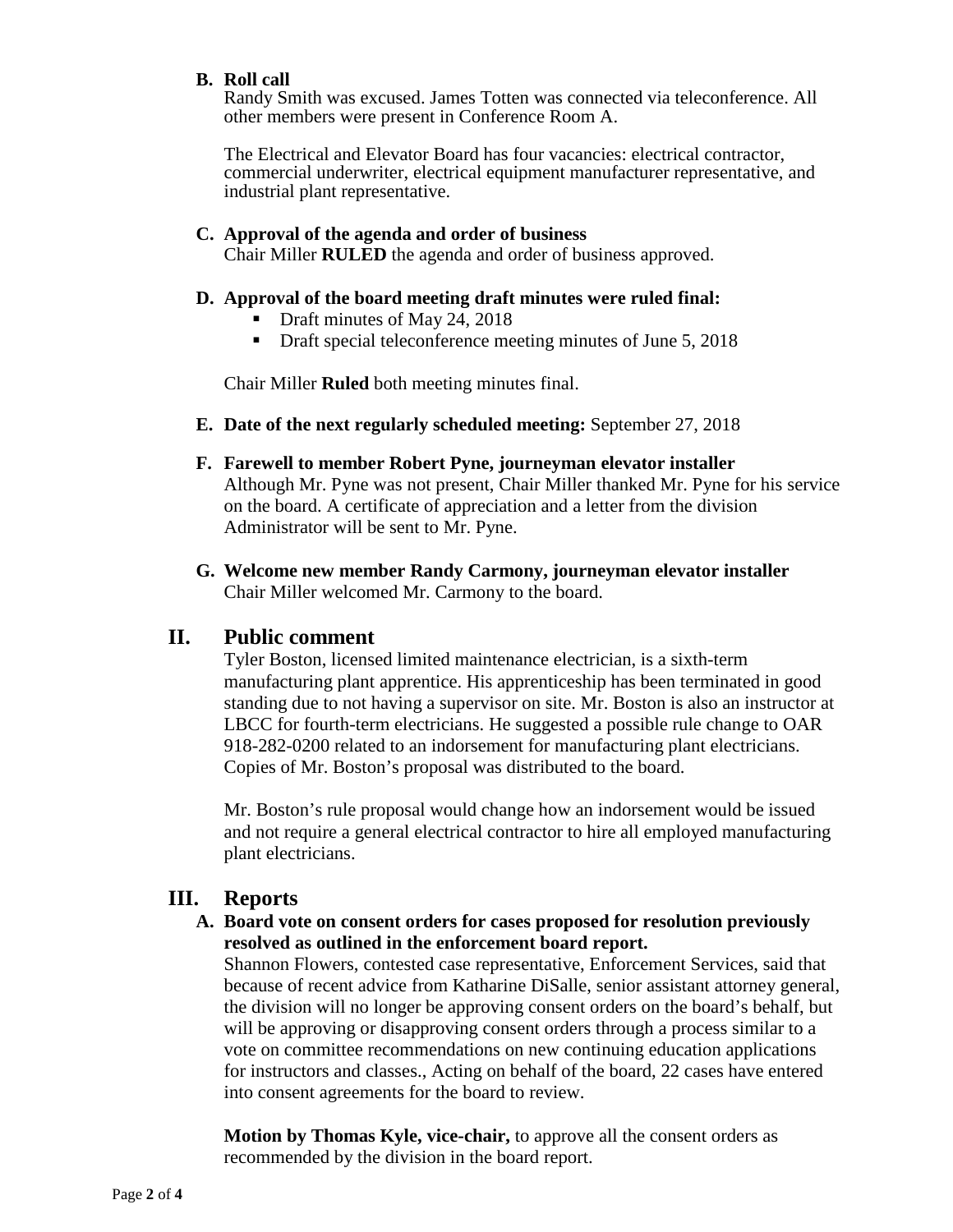### **Motion carried unanimously.**

- **B. Summary of enforcement cases previously resolved by the division as outlined in the enforcement board report.** *(No board action required)* Shannon Flowers, contested case representative, said that for all the cases listed in this report, Respondents failed to respond to the notices sent out by the division within the deadline, therefore the cases became final by default. Ms. Flowers said that the last case listed on the board report for INFT LLC., was included in error and will be removed from the report.
- **C. Cases previously resolved by the division for licensing action as outlined in the enforcement board report.** *(No board action required)* Ms. Flowers reviewed the conditioned licenses report.

# **D. Elevator program update**

Warren Hartung, elevator program chief, Statewide Services, reported on the accident and overdue reports.

Chief Hartung said that interviews are still in the process for the vacant elevator inspector positions.

### **D. Electrical program update**

Keith Anderson, electrical program chief, Policy and Technical Services, said that the assistant chief position has been re-classed with a higher pay scale.

### **IV. Communications** - None

- **V. Appeals** None
- **VI. Unfinished business** None

### **VII. New business**

**A. Board review request received from Thomas J. Tobin to review proposed denial of application for limited residential electrician license** Ms. Flowers discussed details of the case before Mr. Tobin spoke using the teleconferencing service. Ms. Flowers highlighted some facts: Mr. Tobin's work experience submitted from Connecticut was unlawful, there were no classroom training hours, he did not have a valid electrical license while working in Connecticut, and Mr. Tobin included 6,000 hours of commercial work that was not applicable to the license he had applied for. Also, Mr. Tobin was missing hours in two categories; remodeling and finishing work.

Chair Miller allowed Mr. Tobin to speak while he was connected by teleconference.

Mr. Tobin said that he has been in the electrical industry since he was 7. He had been able to confirm hours required only for a limited residential license and is seeking an exemption on his experience, or advice on how to proceed.

Mr. Tobin said he is currently employed working in Portland as an estimator, and the company is eager to hire him as an electrician.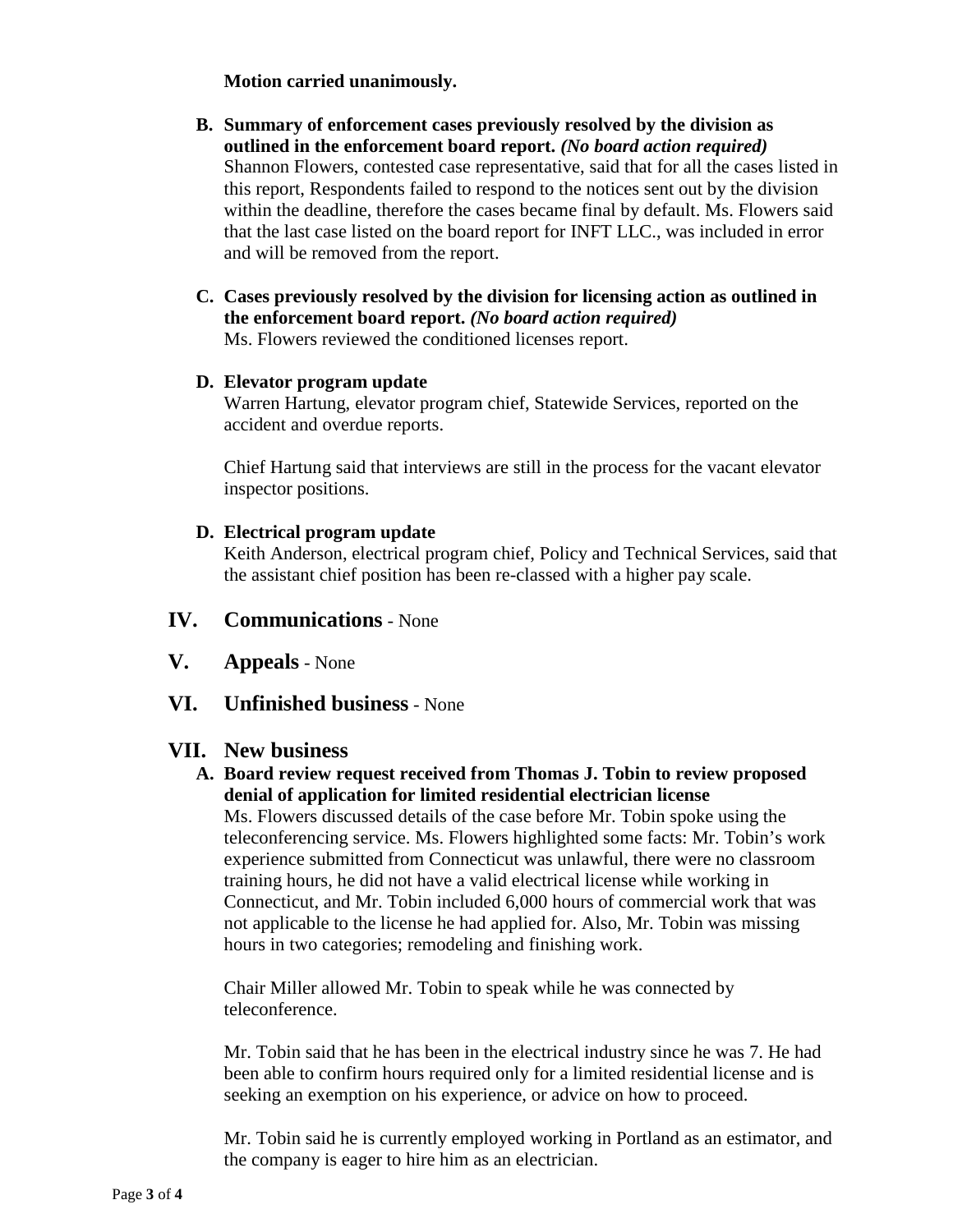**Motion by Vice-chair Kyle** to deny Mr. Tobin's request for equivalency.

Andrea Simmons, enforcement services manager, suggested that Vice-chair Kyle withdraw his motion, and allow the case to proceed through the contested case process.

### **Vice-chair Kyle withdrew his motion.**

**Motion by Joseph Pugh** to not take any action, which would allow the case to move forward through the contested case process. **Motion carried unanimously.** 

**B. Review and approve committee recommendations for new continuing education courses and instructor applications**

Todd Smith, policy analyst, Policy and Technical Services, explained what the committee had approved since its last meeting and said that an error had occurred with course hours for line-item number 29. The course hours should be six approved code related hours and not eight.

**Motion by Thomas Faires** to approve the committee recommendations for approval or denial of applications with the correction mentioned above. **Motion carried unanimously.** 

**C. Request received from Jannock LLC for retroactive approval of continuing education credit hours for specific licenses**

Mr. Smith explained that at the time the classes were taught in Oregon they were not approved. Now the Continuing Education Committee has met and the classes have now been approved by the board in Item VII.B.

**Motion by vice-chair Kyle** to approve the retroactive request from Jannock LLC. **Motion carried unanimously.**

### **IX. Announcements** - None

### **X. Adjournment**

Chair Miller adjourned the meeting at 10:10 a.m.

Respectfully submitted by Debi Barnes-Woods, boards administrator/coordinator.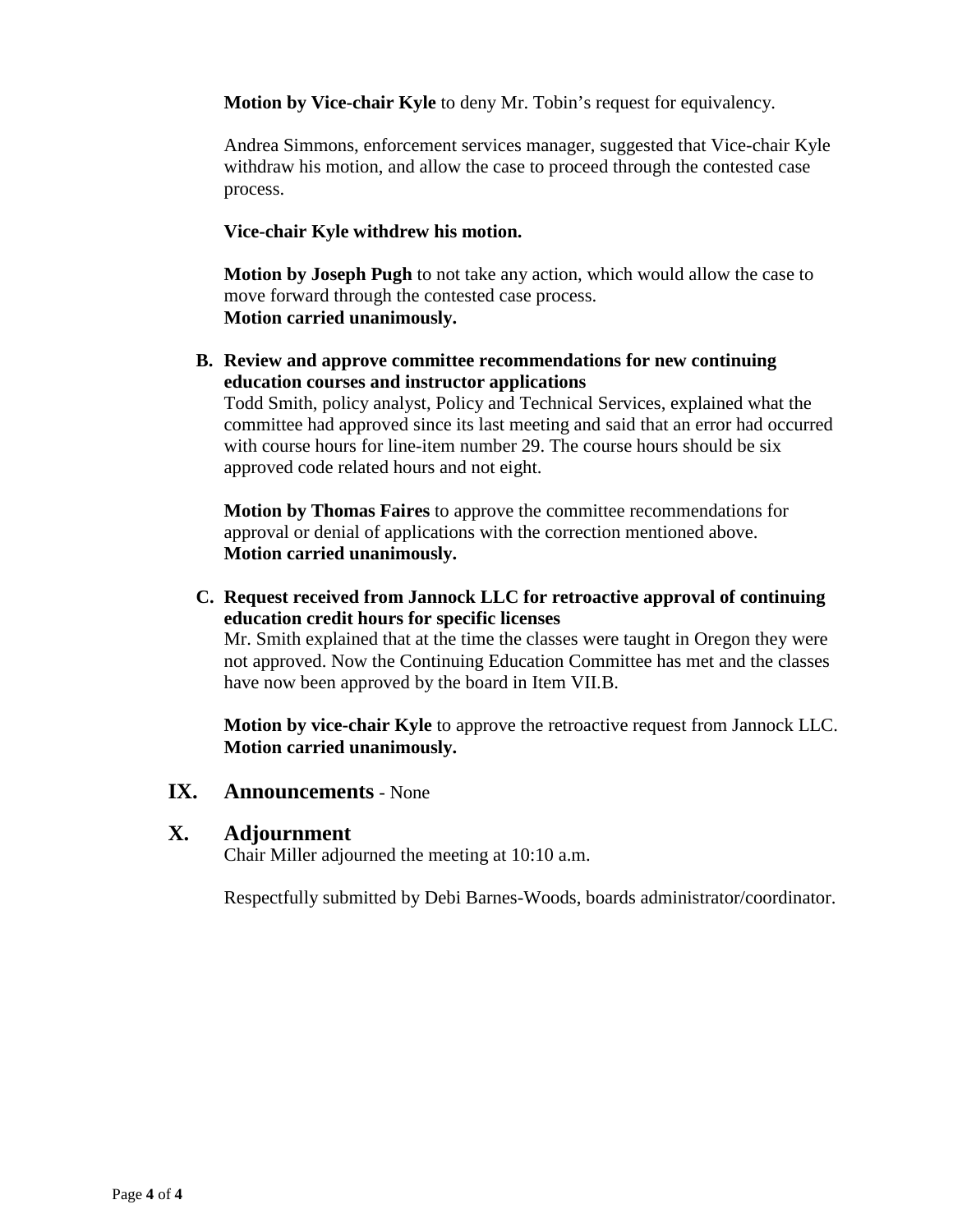### <span id="page-6-0"></span>**State of Oregon Board memo**

### **Building Codes Division September 27, 2018**

| To:      | Electrical and Elevator Board                                                                   |
|----------|-------------------------------------------------------------------------------------------------|
| From:    | Sarah Blam-Linville, contested case representative, Enforcement Services                        |
| Subject: | Approval of Amended Proposed Order for Case No. C2017-0345, In the matter of JL<br>Electric LLC |

### **Action requested:**

To consider the adoption of a Amended Proposed Order and issue a Final Order.

### **Background:**

On October 2, 2017, the Electrical and Elevator Board (Board) issued a Notice of Proposed Assessment of Civil Penalties, Notice of Proposed Suspension of Electrical Contractor License Number C1268 and Notice of Final Order on Default (Notice) to JL Electric LLC (Respondent).

The Notice proposed to assess a total of \$5,000.00 in civil penalties and suspend Respondent's electrical contractor license for alleged violations of the following Division statutes and rules:

- 1. Failing to continuously employ a signing supervising electrician, in violation of OAR 918-282-0010(1); and,
- 2. Allowing an individual to make electrical installations for which the were not properly licensed, in violation of OAR 918-282-0120(1).

On October 18, 2017, Jordan Lambert requested a hearing on behalf of Respondent.

On May 29, 2018, Administrative Law Judge (ALJ) Rebecca Lease conducted a telephone hearing. Respondent appeared and was represented by Mr. Lambert, who also testified. The Division appeared and was represented by Shannon Flowers. Tracey Weidner, a NECA contract investigator; Keith Anderson, Electrical Program Chief for the Division; and Andrea Simmons, Enforcement Manager for the Division, each testified on behalf of the Division.

On July 3, 2018, ALJ Lease issued a Proposed Order.

The Division amended the Proposed Order to correct errors and now presents that Amended Proposed Order for Board consideration and approval.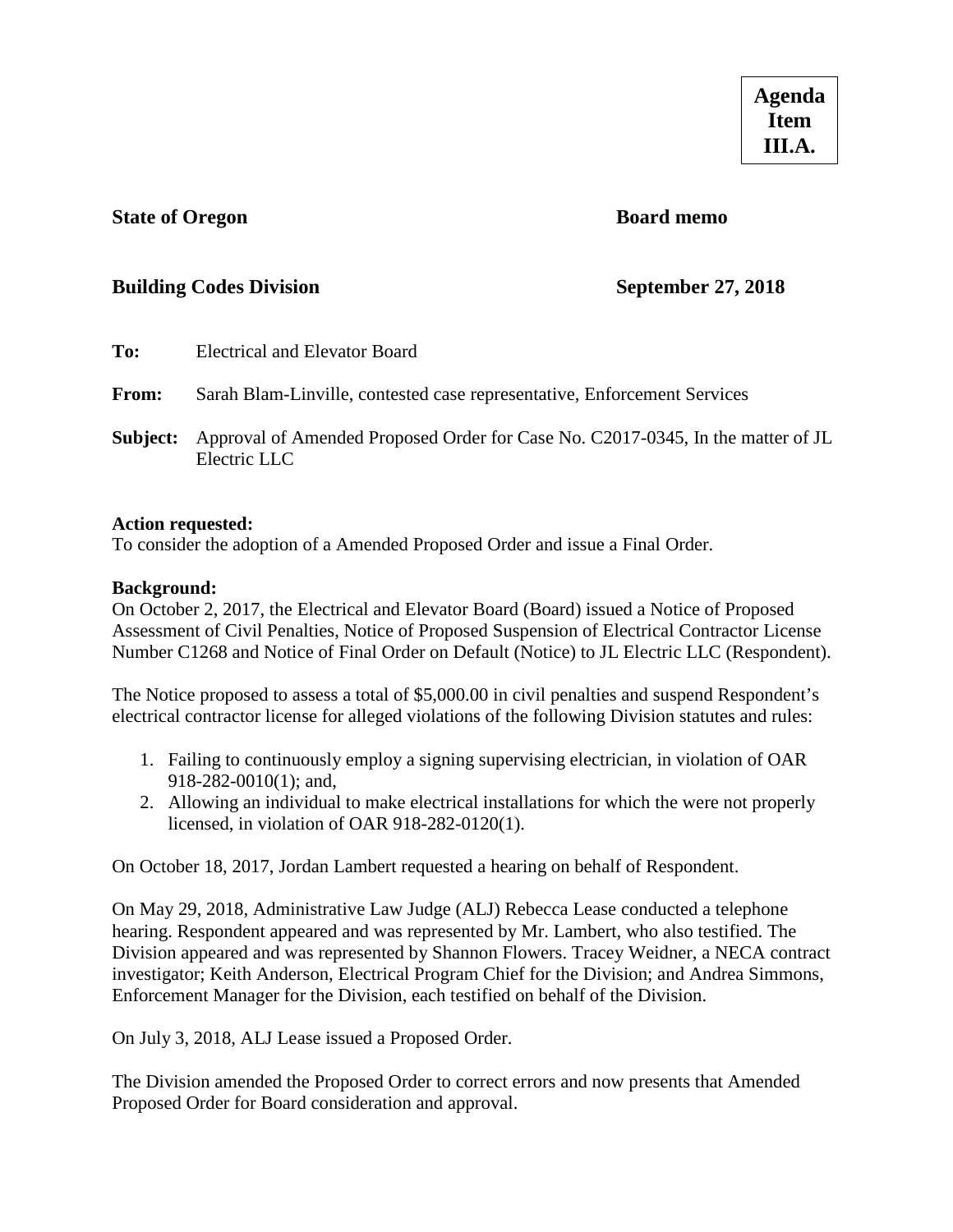### **BEFORE THE OFFICE OF ADMINISTRATIVE HEARINGS STATE OF OREGON for the BUILDING CODES DIVISION ELECTRICAL AND ELEVATOR BOARD**

 $\mathcal{L}$  $\lambda$ 

IN THE MATTER OF:

**JL ELECTRIC LLC**

### **PROPOSED ORDER**

) OAH Case No. 2018-ABC-01293  $\mathcal{L}$ Agency Case No. C2017-0345

### **HISTORY OF THE CASE**

)

On October 2, 2017, the Electrical and Elevator Board of the State of Oregon (Board) issued a Notice of Proposed Assessment of Civil Penalties, Notice of Proposed Suspension of Electrical Contractor License Number C1268 and Notice of Final Order on Default (Notice) to JL Electric LLC (JL Electric). On October 18, 2017, Jordan Lambert (Mr. Lambert) requested a hearing on behalf of JL Electric. On February 1, 2018, the Division referred the matter to the Office of Administrative Hearings (OAH). On February 28, 2018, the OAH assigned Administrative Law Judge (ALJ) Joe Allen to preside at hearing.

On March 1, 2018, the Division filed a request for change of ALJ. On March 8, 2018, the OAH issued a Ruling on Requests for Change of Administrative Law Judge, granting the request. On March 23, 2018, the OAH assigned ALJ Rebecca Lease to preside at hearing.

On May 29, 20[1](#page-7-0)8, ALJ Lease conducted a telephone hearing.<sup>1</sup> JL Electric appeared and was represented by Mr. Lambert, who testified. The Division appeared and was represented by Shannon Flowers. Tracey Weidner, a Division license enforcement investigator; Keith Anderson, Electrical Program Chief for the Division; and Andrea Simmons, Enforcement Manager for the Division, testified on behalf of the Division.

### **ISSUES**

1. Whether JL Electric allowed an individual to perform electrical work for which the individual was not properly registered or licensed, in violation of OAR 918-282-0120(1).

2. Whether JL Electric failed to continuously employ at least one full-time general supervising electrician, in violation of OAR 918-282-0010(1).

3. Whether the Board should suspend JL Electric's electrical contractor license. ORS 455.129(2)(a) and (h).

<span id="page-7-0"></span> $<sup>1</sup>$  ALJ Lease consolidated this matter for purposes of hearing with three other matters involving the same</sup> or related parties, OAH Case Nos. 2018-ABC-01289, 2018-ABC-01291, and 2018-ABC-01295.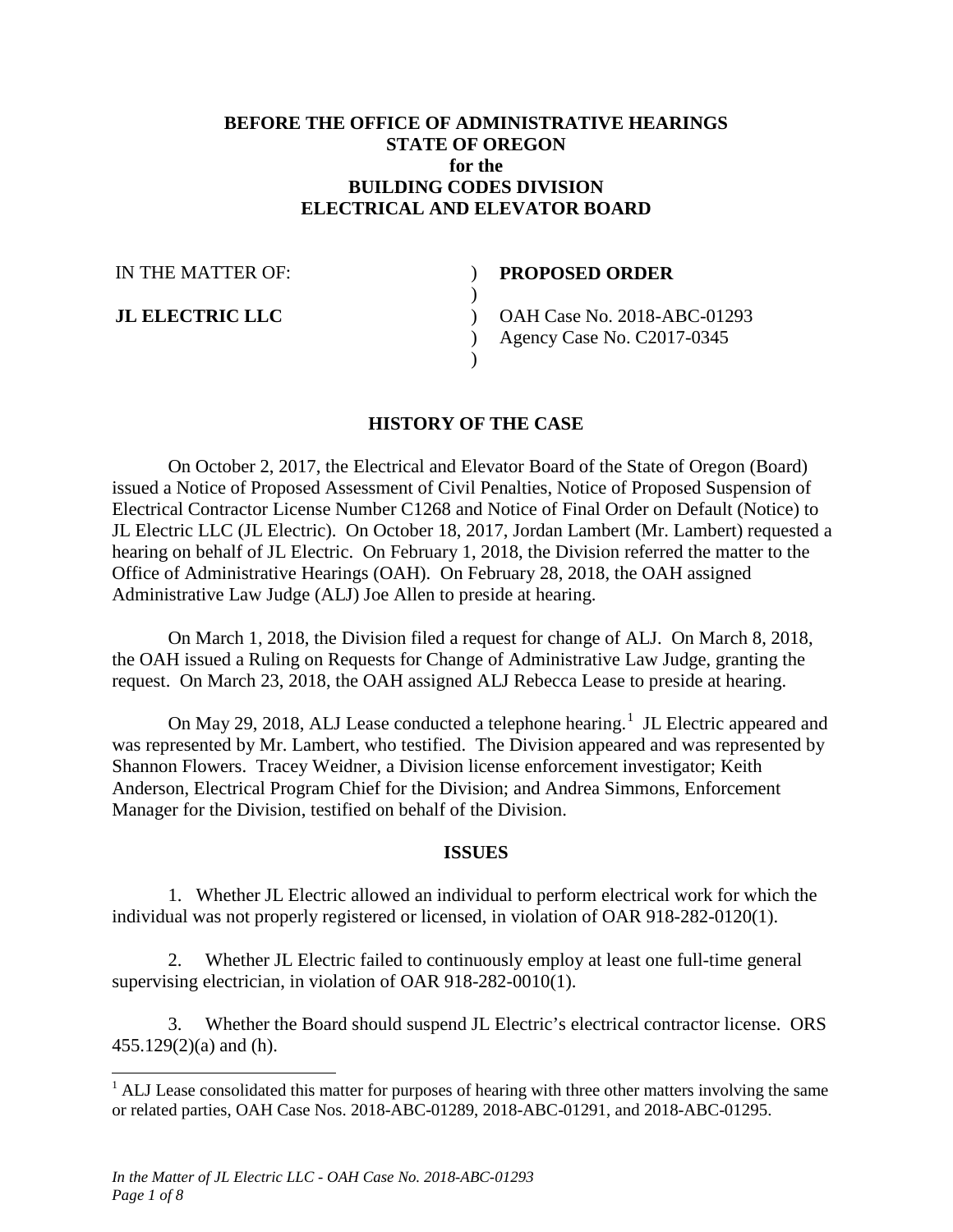4. Whether the Board should assess a civil penalty against JL Electric. ORS 455.895(1) and OAR 918-001-0036.

### **EVIDENTIARY RULINGS**

Exhibits A1 through A9, offered by the Division, were admitted into the record without objection.

### **FINDINGS OF FACT**

1. Mr. Lambert is the owner, manager and sole employee of JL Electric. (Test. of Lambert and Weidner.)

2. In or around June 2017, while working on behalf of JL Electric, Mr. Lambert installed a new electrical panel, a new outlet in the garage and new electrical wiring at a residence located at 3151 NE 126<sup>th</sup> Court in Portland, Oregon (the residence). (Test. of Lambert and Weidner.)

3. JL Electric has held Oregon electrical contractor license number C1268 since March 28, 2017. (Test. of Lambert.)

4. At no relevant time did Mr. Lambert hold any active licenses, including a supervising or journeyman electrician license, issued by the Board. (Test. of Lambert and Anderson.)

5. From March 28, 2017 until August 15, 2017, Keith Winburn (Mr. Winburn) was the registered signing supervising electrician for JL Electric. (Test. of Lambert and Anderson.) During this period, Mr. Winburn had no contact with Mr. Lambert or JL Electric. (Test. of Lambert and Weidner.) On August 15, 2017, Mr. Winburn resigned as JL Electric's registered signing supervising electrician. (Test. of Lambert and Anderson; Ex. A4.)

6. As of the date of the hearing, Mr. Lambert had not registered a new signing supervising electrician with the Division. (Test. of Lambert and Anderson.)

7. The Division implemented a civil penalty matrix (Penalty Matrix) for electrical violations. The Penalty Matrix provides for civil penalties based upon the type of violation and "upon the number of violations committed within five years of the date of the present violation." (Ex. A8 at 1.) For entities without any prior violations, the Penalty Matrix provides for a civil penalty of \$2,000 for allowing an individual to perform unlicensed activities. (*Id*.) For entities without any prior violations, the Penalty Matrix provides for a civil penalty of \$3,000 for violations by contractors working in a trade that requires a specialty license. (*Id*. at 2.) The Penalty Matrix further provides:

> The entire penalty is imposed in all cases. \* \* \*. A stay of some portion of a penalty is within the sole discretion of the board or the division acting on the board's behalf for purposes of settling cases prior to hearing.

(*Id*. at 1.) JL Electric has no prior violations with the Division. (Test. of Simmons.)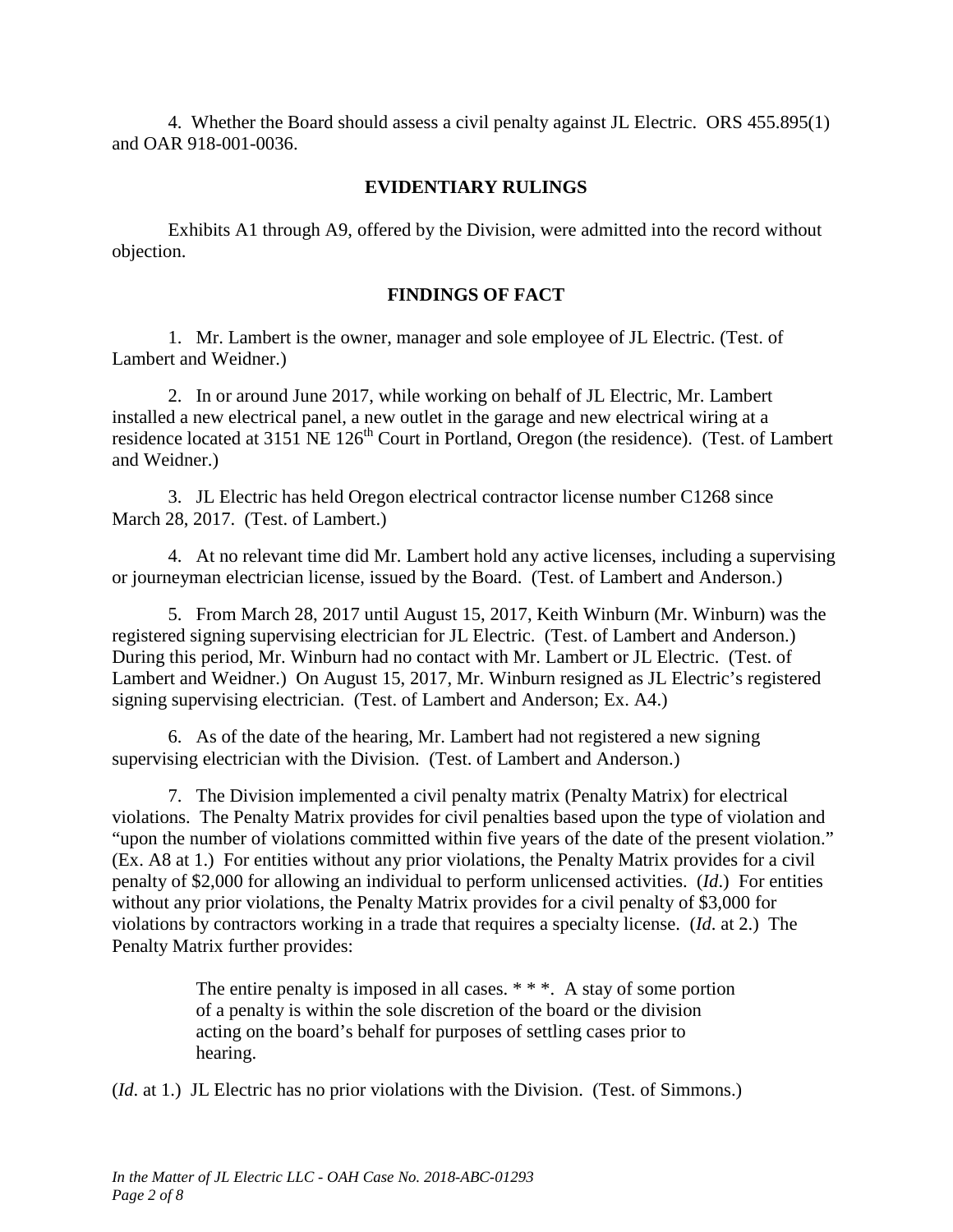### **Conclusions of Law**

1. JL Electric allowed an individual to perform electrical work for which the individual was not properly registered or licensed, in violation of OAR 918-282-0120(1).

2. JL Electric failed to continuously employ at least one full-time general supervising electrician, in violation of OAR 918-282-0010(1).

3. The Board should suspend JL Electric's electrical contractor license.

4. The Board should assess a civil penalty against JL Electric.

### **OPINION**

The Board contends that JL Electric's electrical contractor license should be suspended because JL Electric failed to meet a condition or requirement to maintain that license and because it violated Division statutes and rules. The Board also contends that JL Electric should be assessed a civil penalty of \$5,000 for its alleged violations. The Division has the burden to show, by a preponderance of the evidence, that JL Electric committed the alleged violations, and that the proposed civil penalty is appropriate. ORS 183.450(2), *Harris v. SAIF,* 292 Or 683, 690 (1982). Proof by a preponderance of the evidence means that the fact finder is persuaded that the facts asserted are more likely true than not true. *Riley Hill General Contractor, Inc. v. Tandy Corp.,* 303 Or. 390 (1987).

### *Electrical Installations*

ORS 479.530 defines certain electrical terms. It provides, in part:

(10) "Electrical installations" means the construction or installation of electrical wiring and the permanent attachment or installation of electrical products in or on any structure that is not itself an electrical product. "Electrical installation" also means the maintenance or repair of installed electrical wiring and permanently attached electrical products. "Electrical installation" does not include an oil module.

(11) "Electrical product" means any electrical equipment, material, device or apparatus that, except as provided in ORS 479.540, requires a license or permit to install and either conveys or is operated by electrical current.

(12) "Equipment" means any material, fittings, devices, appliances, fixtures, apparatus or the like that are used as part of or in connection with an electrical installation[.]

Pursuant to ORS 479.530, the installation of a new electrical panel, a new outlet in the garage and new electrical wiring at a residence are "electrical installations." In June 2017, Mr. Lambert performed electrical installations at the residence while working for JL Electric.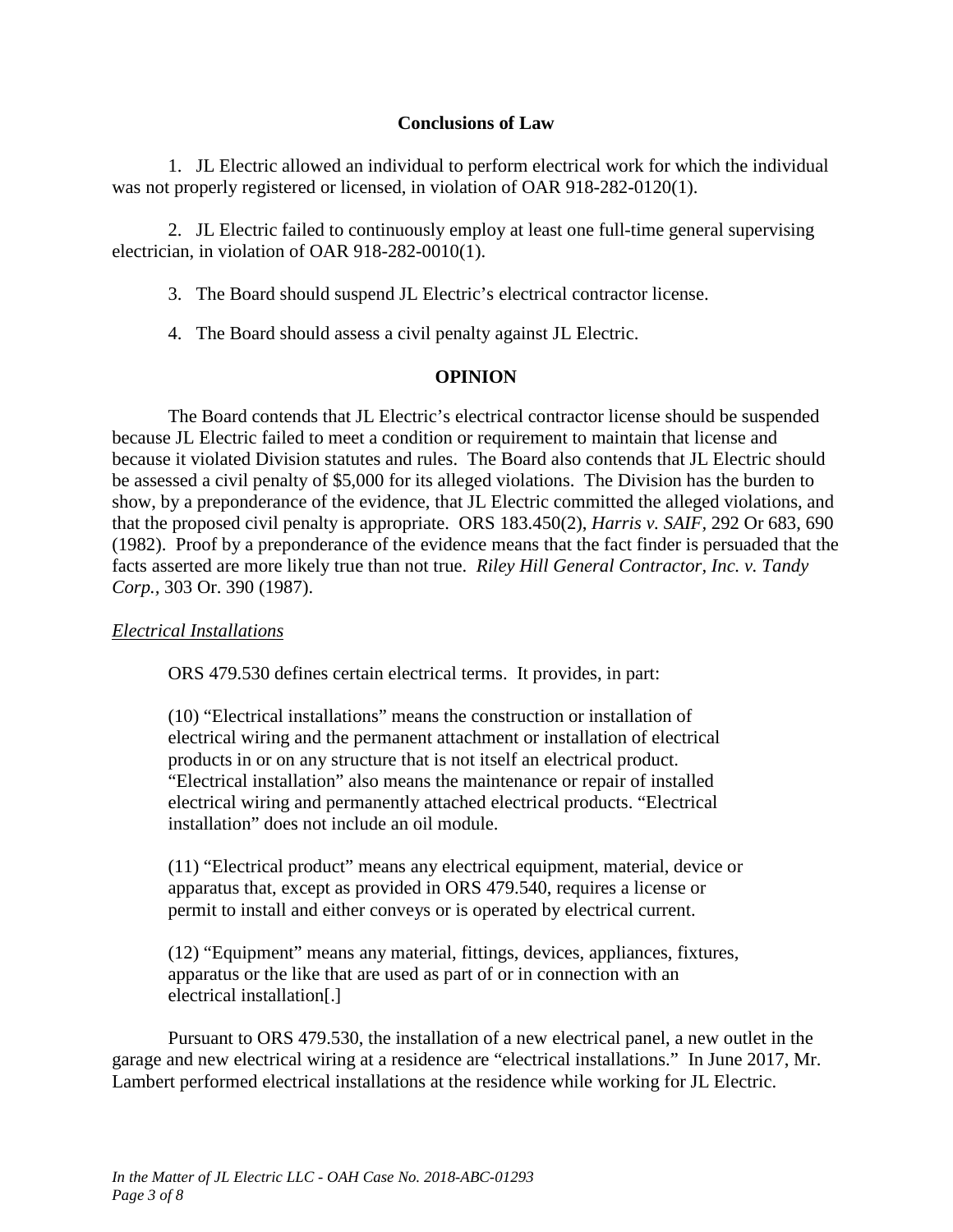ORS 479.620 provides, in part:

Subject to ORS 479.540, a person may not:

\* \* \* \* \*

(3) Except as provided in subsection (5) of this section, make any electrical installation without a supervising or journeyman electrician's license.

\* \* \* \* \*

(5) Make any electrical installation on a single or multifamily dwelling unit not exceeding three floors above grade, as provided in ORS 479.630 (14), without a limited residential electrician's license[.]

At no relevant time has Mr. Lambert held an active license issued by the Board. Therefore, Mr. Lambert violated ORS 479.620(3) by performing electrical installations without the required electrician's license.

OAR 918-282-0120(1) provides:

No person or entity shall allow any individual to perform electrical work for which the individual is not properly registered or licensed.

Electrical work is not defined by rule or statute. However, it is reasonable that an electrical installation, as defined by ORS 479.530(10), is electrical work. Therefore, Mr. Lambert's installation of a new electrical panel, a new outlet in the garage and new electrical wiring at the residence would be included in the definition of "electrical work." Because JL Electric allowed Mr. Lambert to perform electrical work for which he was not properly licensed, JL Electric violated OAR 918-282-0120(1).

OAR 918-282-0010 provides, in part:

An electrical contractor:

(1) Shall continuously employ at least one full-time general supervising electrician except as otherwise exempted[.]

OAR 918-251-0090(8) provides:

"Continuously Employ" means a person, including a person leased from a worker leasing company licensed under ORS 656.850, during time periods when electrical work for which they are responsible is performed, devotes their entire time of employment to tasks of supervising, designing, laying out, planning, controlling, and making electrical installations for the electrical contractor for which the supervisor is registered as signing supervisor.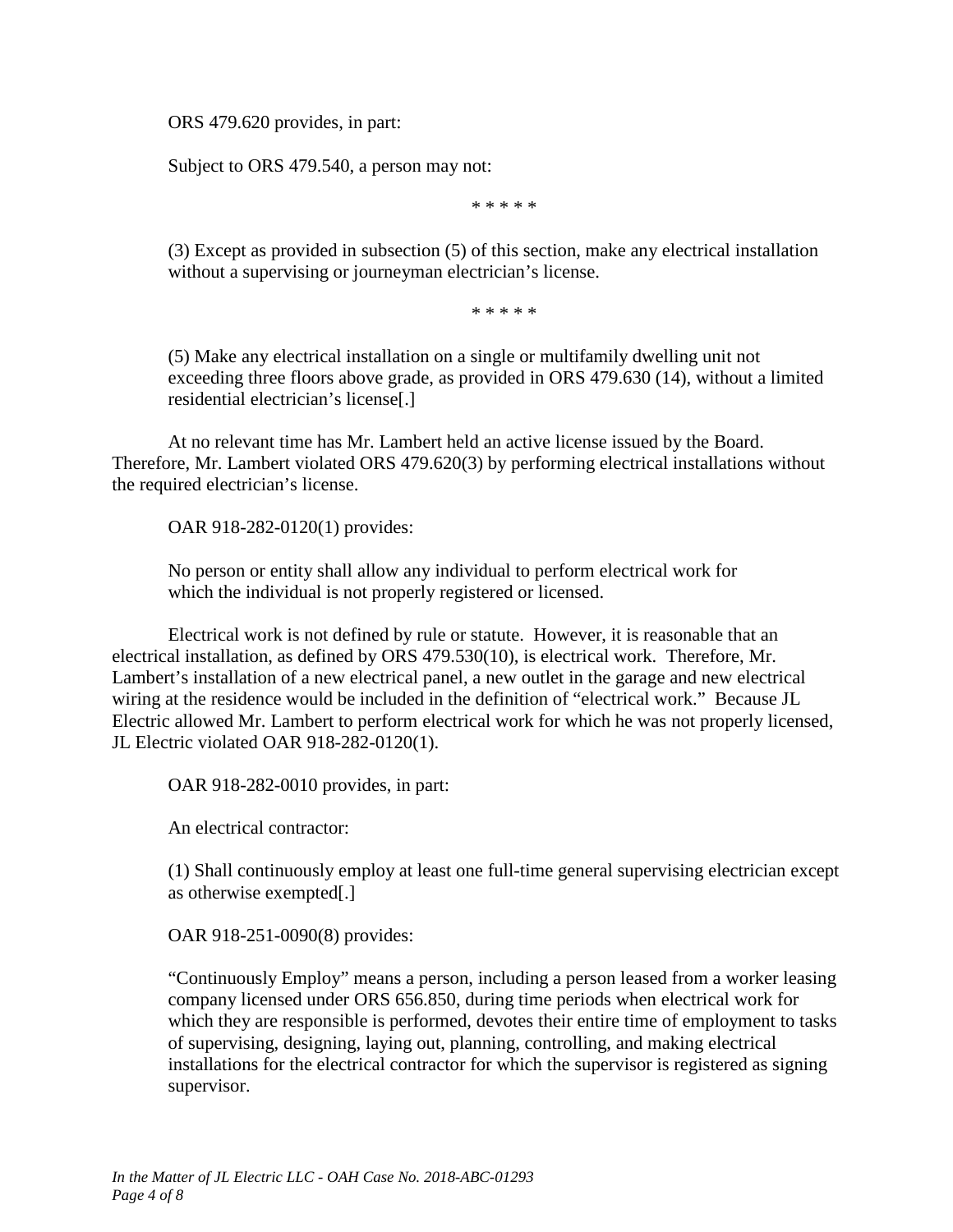From March 28, 2017 until August 15, 2017, Mr. Winburn had no contact with Mr. Lambert or JL Electric. On August 15, 2017, Mr. Winburn resigned as JL Electric's registered signing supervising electrician. Because Mr. Winburn was not involved in any work performed by JL Electric, he was not continuously employed as defined by OAR 918-251-0090(8). By failing to continuously employ a general supervising electrician, JL Electric violated OAR 918-[2](#page-11-0)82-0010(1).<sup>2</sup>

### *Suspension of Electrical Contractor License*

ORS 455.129 provides, in part:

(2) Subject to ORS chapter 183, a regulatory body listed in subsection (3) of this section may deny a license, certificate, registration or application or may suspend, revoke, condition or refuse to renew a license, certificate or registration if the regulatory body finds that the licensee, certificate holder, registrant or applicant:

(a) Has failed to comply with the laws administered by the regulatory body or with the rules adopted by the regulatory body.

\* \* \* \* \*

(h) Has failed to meet any condition or requirement to obtain or maintain a license, certificate or registration.

\* \* \* \* \*

(3) Subsection (2) of this section applies to:

\* \* \* \* \*

(b) The Electrical and Elevator Board for purposes of licenses issued under ORS 479.510 to 479.945[.]

JL Electric failed to comply with the laws and rules governing electrical work and licensing requirements because it allowed an unlicensed individual to perform electrical installations and failed to continuously employ a general supervising electrician, in violation of OAR 918-282-0010(1) and OAR 918-282-0120(1). As of the date of the hearing, JL Electric still does not continuously employ a general supervising electrician, a requirement of all electrical contractors as provided by OAR 918-282-0010(1). Pursuant to ORS 455.129(2)(a) and  $(h)$ , the Board should suspend JL Electric's electrical contractor license number C1268 for its violations of the administrative rules and its failure to meet a requirement to maintain its license. The suspension shall continue until JL Electric meets the requirements of an electrical contractor license.

 $1/1$ 

<span id="page-11-0"></span> $2$  None of the exemptions listed in ORS 479.540 are applicable in this matter.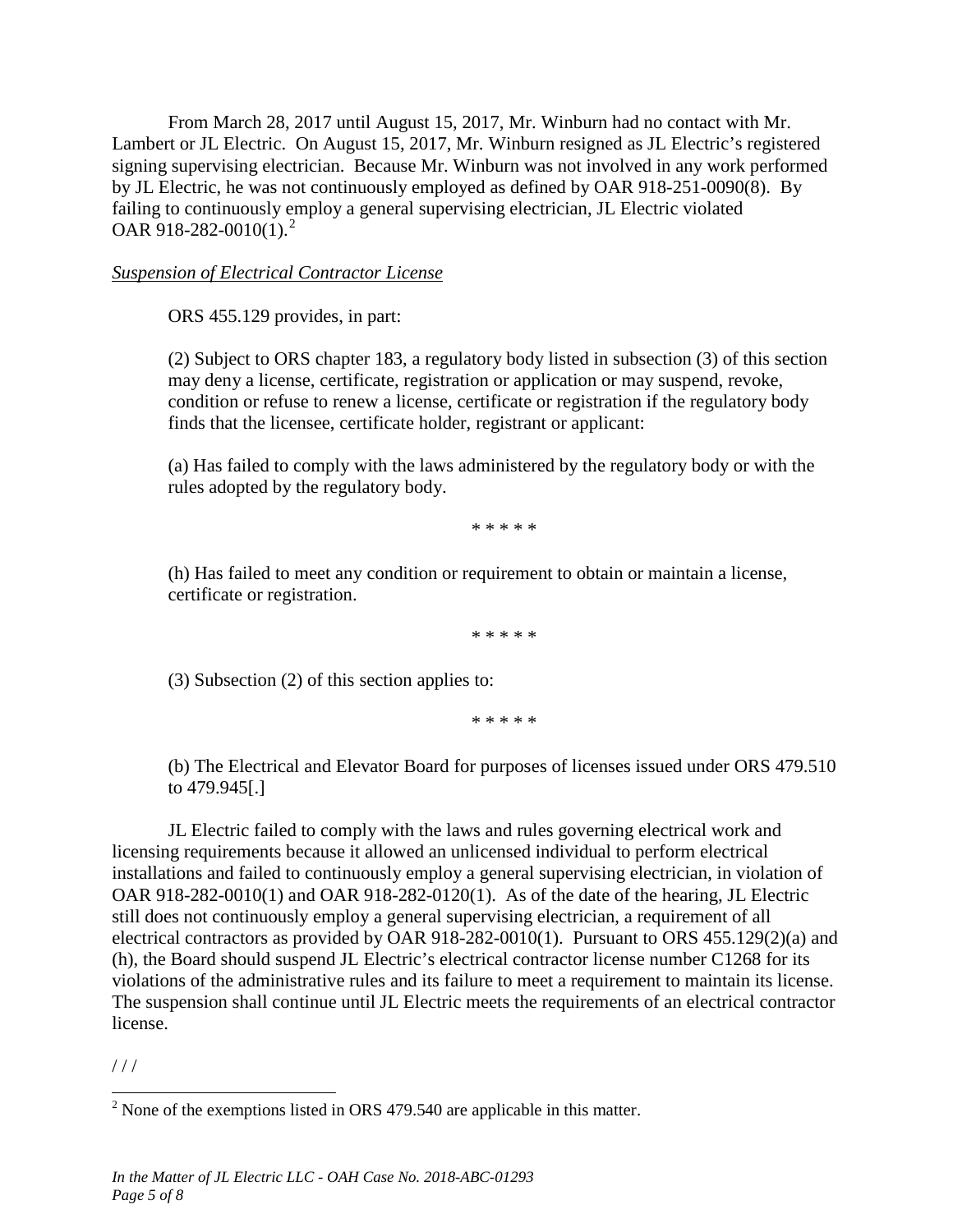### *Assessment of Civil Penalties*

ORS 455.895(1)(b) provides, in part:

The Electrical and Elevator Board may impose a civil penalty against a person as provided under ORS 479.995. Amounts recovered under this paragraph are subject to ORS 479.850.

ORS 479.995 provides:

The Electrical and Elevator Board may impose a civil penalty for a violation of ORS 479.510 to 479.945 or rules adopted for the administration or enforcement of ORS 479.510 to 479.945 and this section. The board shall impose a civil penalty authorized by this section as provided in ORS 455.895.

OAR 918-001-0036(6) provides:

The division may, subject to approval of a board, develop a penalty matrix for the board's use to promote equity and uniformity in proposing the amount and terms of civil penalties and conditions under which the penalties may be modified based on the circumstances in individual cases.

For the above-established violations, the Board seeks to assess a civil penalty against JL Electric in the amount of \$5,000. Pursuant to OAR 918-001-0036(6), the Division developed the Penalty Matrix, which provides that first-time violators must be assessed a \$2,000 civil penalty for allowing an individual to perform unlicensed activities and a \$3,000 civil penalty for other violations by contractors working in a trade that requires a specialty license. Because JL Electric allowed Mr. Lambert, an unlicensed individual, to perform an electrical installation, the Board should assess JL Electric a civil penalty of \$2,000 for its violation of OAR 918-282-0120(1). Because JL Electric, an electrical contractor, also violated OAR 918-282-0010(1), the Board should also assess it a civil penalty of \$3,000. Pursuant to ORS 455.895(6) and ORS 183.745(2), the civil penalties are due and payable 10 days after the final order imposing the civil penalty becomes final by operation of law or on appeal.

### **ORDER**

I propose the Building Codes Division Electrical and Elevator Board issue the following order:

JL Electric LLC's electrical contractor license number C1268 is suspended until JL Electric LLC registers a full-time general supervising electrician with the Building Codes Division.

JL Electric LLC is assessed a civil penalty of \$2,000 for its violation of OAR 918-282- 0120(1).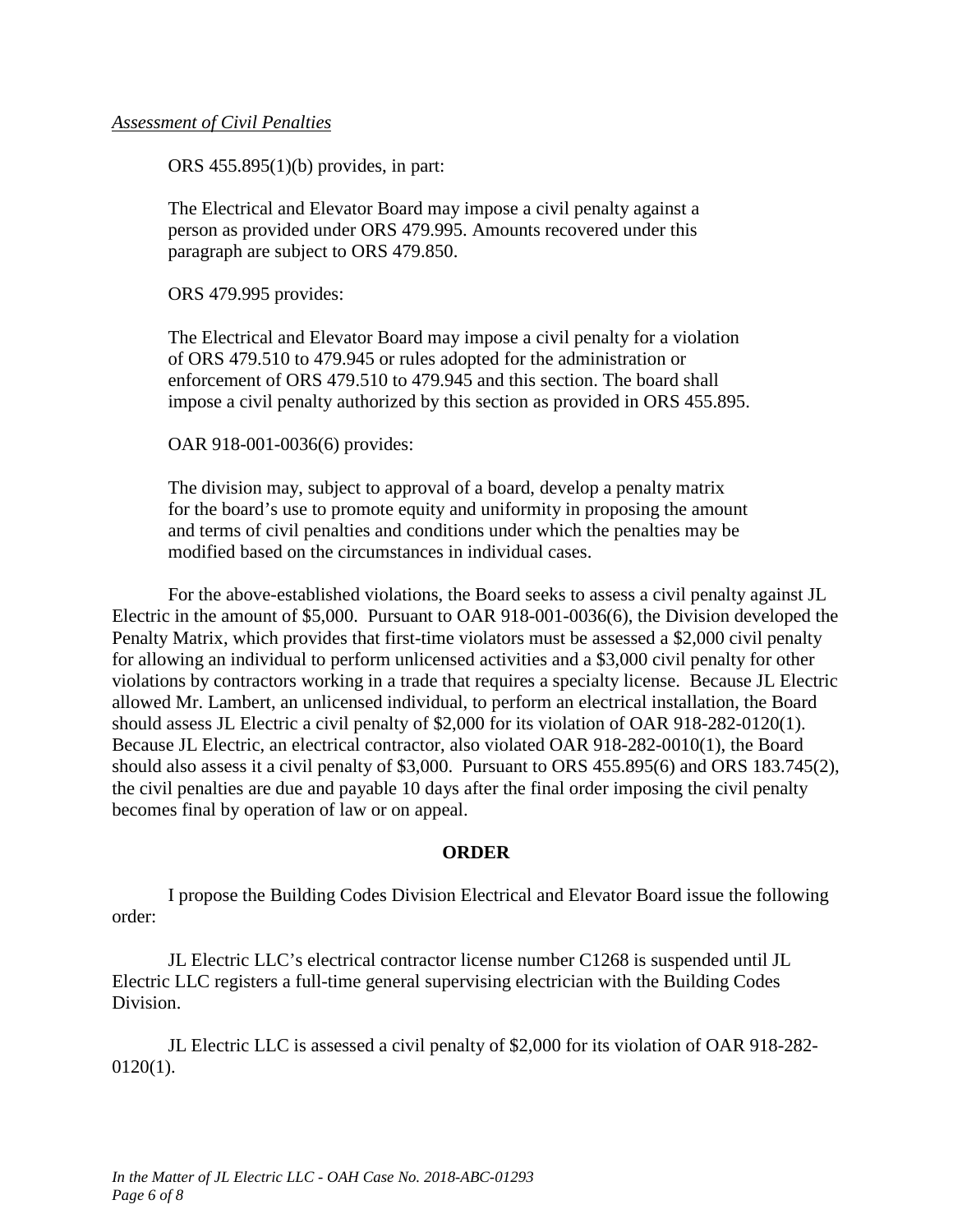JL Electric LLC is assessed a civil penalty of \$3,000 for its violation of OAR 918-282- 0010(1).

The civil penalties are due and payable 10 days after the final order imposing the civil penalty becomes final by operation of law or on appeal.

Rebecca Lease

Administrative Law Judge Office of Administrative Hearings

### **APPEAL PROCEDURE**

This is the Administrative Law Judge's Proposed Order. You have the right to file written exceptions and argument to be considered per OAR 137-003-0650. Your exceptions and argument must be received within 20 calendar days after the service date of this Proposed Order. Send them to:

> Building Codes Division Manager, Enforcement and Licensing PO Box 14470 Salem, OR 97309-0404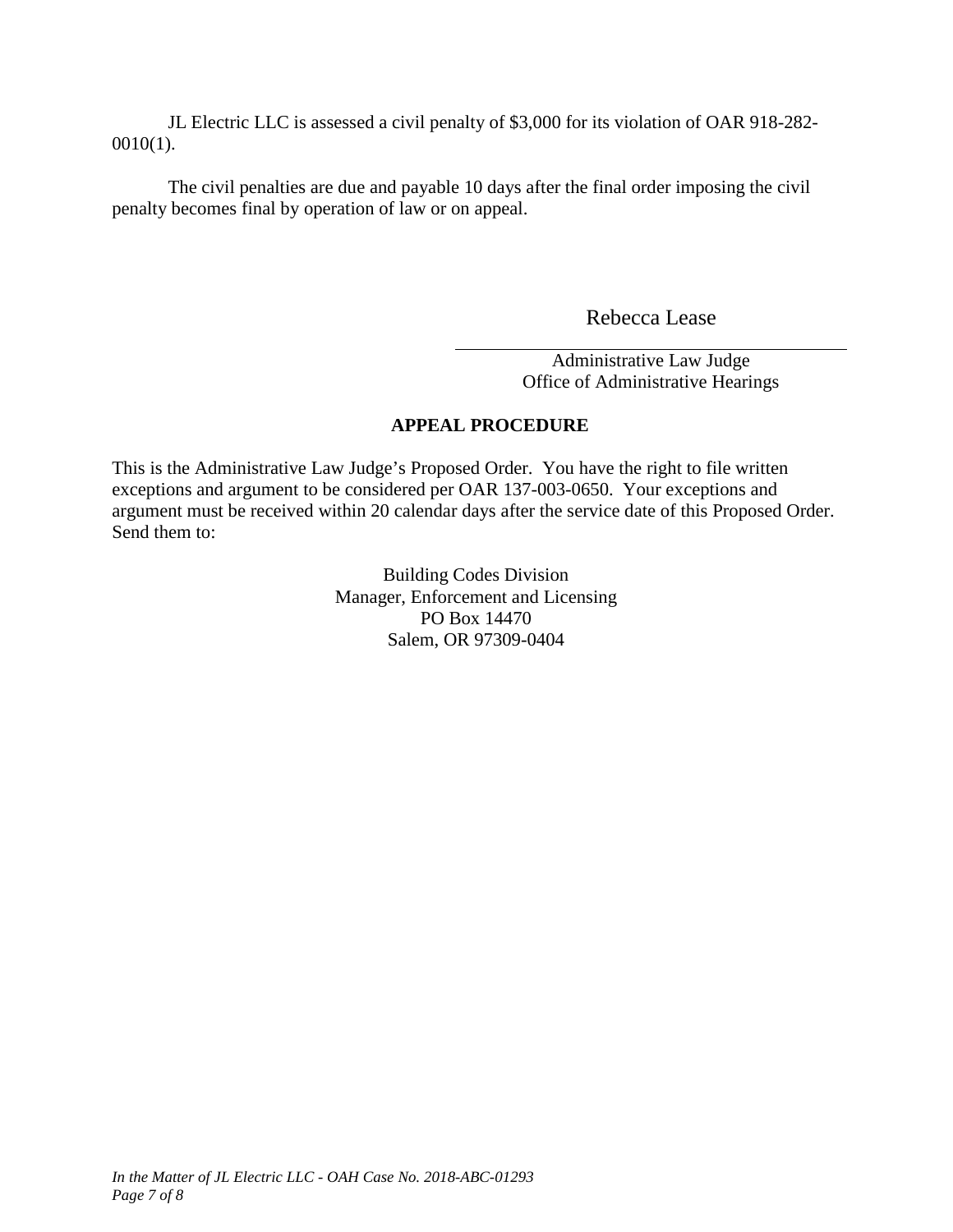### **CERTIFICATE OF MAILING**

On July 3, 2018, I mailed the foregoing PROPOSED ORDER issued on this date in OAH Case No. 2018-ABC-01293**.**

By: First Class Mail

Jordan Lambert 23110 S. Highway 99E Canby, OR 97013

By: Electronic Mail

Shannon Flowers, Agency Representative Building Codes Division PO Box 14470 Salem OR 97309

Ryan K Clark

Hearing Coordinator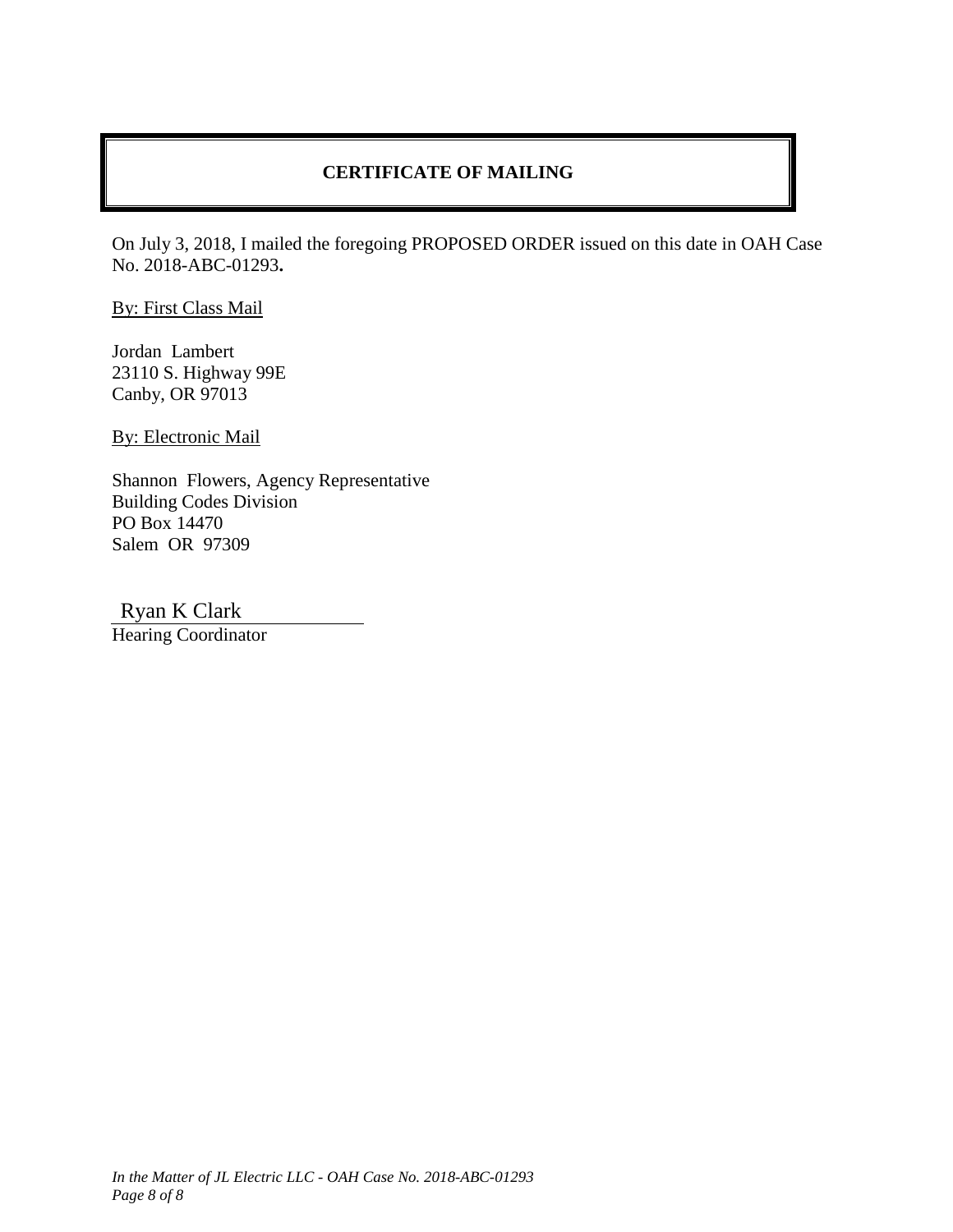### **BEFORE THE OFFICE OF ADMINISTRATIVE HEARINGS STATE OF OREGON for the BUILDING CODES DIVISION ELECTRICAL AND ELEVATOR BOARD OF THE STATE OF OREGON**

 $\lambda$  $\lambda$ 

| IN THE MATTER OF: |  |
|-------------------|--|
|-------------------|--|

**JL ELECTRIC LLC**

### **AMENDED PROPOSED ORDER**

) OAH Case No. 2018-ABC-01293 ) Agency Case No. C2017-0345

### **HISTORY OF THE CASE**

)

On October 2, 2017, the Electrical and Elevator Board of the State of Oregon (Board) issued a Notice of Proposed Assessment of Civil Penalties, Notice of Proposed Suspension of Electrical Contractor License Number C1268 and Notice of Final Order on Default (Notice) to JL Electric LLC (JL Electric). On October 18, 2017, Jordan Lambert (Mr. Lambert) requested a hearing on behalf of JL Electric. On February 1, 2018, the Division referred the matter to the Office of Administrative Hearings (OAH). On February 28, 2018, the OAH assigned Administrative Law Judge (ALJ) Joe Allen to preside at hearing.

On March 1, 2018, the Division filed a request for change of ALJ. On March 8, 2018, the OAH issued a Ruling on Requests for Change of Administrative Law Judge, granting the request. On March 23, 2018, the OAH assigned ALJ Rebecca Lease to preside at hearing.

On May 29, 20[1](#page-15-0)8, ALJ Lease conducted a telephone hearing.<sup>1</sup> JL Electric appeared and was represented by Mr. Lambert, who testified. The Division appeared and was represented by Shannon Flowers. Tracey Weidner, a Division license enforcement investigator; Keith Anderson, Electrical Program Chief for the Division; and Andrea Simmons, Enforcement Manager for the Division, testified on behalf of the Division.

### **On July 3, 2018, ALJ Lease issued a Proposed Order affirming the Notice. Further amendments to the Proposed Order are submitted to the Board for consideration.[2](#page-15-1)**

### **ISSUES**

1. Whether JL Electric allowed an individual to perform electrical work for which the individual was not properly registered or licensed, in violation of OAR 918-282-0120(1).

<span id="page-15-0"></span><sup>&</sup>lt;sup>1</sup> ALJ Lease consolidated this matter for purposes of hearing with three other matters involving the same or related parties, OAH Case Nos. 2018-ABC-01289, 2018-ABC-01291, and 2018-ABC-01295. <sup>2</sup> **Additions are in bold typeface and underlined; deletions are stricken through.**

<span id="page-15-1"></span>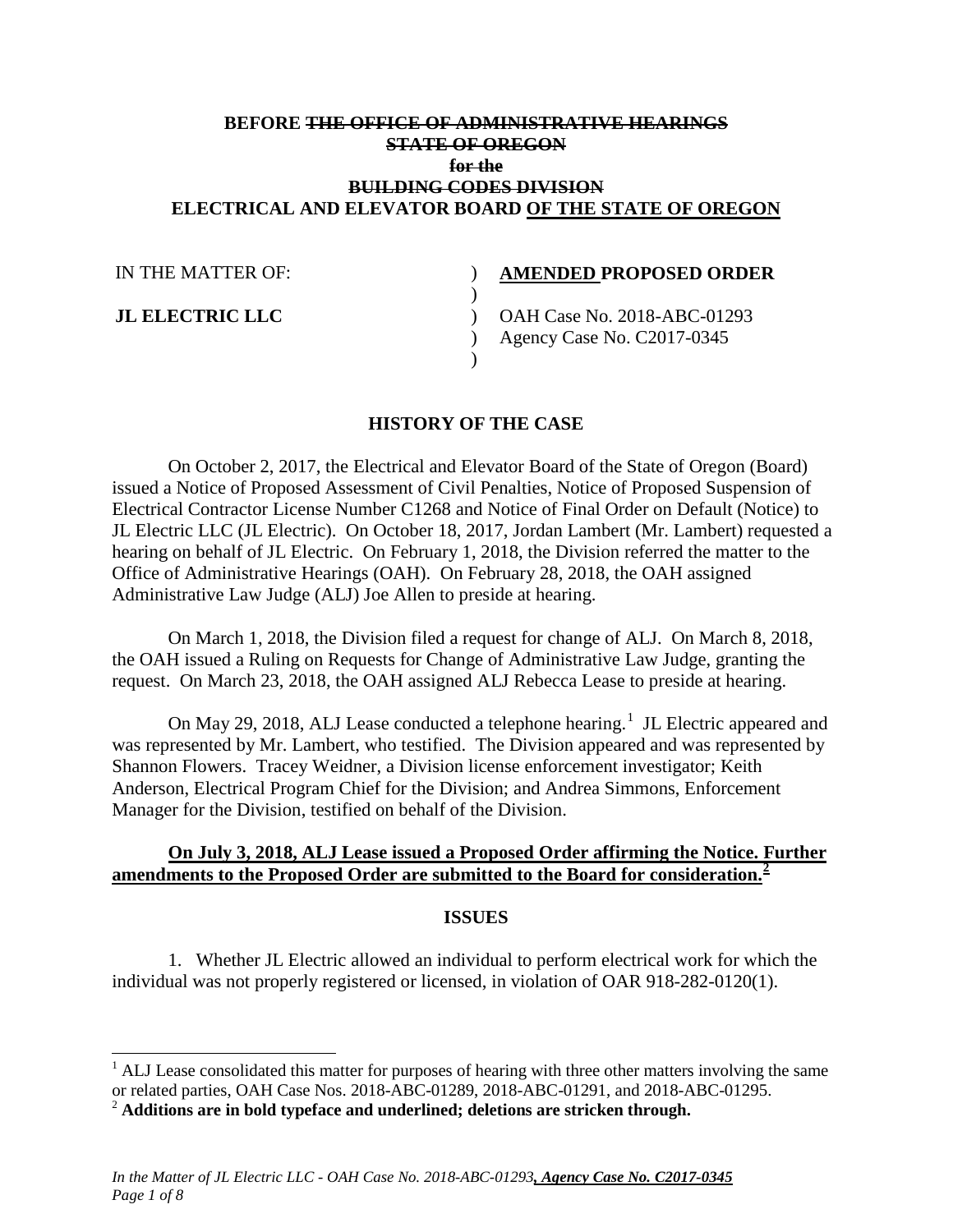2. Whether JL Electric failed to continuously employ at least one full-time general supervising electrician, in violation of OAR 918-282-0010(1).

3. Whether the Board should suspend JL Electric's electrical contractor license. ORS 455.129(2)(a) and (h).

4. Whether the Board should assess a civil penalty against JL Electric. ORS 455.895(1) and OAR 918-001-0036.

### **EVIDENTIARY RULINGS**

Exhibits A1 through A9, offered by the Division, were admitted into the record without objection.

### **FINDINGS OF FACT**

1. Mr. Lambert is the owner, manager and sole employee of JL Electric. (Test. of Lambert and Weidner.)

2. In or around June 2017, while working on behalf of JL Electric, Mr. Lambert installed a new electrical panel, a new outlet in the garage and new electrical wiring at a residence located at 3151 NE 126<sup>th</sup> Court in Portland, Oregon (the residence). (Test. of Lambert and Weidner.)

3. JL Electric has held Oregon electrical contractor license number C1268 since March 28, 2017. (Test. of Lambert.)

4. At no relevant time did Mr. Lambert hold any active licenses, including a supervising or journeyman electrician license, issued by the Board. (Test. of Lambert and Anderson.)

5. From March 28, 2017 until August 15, 2017, Keith Winburn (Mr. Winburn) was the registered signing supervising electrician for JL Electric. (Test. of Lambert and Anderson.) During this period, Mr. Winburn had no contact with Mr. Lambert or JL Electric. (Test. of Lambert and Weidner.) On August 15, 2017, Mr. Winburn resigned as JL Electric's registered signing supervising electrician. (Test. of Lambert and Anderson; Ex. A4.)

6. As of the date of the hearing, Mr. Lambert had not registered a new signing supervising electrician with the Division. (Test. of Lambert and Anderson.)

7. The Division implemented a civil penalty matrix (Penalty Matrix) for electrical violations. The Penalty Matrix provides for civil penalties based upon the type of violation and "upon the number of violations committed within five years of the date of the present violation." (Ex. A8 at 1.) For entities without any prior violations, the Penalty Matrix provides for a civil penalty of \$2,000 for allowing an individual to perform unlicensed activities. (*Id*.) For entities without any prior violations, the Penalty Matrix provides for a civil penalty of \$3,000 for violations by contractors working in a trade that requires a specialty license. (*Id*. at 2.) The Penalty Matrix further provides: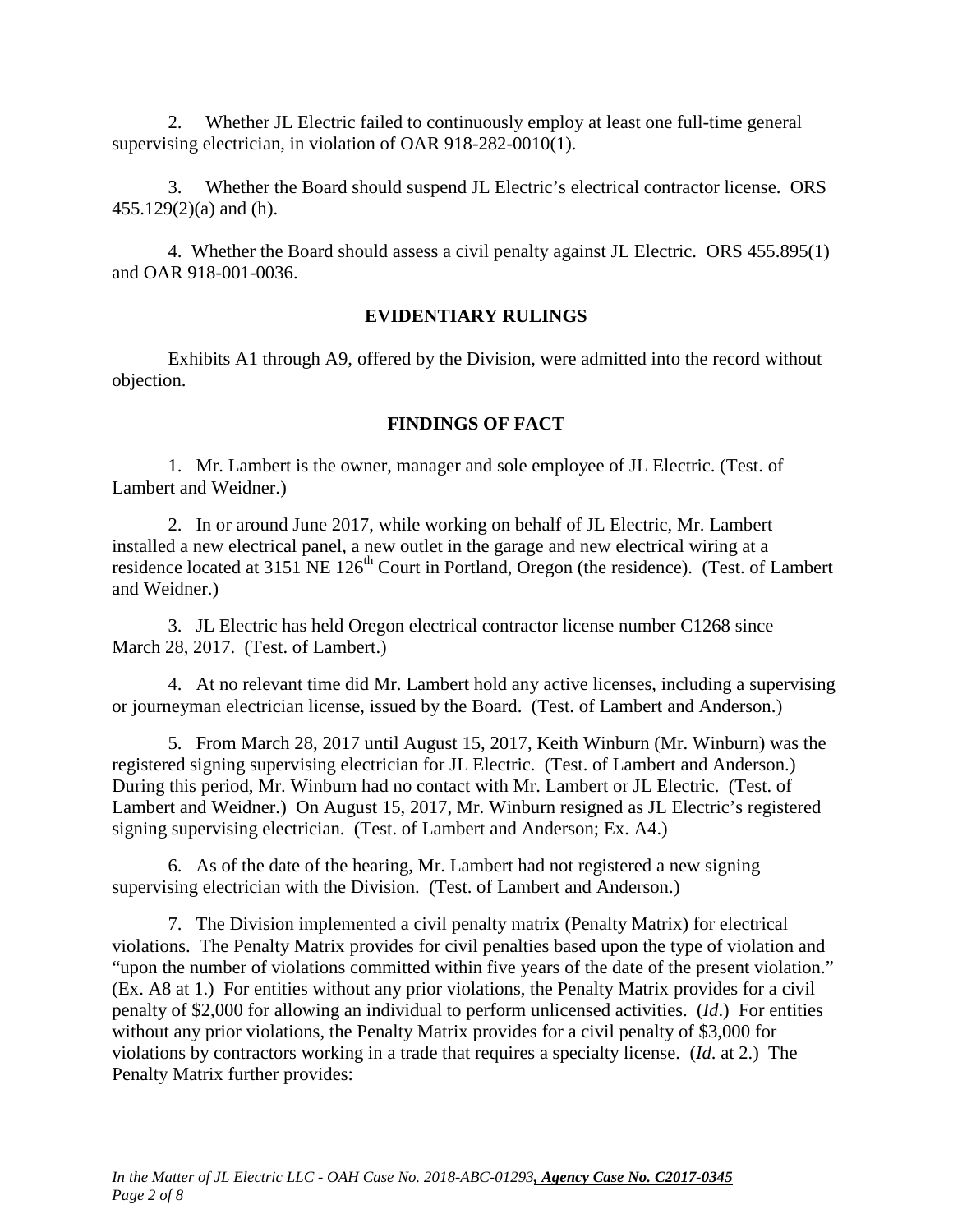The entire penalty is imposed in all cases. \* \* \*. A stay of some portion of a penalty is within the sole discretion of the board or the division acting on the board's behalf for purposes of settling cases prior to hearing.

(*Id*. at 1.) JL Electric has no prior violations with the Division. (Test. of Simmons.)

### **CONCLUSIONS OF LAW**

1. JL Electric allowed an individual to perform electrical work for which the individual was not properly registered or licensed, in violation of OAR 918-282-0120(1).

2. JL Electric failed to continuously employ at least one full-time general supervising electrician, in violation of OAR 918-282-0010(1).

3. The Board should suspend JL Electric's electrical contractor license.

4. The Board should assess a civil penalty against JL Electric.

### **OPINION**

The Board contends that JL Electric's electrical contractor license should be suspended because JL Electric failed to meet a condition or requirement to maintain that license and because it violated Division statutes and rules. The Board also contends that JL Electric should be assessed a civil penalty of \$5,000 for its alleged violations. The Division has the burden to show, by a preponderance of the evidence, that JL Electric committed the alleged violations, and that the proposed civil penalty is appropriate. ORS 183.450(2), *Harris v. SAIF,* 292 Or 683, 690 (1982). Proof by a preponderance of the evidence means that the fact finder is persuaded that the facts asserted are more likely true than not true. *Riley Hill General Contractor, Inc. v. Tandy Corp.,* 303 Or. 390 (1987).

### *Electrical Installations*

ORS 479.530 defines certain electrical terms. It provides, in part:

(10) "Electrical installations" means the construction or installation of electrical wiring and the permanent attachment or installation of electrical products in or on any structure that is not itself an electrical product. "Electrical installation" also means the maintenance or repair of installed electrical wiring and permanently attached electrical products. "Electrical installation" does not include an oil module.

(11) "Electrical product" means any electrical equipment, material, device or apparatus that, except as provided in ORS 479.540, requires a license or permit to install and either conveys or is operated by electrical current.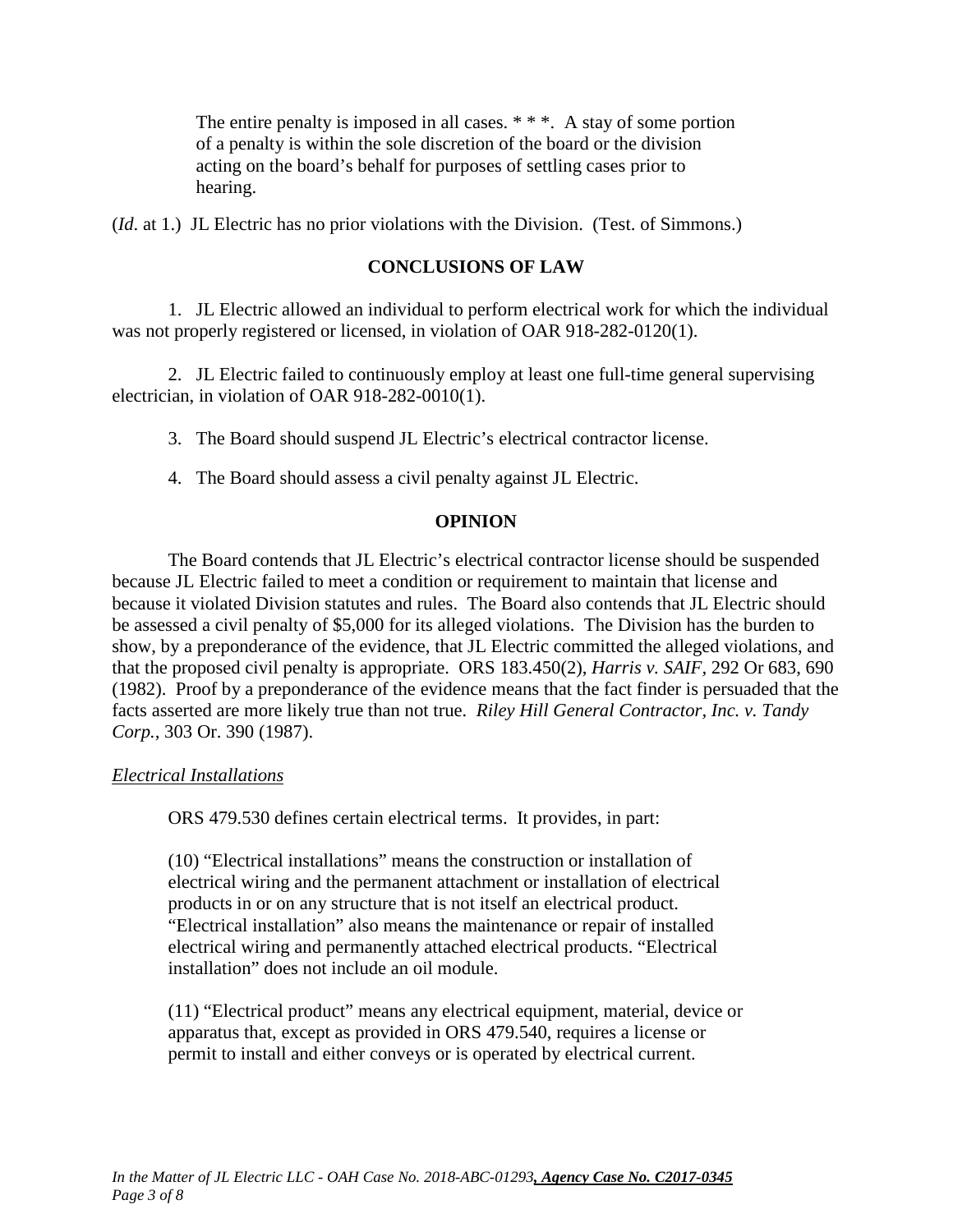(12) "Equipment" means any material, fittings, devices, appliances, fixtures, apparatus or the like that are used as part of or in connection with an electrical installation[.]

Pursuant to ORS 479.530, the installation of a new electrical panel, a new outlet in the garage and new electrical wiring at a residence are "electrical installations." In June 2017, Mr. Lambert performed electrical installations at the residence while working for JL Electric.

ORS 479.620 provides, in part:

Subject to ORS 479.540, a person may not:

\* \* \* \* \*

(3) Except as provided in subsection (5) of this section, make any electrical installation without a supervising or journeyman electrician's license.

\* \* \* \* \*

(5) Make any electrical installation on a single or multifamily dwelling unit not exceeding three floors above grade, as provided in ORS 479.630 (14), without a limited residential electrician's license[.]

At no relevant time has Mr. Lambert held an active license issued by the Board. Therefore, Mr. Lambert violated ORS 479.620(3) by performing electrical installations without the required electrician's license.

OAR 918-282-0120(1) provides:

No person or entity shall allow any individual to perform electrical work for which the individual is not properly registered or licensed.

Electrical work is not defined by rule or statute. However, it is reasonable that an electrical installation, as defined by ORS 479.530(10), is electrical work. Therefore, Mr. Lambert's installation of a new electrical panel, a new outlet in the garage and new electrical wiring at the residence would be included in the definition of "electrical work." Because JL Electric allowed Mr. Lambert to perform electrical work for which he was not properly licensed, JL Electric violated OAR 918-282-0120(1).

OAR 918-282-0010 provides, in part:

An electrical contractor:

(1) Shall continuously employ at least one full-time general supervising electrician except as otherwise exempted[.]

OAR 918-251-0090(8) provides: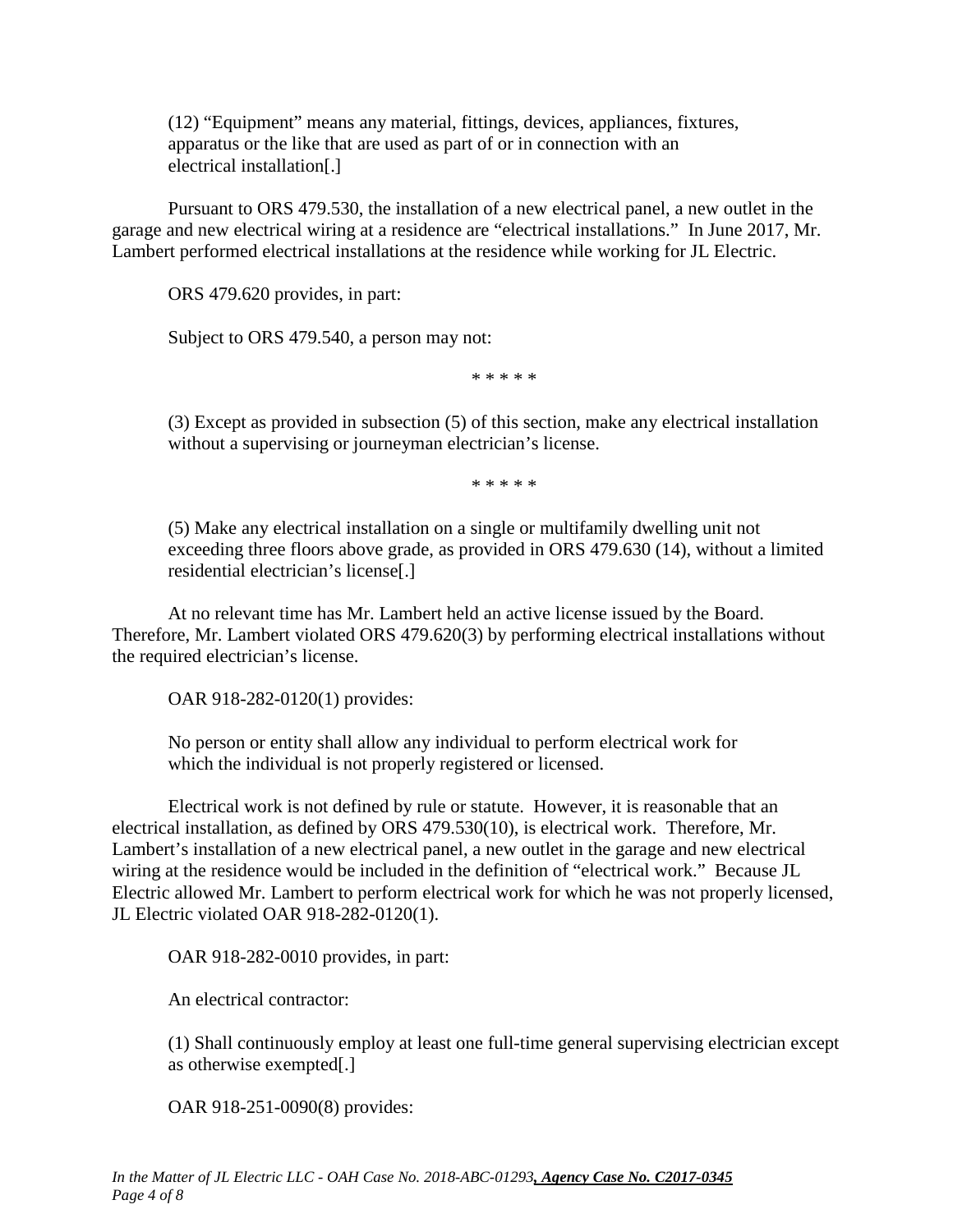"Continuously Employ" means a person, including a person leased from a worker leasing company licensed under ORS 656.850, during time periods when electrical work for which they are responsible is performed, devotes their entire time of employment to tasks of supervising, designing, laying out, planning, controlling, and making electrical installations for the electrical contractor for which the supervisor is registered as signing supervisor.

From March 28, 2017 until August 15, 2017, Mr. Winburn had no contact with Mr. Lambert or JL Electric. On August 15, 2017, Mr. Winburn resigned as JL Electric's registered signing supervising electrician. Because Mr. Winburn was not involved in any work performed by JL Electric, he was not continuously employed as defined by OAR 918-251-0090(8). By failing to continuously employ a general supervising electrician, JL Electric violated OAR 918-282-0010(1).<sup>[3](#page-19-0)</sup>

### *Suspension of Electrical Contractor License*

ORS 455.129 provides, in part:

(2) Subject to ORS chapter 183, a regulatory body listed in subsection (3) of this section may deny a license, certificate, registration or application or may suspend, revoke, condition or refuse to renew a license, certificate or registration if the regulatory body finds that the licensee, certificate holder, registrant or applicant:

(a) Has failed to comply with the laws administered by the regulatory body or with the rules adopted by the regulatory body.

\* \* \* \* \*

(h) Has failed to meet any condition or requirement to obtain or maintain a license, certificate or registration.

\* \* \* \* \*

(3) Subsection (2) of this section applies to:

\* \* \* \* \*

(b) The Electrical and Elevator Board for purposes of licenses issued under ORS 479.510 to 479.945[.]

JL Electric failed to comply with the laws and rules governing electrical work and licensing requirements because it allowed an unlicensed individual to perform electrical installations and failed to continuously employ a general supervising electrician, in violation of OAR 918-282-0010(1) and OAR 918-282-0120(1). As of the date of the hearing, JL Electric

<span id="page-19-0"></span><sup>&</sup>lt;sup>3</sup> None of the exemptions listed in ORS 479.540 are applicable in this matter.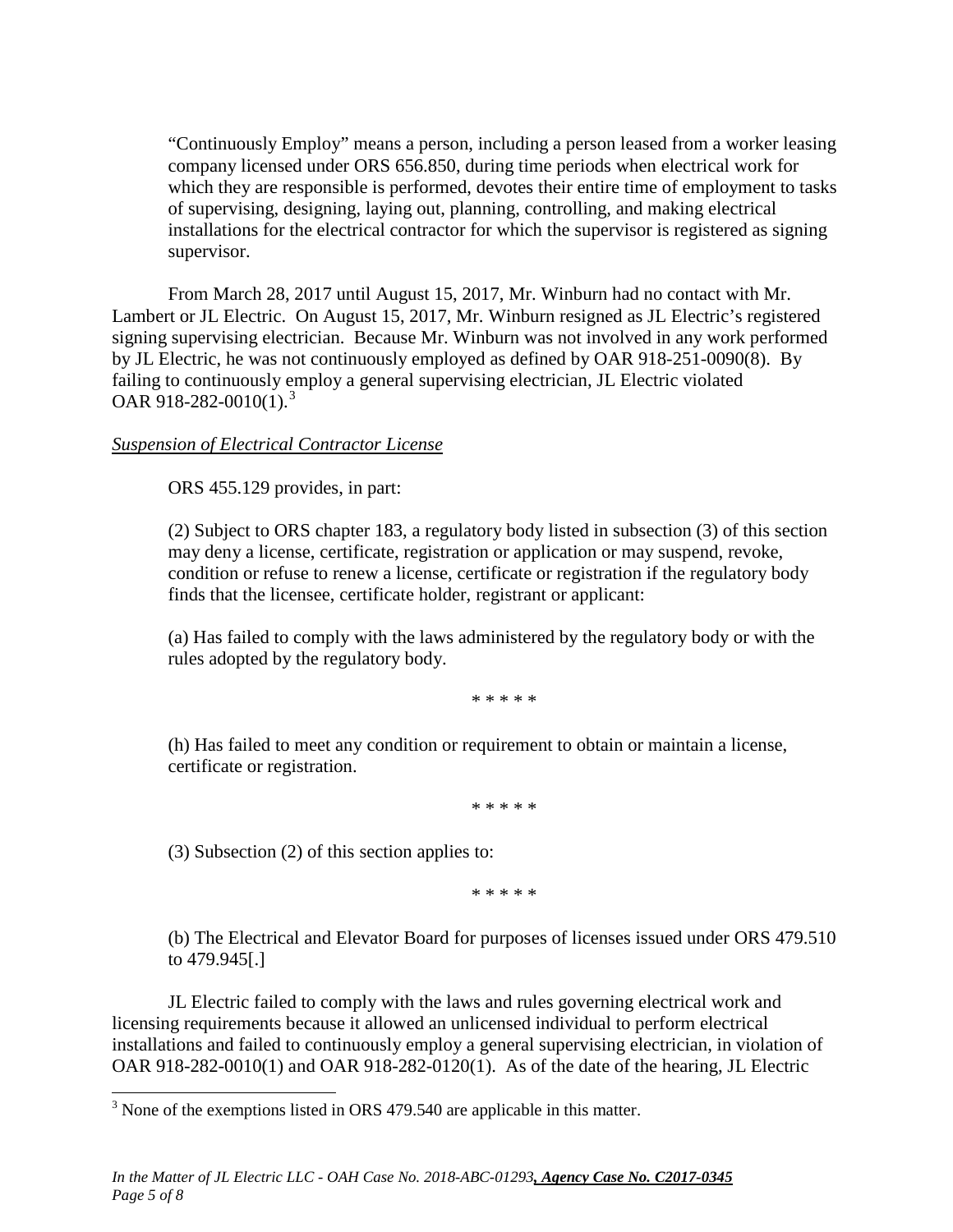still does not continuously employ a general supervising electrician, a requirement of all electrical contractors as provided by OAR 918-282-0010(1). Pursuant to ORS 455.129(2)(a) and (h), the Board should suspend JL Electric's electrical contractor license number C1268 for its violations of the administrative rules and its failure to meet a requirement to maintain its license. The suspension shall continue until JL Electric meets the requirements of an electrical contractor license.

### $4/1$ *Assessment of Civil Penalties*

ORS 455.895(1)(b) provides, in part:

The Electrical and Elevator Board may impose a civil penalty against a person as provided under ORS 479.995. Amounts recovered under this paragraph are subject to ORS 479.850.

ORS 479.995 provides:

The Electrical and Elevator Board may impose a civil penalty for a violation of ORS 479.510 to 479.945 or rules adopted for the administration or enforcement of ORS 479.510 to 479.945 and this section. The board shall impose a civil penalty authorized by this section as provided in ORS 455.895.

OAR 918-001-0036(6) provides:

The division may, subject to approval of a board, develop a penalty matrix for the board's use to promote equity and uniformity in proposing the amount and terms of civil penalties and conditions under which the penalties may be modified based on the circumstances in individual cases.

For the above-established violations, the Board seeks to assess a civil penalty against JL Electric in the amount of \$5,000. Pursuant to OAR 918-001-0036(6), the Division developed the Penalty Matrix, which provides that first-time violators must be assessed a \$2,000 civil penalty for allowing an individual to perform unlicensed activities and a \$3,000 civil penalty for other violations by contractors working in a trade that requires a specialty license. Because JL Electric allowed Mr. Lambert, an unlicensed individual, to perform an electrical installation, the Board should assess JL Electric a civil penalty of \$2,000 for its violation of OAR 918-282-0120(1). Because JL Electric, an electrical contractor, also violated OAR 918-282-0010(1), the Board should also assess it a civil penalty of \$3,000. Pursuant to ORS 455.895(6) and ORS 183.745(2), the civil penalties are due and payable 10 days after the final order imposing the civil penalty becomes final by operation of law or on appeal.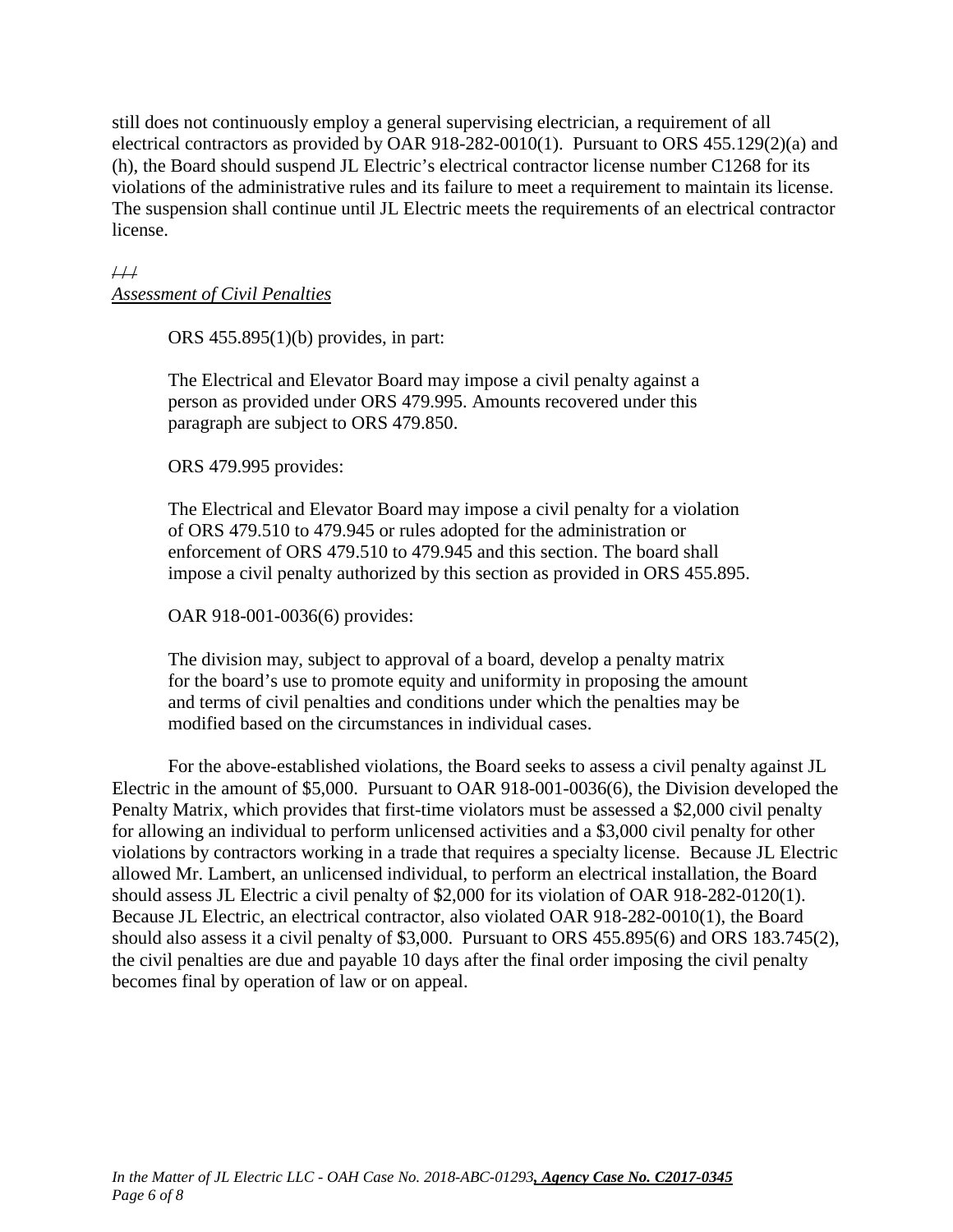### **ORDER**

I propose the Building Codes Division Electrical and Elevator Board issue the following order:

### **The Board issues the following order:**

JL Electric LLC's electrical contractor license number C1268 is suspended until JL Electric LLC registers a full-time general supervising electrician with the Building Codes Division.

JL Electric LLC is assessed a civil penalty of \$2,000 for its violation of OAR 918-282- 0120(1).

JL Electric LLC is assessed a civil penalty of \$3,000 for its violation of OAR 918-282- 0010(1).

The civil penalties are due and payable 10 days after the final order imposing the civil penalty becomes final by operation of law or on appeal.

| Dated this | day of | 2018. |
|------------|--------|-------|
|            |        |       |

**Chair State Electrical Board State of Oregon** 

Rebecca Lease

Administrative Law Judge Office of Administrative Hearings

### APPEAL PROCEDURE

This is the Administrative Law Judge's **Division's Amended Proposed Order.** You have the right to file written exceptions and argument to be considered per OAR 137-003-0650**, OAR 137-003-0655 and OAR 137-003-0665.** Your exceptions and argument must be received within 20 calendar days after the service date of this **Amended** Proposed Order. Send them to:

> Building Codes Division Attn: Manager PO Box 14470 Salem, OR 97309-0404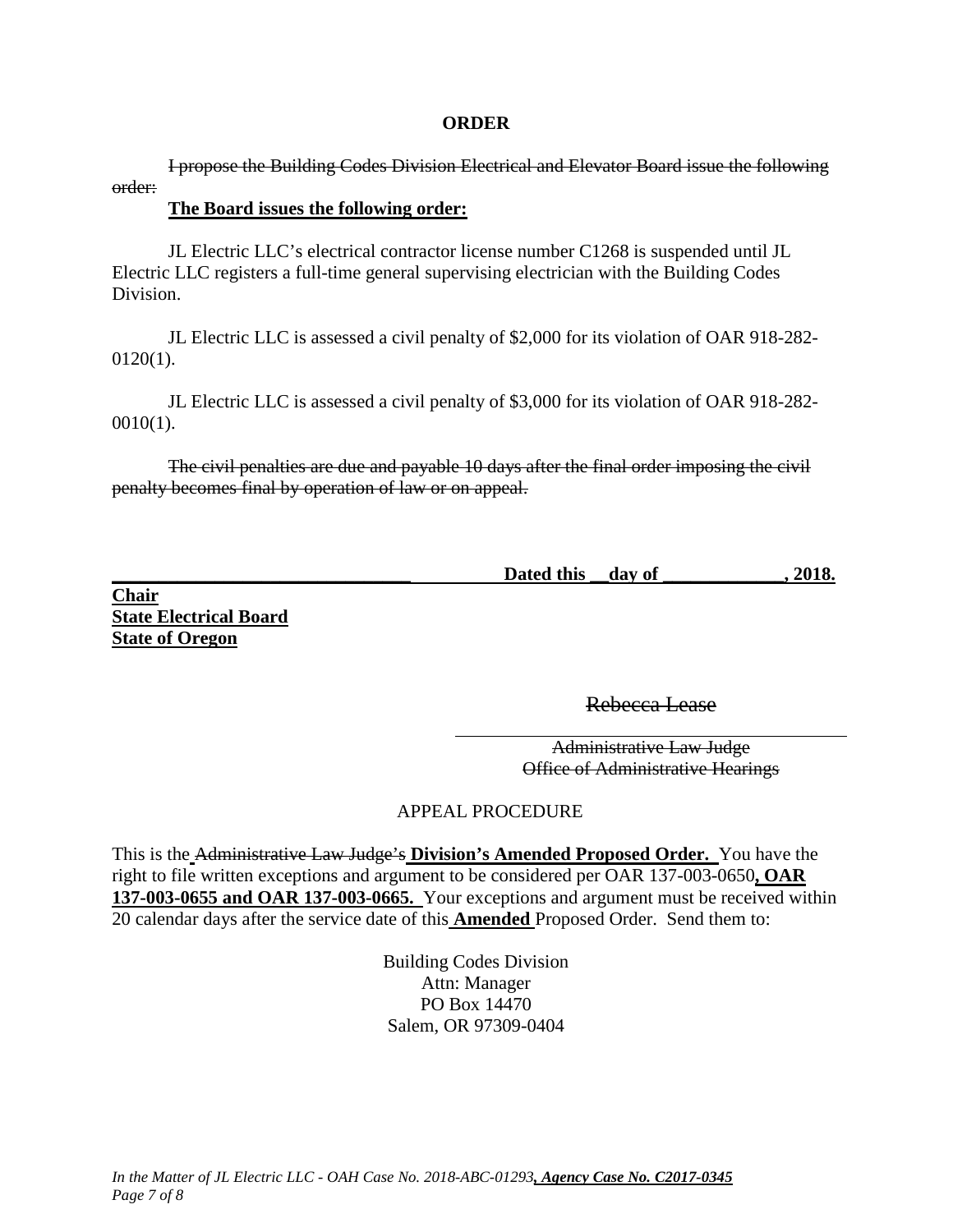### **CERTIFICATE OF MAILING**

On July 3, 2018, I mailed the foregoing PROPOSED ORDER issued on this date in OAH Case No. 2018-ABC-01293**.**

By: First Class Mail

Jordan Lambert 23110 S. Highway 99E Canby, OR 97013

**By: Electronic Mail** 

Shannon Flowers, Agency Representative Building Codes Division PO Box 14470 Salem OR 97309

Ryan K Clark

Hearing Coordinator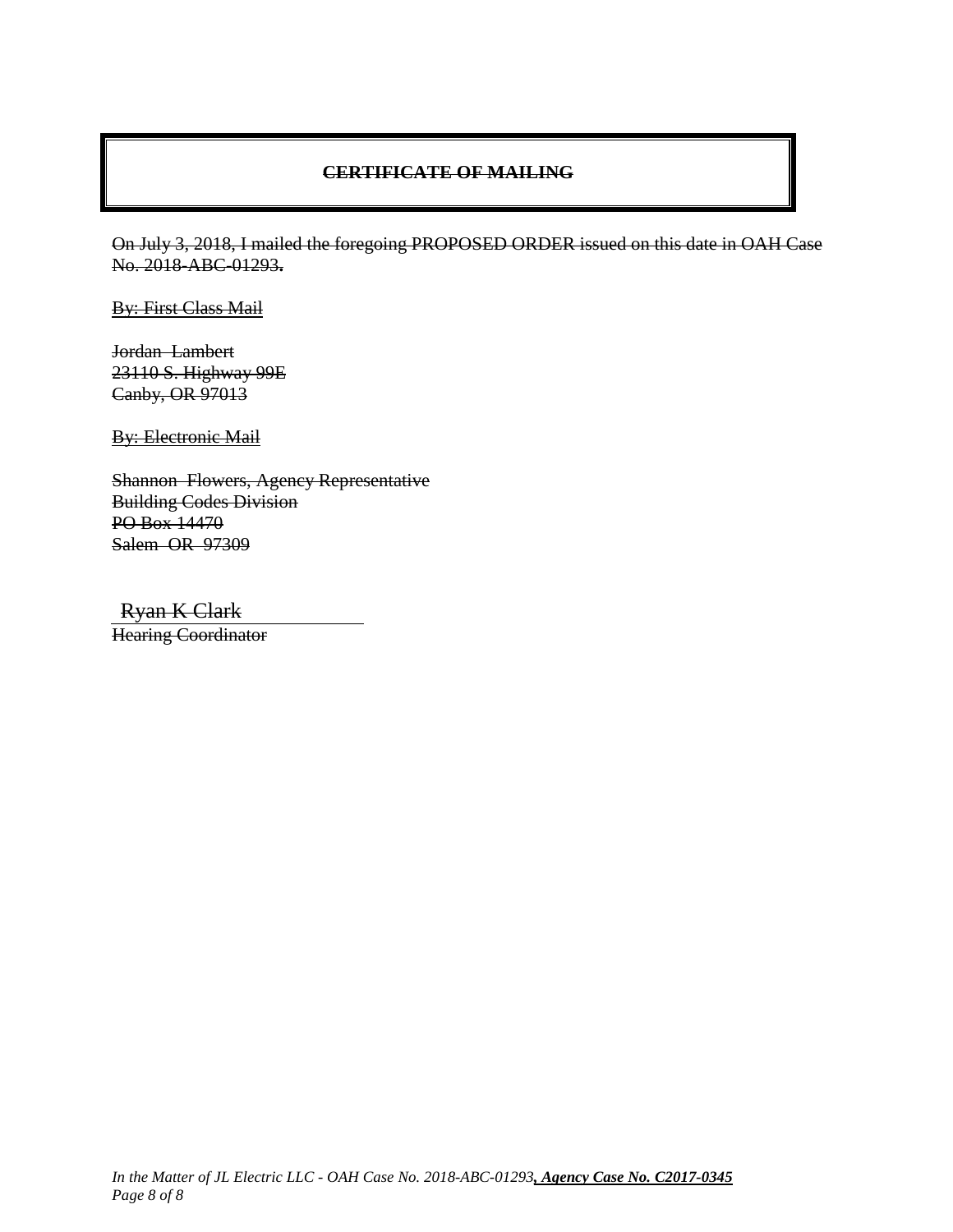### <span id="page-23-0"></span>**State of Oregon Board memo**

### **Building Codes Division September 27, 2018**

| To:          | Electrical and Elevator Board                                                                  |
|--------------|------------------------------------------------------------------------------------------------|
| <b>From:</b> | Sarah Blam-Linville, contested case representative, Enforcement Services                       |
| Subject:     | Approval of Amended Proposed Order for Case No. C2017-0346, In the matter of<br>Jordan Lambert |

### **Action requested:**

To consider the adoption of an Amended Proposed Order and issue a Final Order.

### **Background:**

On October 2, 2017, the Electrical and Elevator Board (Board) issued a Notice of Proposed Assessment of Civil Penalty and Notice of Final Order on Default (Notice) to Jordan Lambert (Respondent).

The Notice proposed to assess a total of \$2,000.00 in civil penalties for making electrical installations without a supervising or journeyman electrician license, in violation of ORS 479.620(3).

On October 18, 2017, Respondent requested a hearing.

On May 29, 2018, Administrative Law Judge (ALJ) Rebecca Lease conducted a telephone hearing. Respondent appeared and also testified. The Division appeared and was represented by Shannon Flowers. Tracey Weidner, a NECA contract investigator; Keith Anderson, Electrical Program Chief for the Division; and Andrea Simmons, Enforcement Manager for the Division, each testified on behalf of the Division.

On July 3, 2018, ALJ Lease issued a Proposed Order.

The Division amended the Proposed Order to correct errors and now presents that Amended Proposed Order for Board consideration and approval.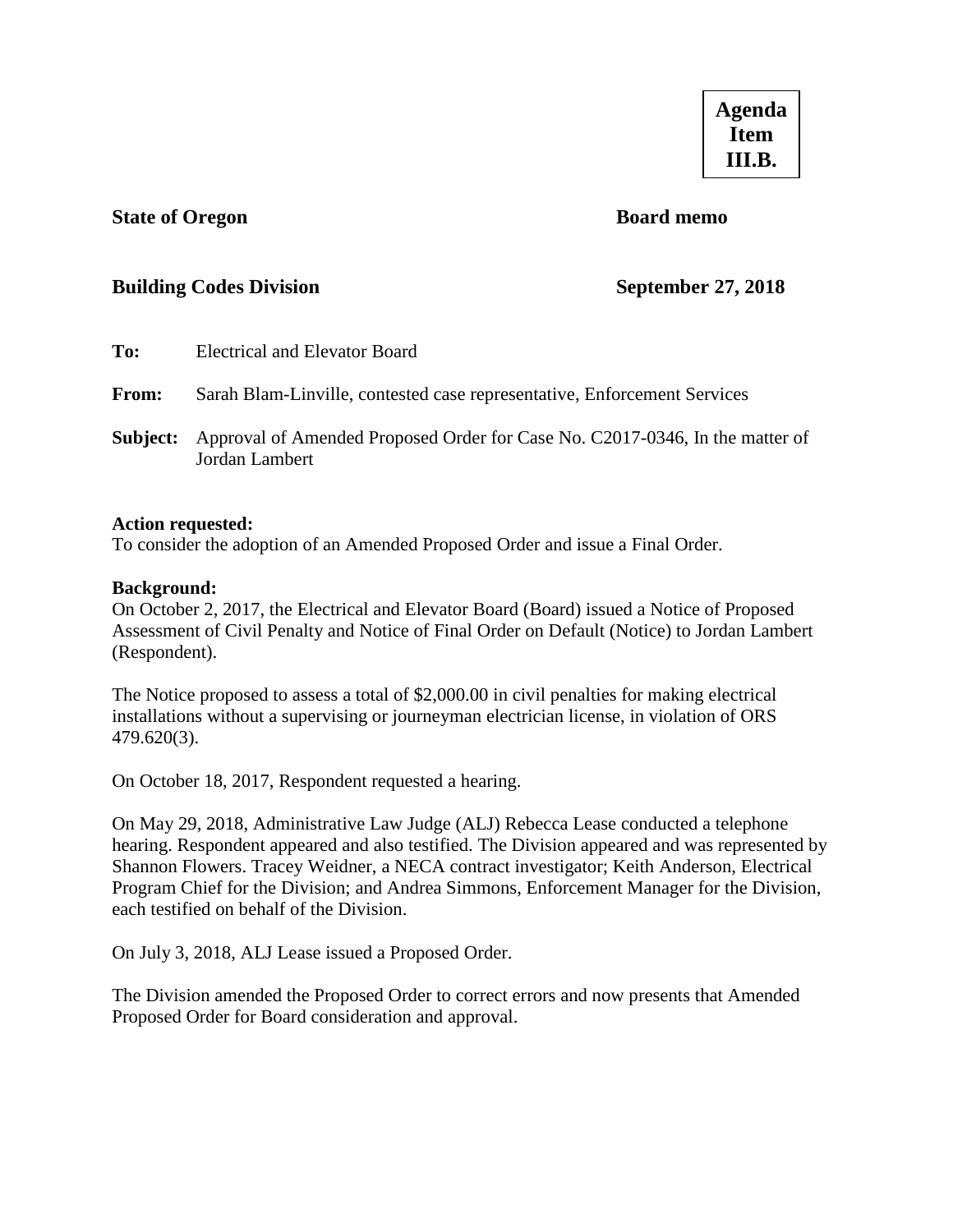### **BEFORE THE OFFICE OF ADMINISTRATIVE HEARINGS STATE OF OREGON for the BUILDING CODES DIVISION ELECTRICAL AND ELEVATOR BOARD**

 $\lambda$  $\lambda$  $\overline{)}$  $\mathcal{L}$ )  $\lambda$ 

IN THE MATTER OF:

**JORDAN LAMBERT**

### **PROPOSED ORDER**

OAH Case No. 2018-ABC-01295 Agency Case No. C2017-0346

### **HISTORY OF THE CASE**

On October 2, 2017, the Electrical and Elevator Board of the State of Oregon (Board) issued a Notice of Proposed Assessment of Civil Penalty and Notice of Final Order on Default (Notice) to Jordan Lambert (Mr. Lambert) proposing to assess a civil penalty of \$2,000 against him for violations of the Building Codes Division (Division) statutes and rules. On October 18, 2017, Mr. Lambert requested a hearing. On February 1, 2018, the Division referred the matter to the Office of Administrative Hearings (OAH). On February 28, 2018, the OAH assigned Administrative Law Judge (ALJ) Joe Allen to preside at hearing

On March 1, 2018, the Division filed a request for change of ALJ. On March 8, 2018, the OAH issued a Ruling on Requests for Change of Administrative Law Judge, granting the request. On March 23, 2018, the OAH assigned ALJ Rebecca Lease to preside at hearing.

On May 29, 20[1](#page-24-0)8, ALJ Lease conducted a telephone hearing.<sup>1</sup> Mr. Lambert appeared for the hearing without counsel and testified. The Division appeared and was represented by Shannon Flowers. Tracey Weidner, a Division license enforcement investigator; Keith Anderson, Electrical Program Chief for the Division; and Andrea Simmons, Enforcement Manager for the Division, testified on behalf of the Division.

### **ISSUES**

1. Whether Mr. Lambert performed electrical installations without a supervising or journeyman electrician's license. ORS 479.620(3).

2. Whether the Board should assess a civil penalty against Mr. Lambert. ORS 455.895(1) and OAR 918-001-0036.

<span id="page-24-0"></span> $<sup>1</sup>$  ALJ Lease consolidated this matter for purposes of hearing with three other matters involving the same</sup> or related parties, OAH Case Nos. 2018-ABC-01289, 2018-ABC-01291, and 2018-ABC-01293.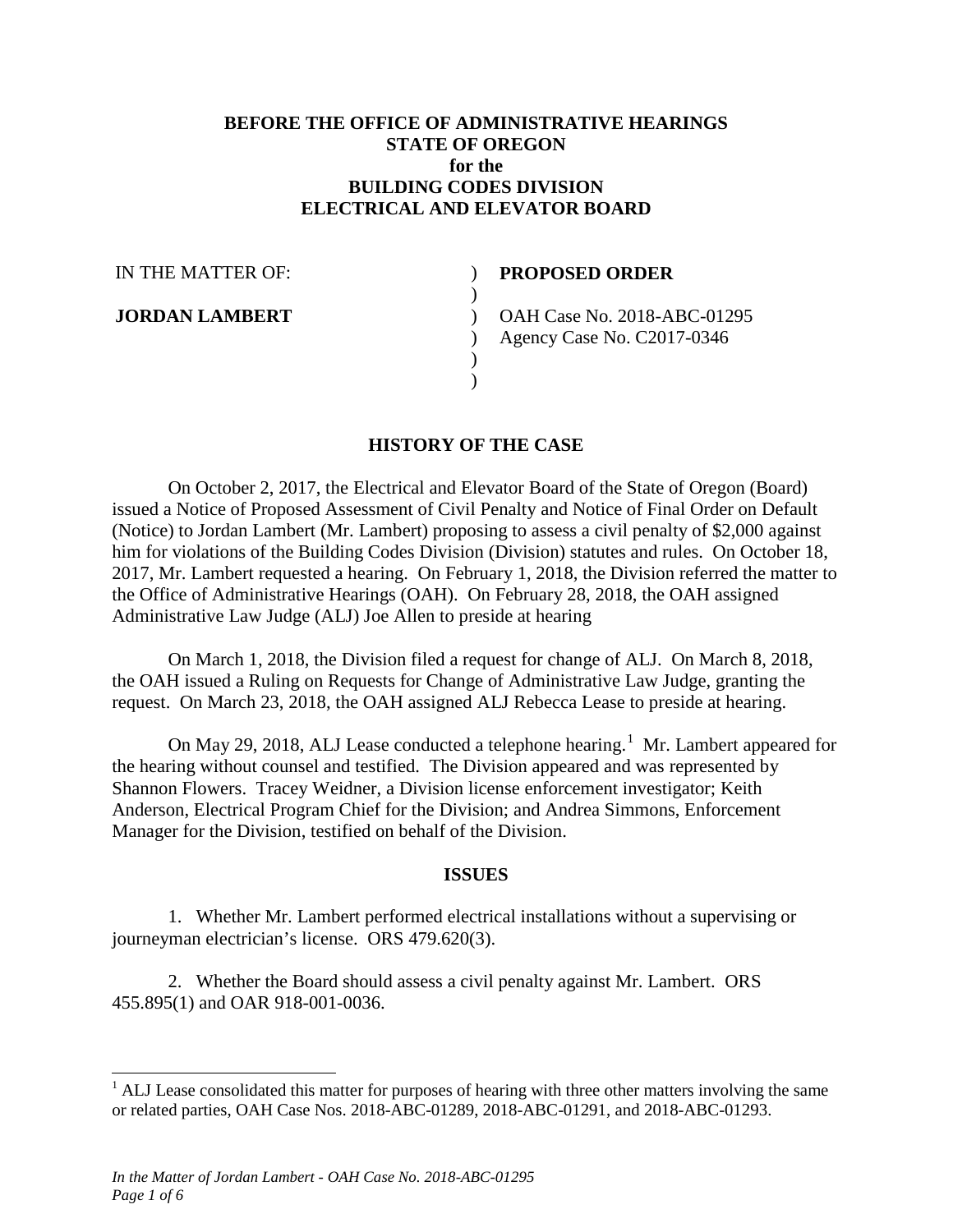### **EVIDENTIARY RULINGS**

Exhibits A1 through A9, offered by the Division, were admitted into the record without objection.

### **FINDINGS OF FACT**

1. In or around June 2017, Mr. Lambert installed a new electrical panel, a new outlet in the garage and new electrical wiring at a residence located at 3151 NE  $126^{th}$  Court in Portland, Oregon (the residence). (Test. of Lambert and Weidner.)

2. At no relevant time did Mr. Lambert hold any active licenses, including a supervising or journeyman electrician license, issued by the Board. (Test. of Lambert and Anderson.)

3. The Division implemented a civil penalty matrix (Penalty Matrix) for electrical violations. The Penalty Matrix provides for civil penalties based upon the type of violation and "upon the number of violations committed within five years of the date of the present violation." (Ex. A8 at 1.) For individuals without any prior violations, the Penalty Matrix provides for a civil penalty of \$2,000 for performing unlicensed activities. (*Id*.) The Penalty Matrix further provides:

> The entire penalty is imposed in all cases. \* \* \*. A stay of some portion of a penalty is within the sole discretion of the board or the division acting on the board's behalf for purposes of settling cases prior to hearing.

(*Id.*) Mr. Lambert has no prior violations with the Division. (Test. of Simmons.)

### **Conclusions of Law**

1. Mr. Lambert performed electrical installations without a supervising or journeyman electrician's license.

2. The Board should assess a civil penalty against Mr. Lambert.

### **OPINION**

The Division contends that Mr. Lambert made electrical installations without a supervising or journeyman electrician's license, for which he should be assessed a civil penalty of \$2,000. The Division has the burden to show, by a preponderance of the evidence, that Mr. Lambert committed the alleged violation, and that the proposed civil penalty is appropriate. ORS 183.450(2), *Harris v. SAIF,* 292 Or 683, 690 (1982). Proof by a preponderance of the evidence means that the fact finder is persuaded that the facts asserted are more likely true than not true. *Riley Hill General Contractor, Inc. v. Tandy Corp.,* 303 Or. 390 (1987).

 $1/1$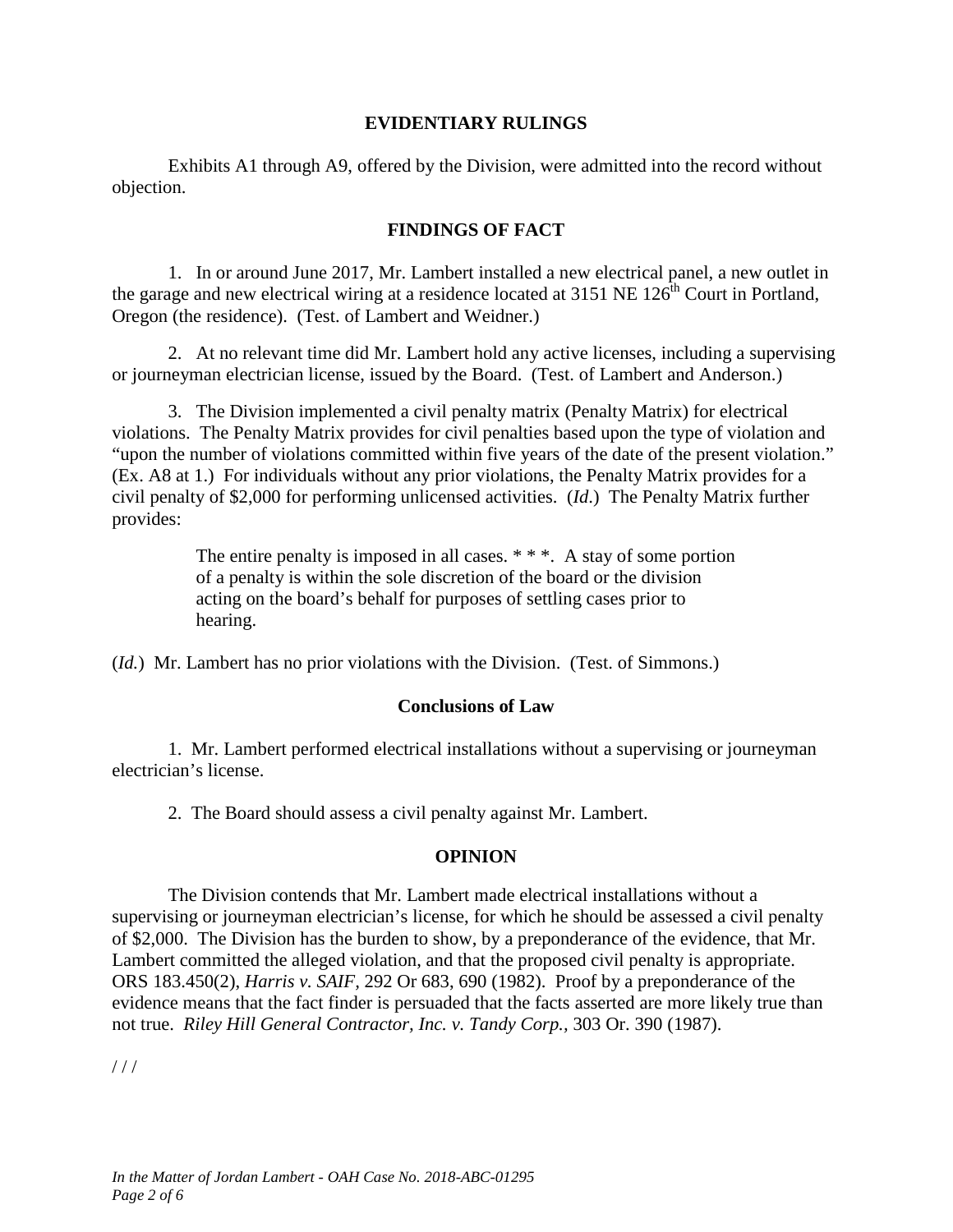### *Electrical Installations*

ORS 479.530 defines certain electrical terms. It provides, in part:

(10) "Electrical installations" means the construction or installation of electrical wiring and the permanent attachment or installation of electrical products in or on any structure that is not itself an electrical product. "Electrical installation" also means the maintenance or repair of installed electrical wiring and permanently attached electrical products. "Electrical installation" does not include an oil module.

(11) "Electrical product" means any electrical equipment, material, device or apparatus that, except as provided in ORS 479.540, requires a license or permit to install and either conveys or is operated by electrical current.

(12) "Equipment" means any material, fittings, devices, appliances, fixtures, apparatus or the like that are used as part of or in connection with an electrical installation[.]

Pursuant to ORS 479.530, the installation of a new electrical panel, a new outlet in the garage and new electrical wiring at a residence are "electrical installations." In June 2017, Mr. Lambert performed electrical installations at the residence.

ORS 479.620 provides, in part:

Subject to ORS 479.540, a person may not:

\* \* \* \* \*

(3) Except as provided in subsection (5) of this section, make any electrical installation without a supervising or journeyman electrician's license.

\* \* \* \* \*

(5) Make any electrical installation on a single or multifamily dwelling unit not exceeding three floors above grade, as provided in ORS 479.630 (14), without a limited residential electrician's license[.]

At no relevant time has Mr. Lambert held an active license issued by the Board, including a supervising or journeyman electrician license. Therefore, Mr. Lambert violated ORS 479.620(3) by making electrical installations without the required electrician's license.

 $1/1$ 

 $1/1$ 

 $1/1$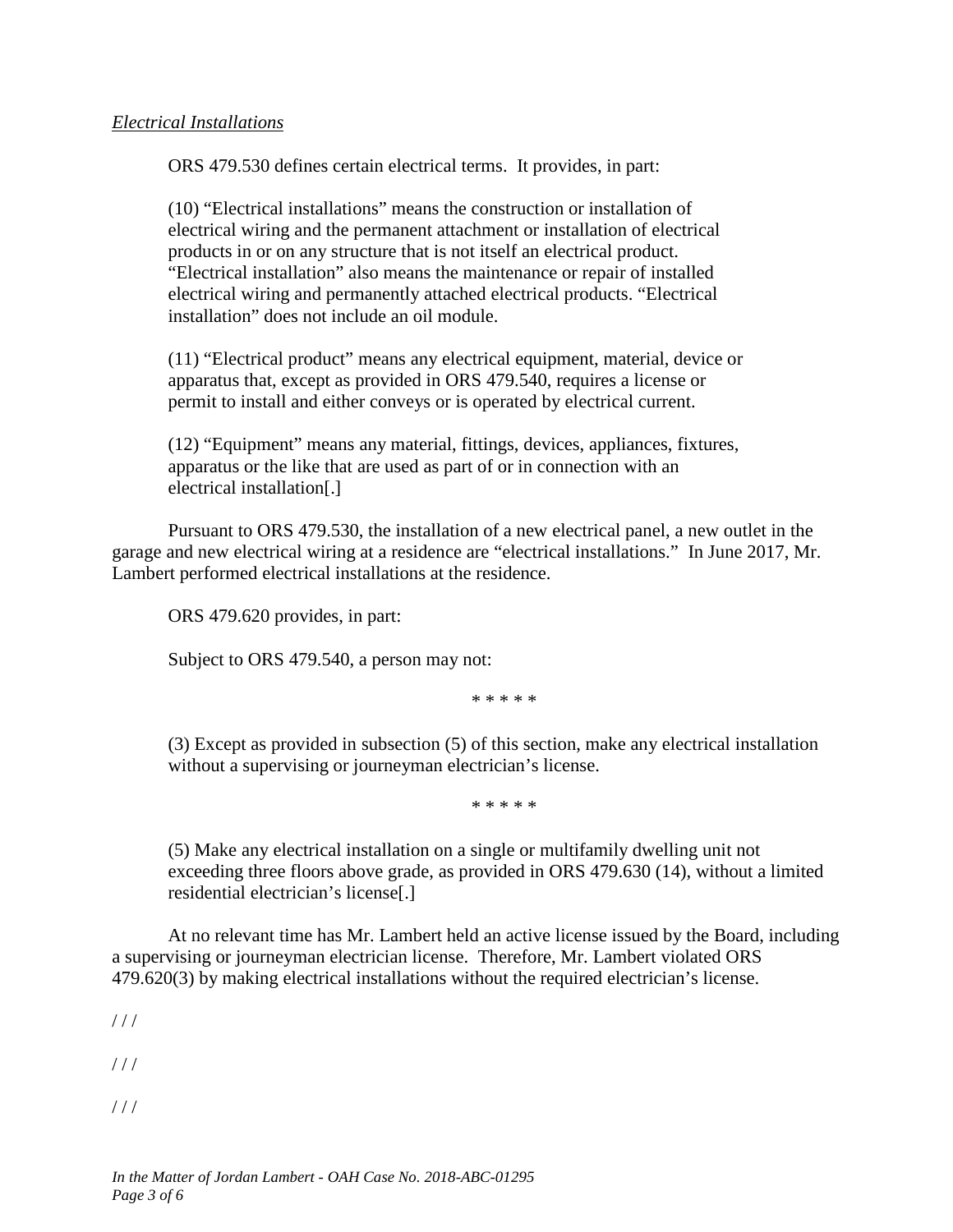### *Assessment of Civil Penalties*

ORS 455.895(1)(b) provides, in part:

The Electrical and Elevator Board may impose a civil penalty against a person as provided under ORS 479.995. Amounts recovered under this paragraph are subject to ORS 479.850.

ORS 479.995 provides:

The Electrical and Elevator Board may impose a civil penalty for a violation of ORS 479.510 to 479.945 or rules adopted for the administration or enforcement of ORS 479.510 to 479.945 and this section. The board shall impose a civil penalty authorized by this section as provided in ORS 455.895.

OAR 918-001-0036(6) provides:

The division may, subject to approval of a board, develop a penalty matrix for the board's use to promote equity and uniformity in proposing the amount and terms of civil penalties and conditions under which the penalties may be modified based on the circumstances in individual cases.

For the above-established violation, the Board seeks to assess a civil penalty against Mr. Lambert in the amount of \$2,000. Pursuant to OAR 918-001-0036(6), the Division developed the Penalty Matrix, which provides that first-time violators must be assessed a \$2,000 civil penalty for performing unlicensed activities. The Board should assess a \$2,000 civil penalty against Mr. Lambert for his violation of ORS 479.620(3). Pursuant to ORS 455.895(6) and ORS 183.745(2), the civil penalties are due and payable 10 days after the final order imposing the civil penalty becomes final by operation of law or on appeal.

### **ORDER**

I propose the Building Codes Division Electrical and Elevator Board issue the following order:

Jordan Lambert is assessed a \$2,000 civil penalty for violating ORS 479.620(3). Pursuant to ORS 455.895(6) and ORS 183.745(2), the civil penalties are due and payable 10 days after the final order imposing the civil penalty becomes final by operation of law or on appeal.

Rebecca Lease

Administrative Law Judge Office of Administrative Hearings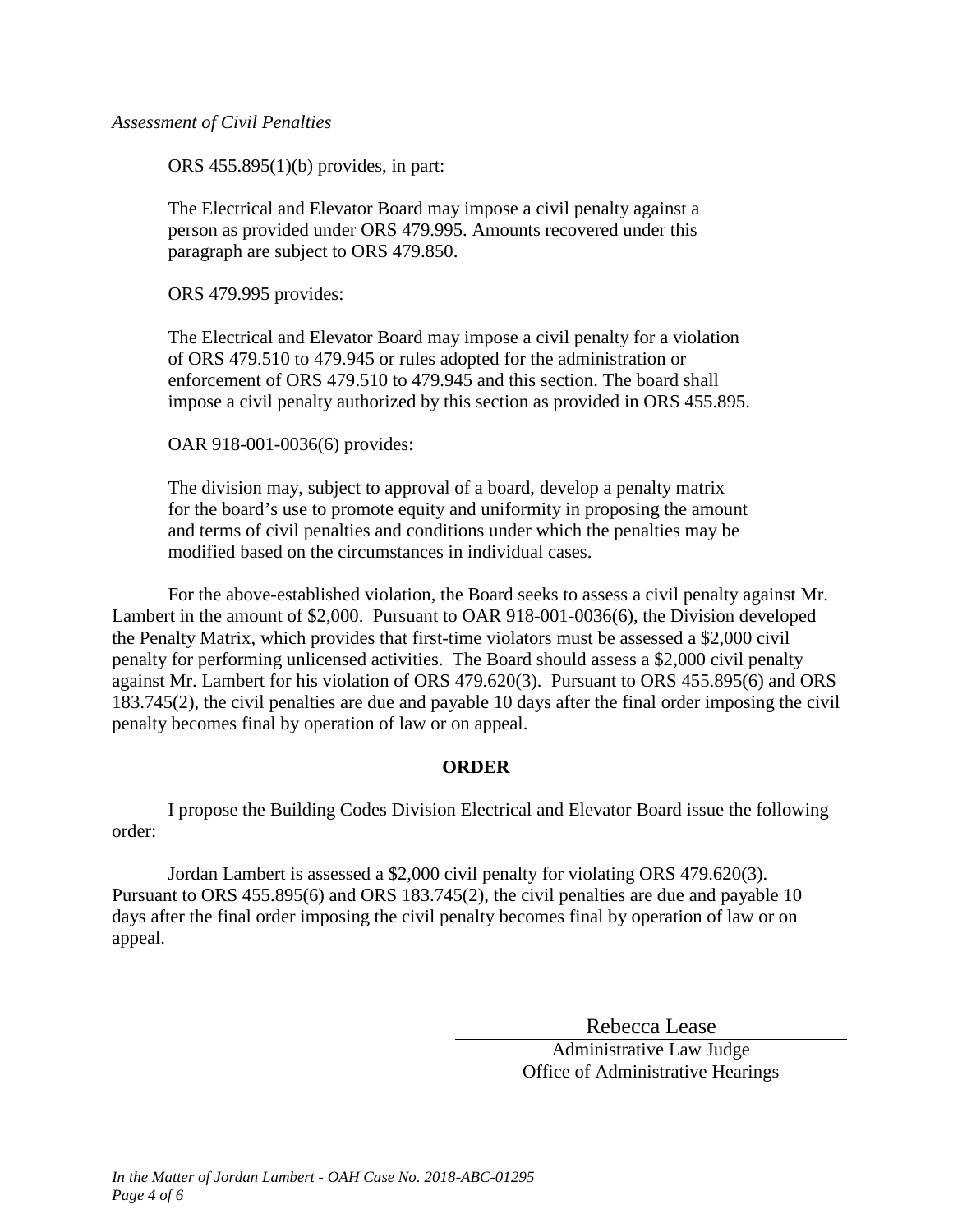### **APPEAL PROCEDURE**

This is the Administrative Law Judge's Proposed Order. You have the right to file written exceptions and argument to be considered per OAR 137-003-0650. Your exceptions and argument must be received within 20 calendar days after the service date of this Proposed Order. Send them to:

> Building Codes Division Manager, Enforcement and Licensing PO Box 14470 Salem, OR 97309-0404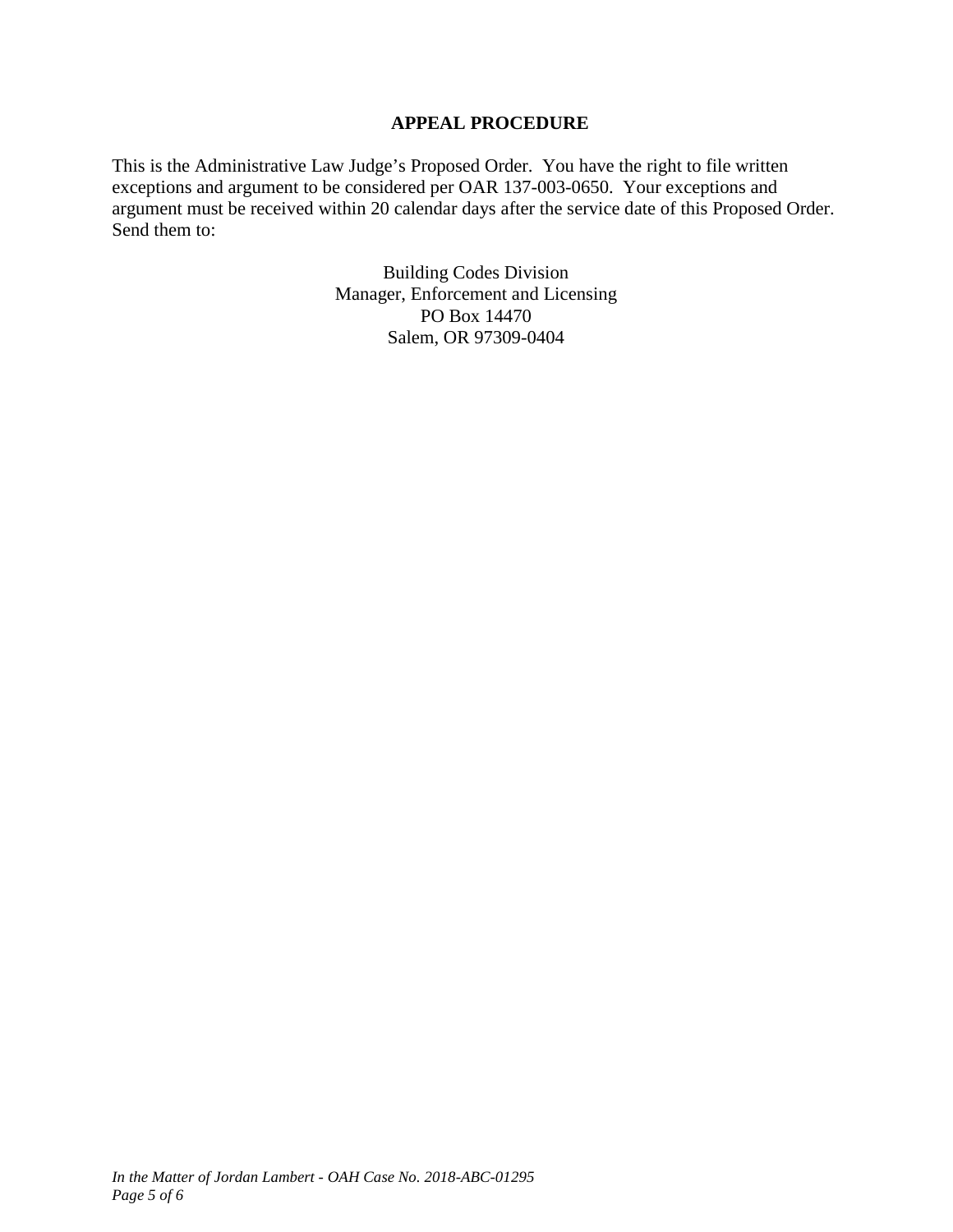### **CERTIFICATE OF MAILING**

On July 3, 2018, I mailed the foregoing PROPOSED ORDER issued on this date in OAH Case No. 2018-ABC-01295**.**

By: First Class Mail

Jordan Lambert 23110 S. Highway 99E Canby, OR 97013

By: Electronic Mail

Shannon Flowers, Agency Representative Building Codes Division PO Box 14470 Salem OR 97309

Ryan K Clark

Hearing Coordinator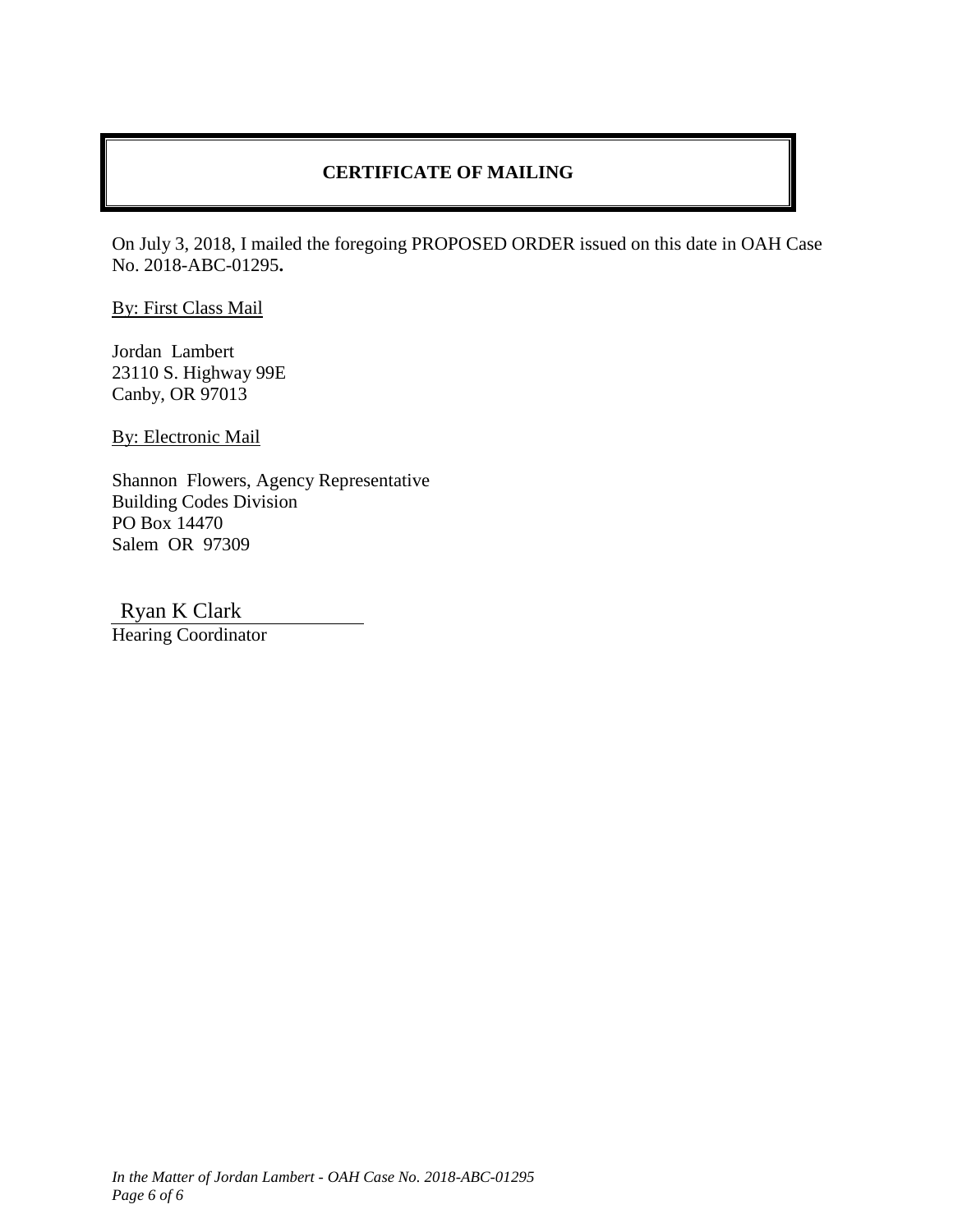### **BEFORE THE OFFICE OF ADMINISTRATIVE HEARINGS STATE OF OREGON for the BUILDING CODES DIVISION ELECTRICAL AND ELEVATOR BOARD OF THE STATE OF OREGON**

 $\lambda$  $\lambda$ 

 $\mathcal{L}$ ) )

| IN THE MATTER OF: |
|-------------------|
|-------------------|

**JORDAN LAMBERT**

### **AMENDED PROPOSED ORDER**

) OAH Case No. 2018-ABC-01295 Agency Case No. C2017-0346

### **HISTORY OF THE CASE**

On October 2, 2017, the Electrical and Elevator Board of the State of Oregon (Board) issued a Notice of Proposed Assessment of Civil Penalty and Notice of Final Order on Default (Notice) to Jordan Lambert (Mr. Lambert) proposing to assess a civil penalty of \$2,000 against him for violations of the Building Codes Division (Division) statutes and rules. On October 18, 2017, Mr. Lambert requested a hearing. On February 1, 2018, the Division referred the matter to the Office of Administrative Hearings (OAH). On February 28, 2018, the OAH assigned Administrative Law Judge (ALJ) Joe Allen to preside at hearing

On March 1, 2018, the Division filed a request for change of ALJ. On March 8, 2018, the OAH issued a Ruling on Requests for Change of Administrative Law Judge, granting the request. On March 23, 2018, the OAH assigned ALJ Rebecca Lease to preside at hearing.

On May 29, 20[1](#page-30-0)8, ALJ Lease conducted a telephone hearing.<sup>1</sup> Mr. Lambert appeared for the hearing without counsel and testified. The Division appeared and was represented by Shannon Flowers. Tracey Weidner, a Division license enforcement investigator; Keith Anderson, Electrical Program Chief for the Division; and Andrea Simmons, Enforcement Manager for the Division, testified on behalf of the Division.

### **On July 3, 2018, ALJ Lease issued a Proposed Order affirming the Notice. Further amendments to the Proposed Order are submitted to the Board for consideration.[2](#page-30-1)**

### **ISSUES**

1. Whether Mr. Lambert performed electrical installations without a supervising or journeyman electrician's license. ORS 479.620(3).

<span id="page-30-0"></span> $<sup>1</sup>$  ALJ Lease consolidated this matter for purposes of hearing with three other matters involving the same</sup> or related parties, OAH Case Nos. 2018-ABC-01289, 2018-ABC-01291, and 2018-ABC-01293.

<span id="page-30-1"></span><sup>2</sup> **Additions are in bold typeface and underlined; deletions are stricken through.**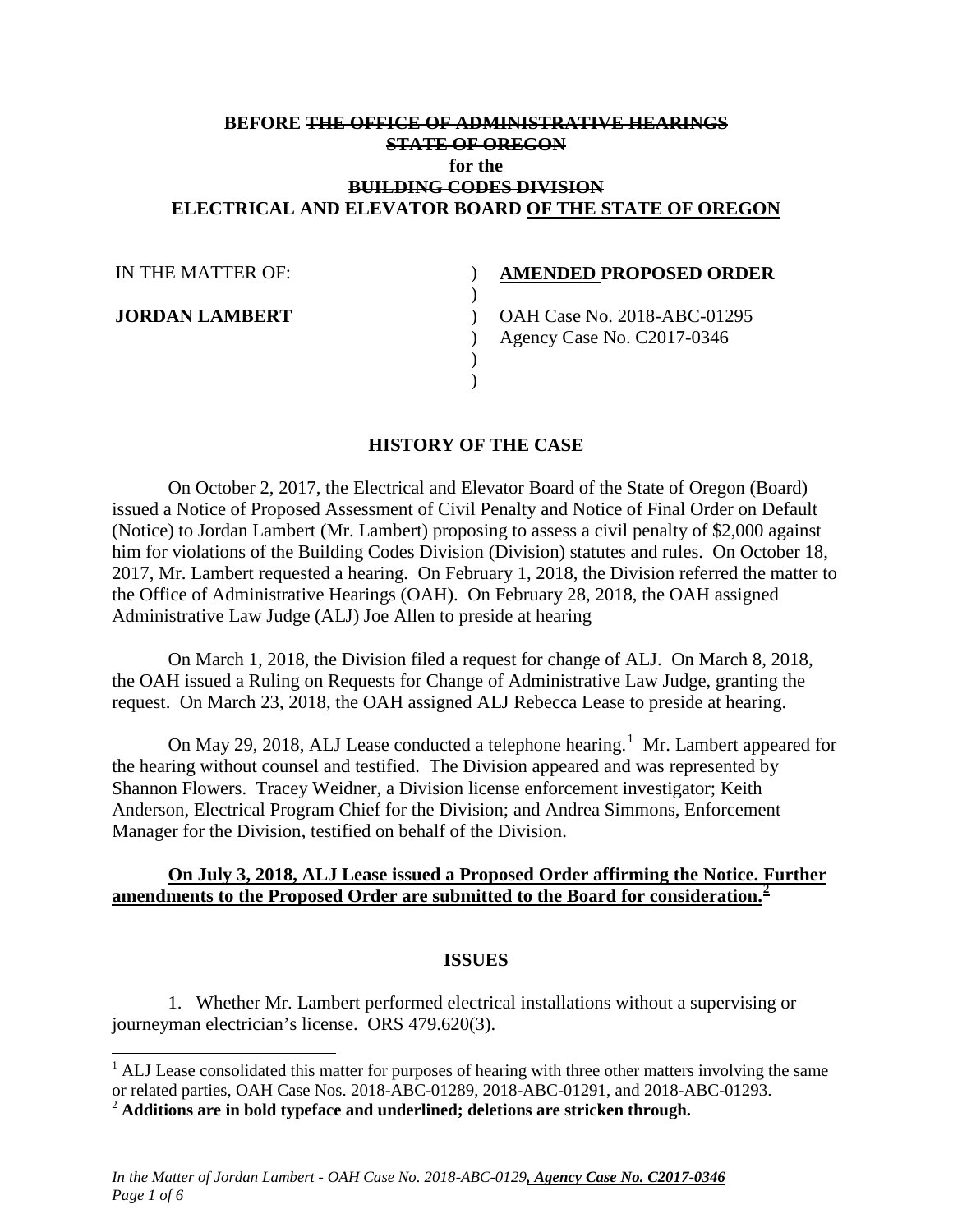2. Whether the Board should assess a civil penalty against Mr. Lambert. ORS 455.895(1) and OAR 918-001-0036.

### **EVIDENTIARY RULINGS**

Exhibits A1 through A9, offered by the Division, were admitted into the record without objection.

### **FINDINGS OF FACT**

1. In or around June 2017, Mr. Lambert installed a new electrical panel, a new outlet in the garage and new electrical wiring at a residence located at 3151 NE  $126^{th}$  Court in Portland, Oregon (the residence). (Test. of Lambert and Weidner.)

2. At no relevant time did Mr. Lambert hold any active licenses, including a supervising or journeyman electrician license, issued by the Board. (Test. of Lambert and Anderson.)

3. The Division implemented a civil penalty matrix (Penalty Matrix) for electrical violations. The Penalty Matrix provides for civil penalties based upon the type of violation and "upon the number of violations committed within five years of the date of the present violation." (Ex. A8 at 1.) For individuals without any prior violations, the Penalty Matrix provides for a civil penalty of \$2,000 for performing unlicensed activities. (*Id*.) The Penalty Matrix further provides:

> The entire penalty is imposed in all cases. \* \* \*. A stay of some portion of a penalty is within the sole discretion of the board or the division acting on the board's behalf for purposes of settling cases prior to hearing.

(*Id.*) Mr. Lambert has no prior violations with the Division. (Test. of Simmons.)

### **CONCLUSIONS OF LAW**

1. Mr. Lambert performed electrical installations without a supervising or journeyman electrician's license.

2. The Board should assess a civil penalty against Mr. Lambert.

### **OPINION**

The Division contends that Mr. Lambert made electrical installations without a supervising or journeyman electrician's license, for which he should be assessed a civil penalty of \$2,000. The Division has the burden to show, by a preponderance of the evidence, that Mr. Lambert committed the alleged violation, and that the proposed civil penalty is appropriate. ORS 183.450(2), *Harris v. SAIF,* 292 Or 683, 690 (1982). Proof by a preponderance of the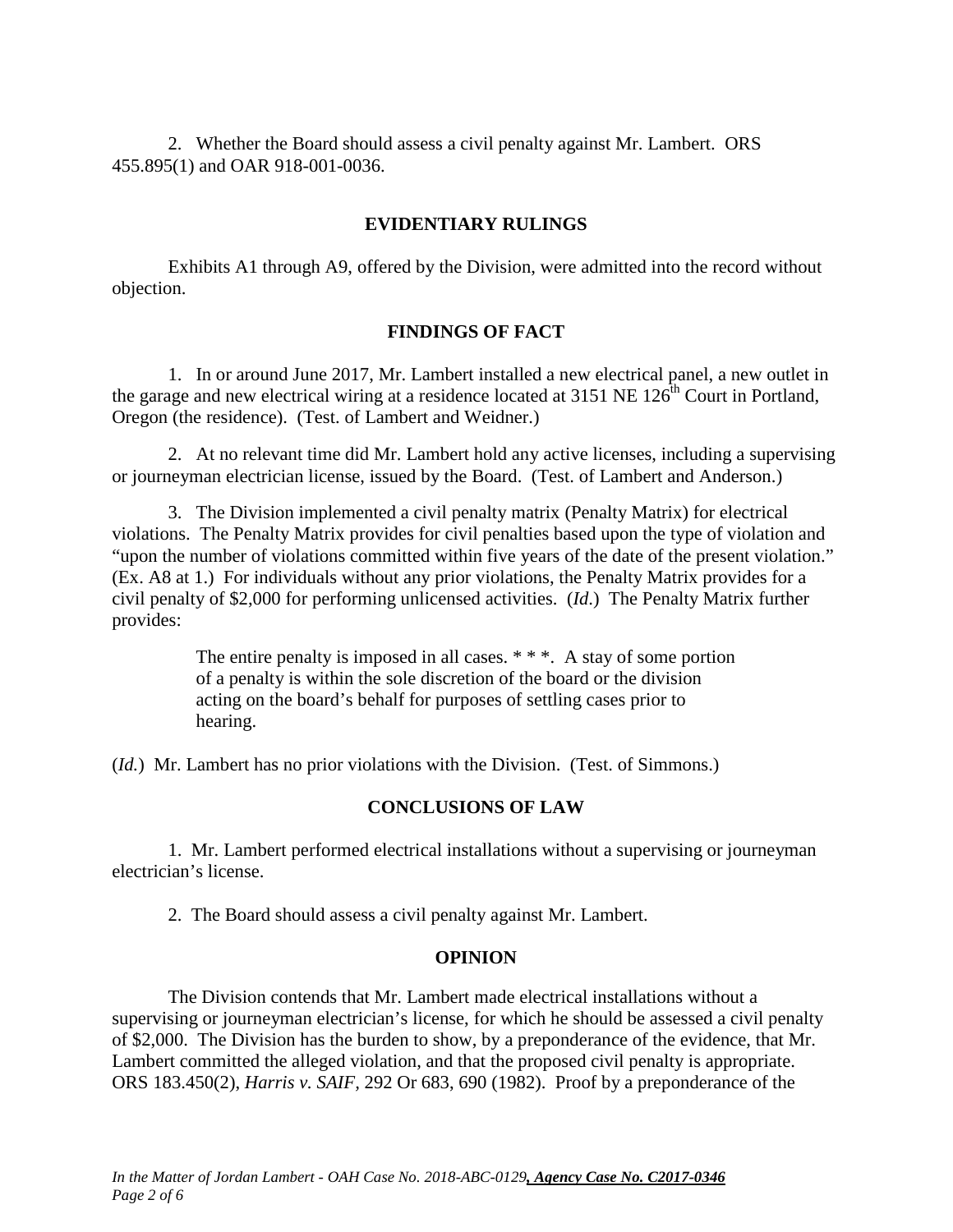evidence means that the fact finder is persuaded that the facts asserted are more likely true than not true. *Riley Hill General Contractor, Inc. v. Tandy Corp.,* 303 Or. 390 (1987).

 $\overline{H}$ 

### *Electrical Installations*

ORS 479.530 defines certain electrical terms. It provides, in part:

(10) "Electrical installations" means the construction or installation of electrical wiring and the permanent attachment or installation of electrical products in or on any structure that is not itself an electrical product. "Electrical installation" also means the maintenance or repair of installed electrical wiring and permanently attached electrical products. "Electrical installation" does not include an oil module.

(11) "Electrical product" means any electrical equipment, material, device or apparatus that, except as provided in ORS 479.540, requires a license or permit to install and either conveys or is operated by electrical current.

(12) "Equipment" means any material, fittings, devices, appliances, fixtures, apparatus or the like that are used as part of or in connection with an electrical installation[.]

Pursuant to ORS 479.530, the installation of a new electrical panel, a new outlet in the garage and new electrical wiring at a residence are "electrical installations." In June 2017, Mr. Lambert performed electrical installations at the residence.

ORS 479.620 provides, in part:

Subject to ORS 479.540, a person may not:

\* \* \* \* \*

(3) Except as provided in subsection (5) of this section, make any electrical installation without a supervising or journeyman electrician's license.

\* \* \* \* \*

(5) Make any electrical installation on a single or multifamily dwelling unit not exceeding three floors above grade, as provided in ORS 479.630 (14), without a limited residential electrician's license[.]

At no relevant time has Mr. Lambert held an active license issued by the Board, including a supervising or journeyman electrician license. Therefore, Mr. Lambert violated ORS 479.620(3) by making electrical installations without the required electrician's license.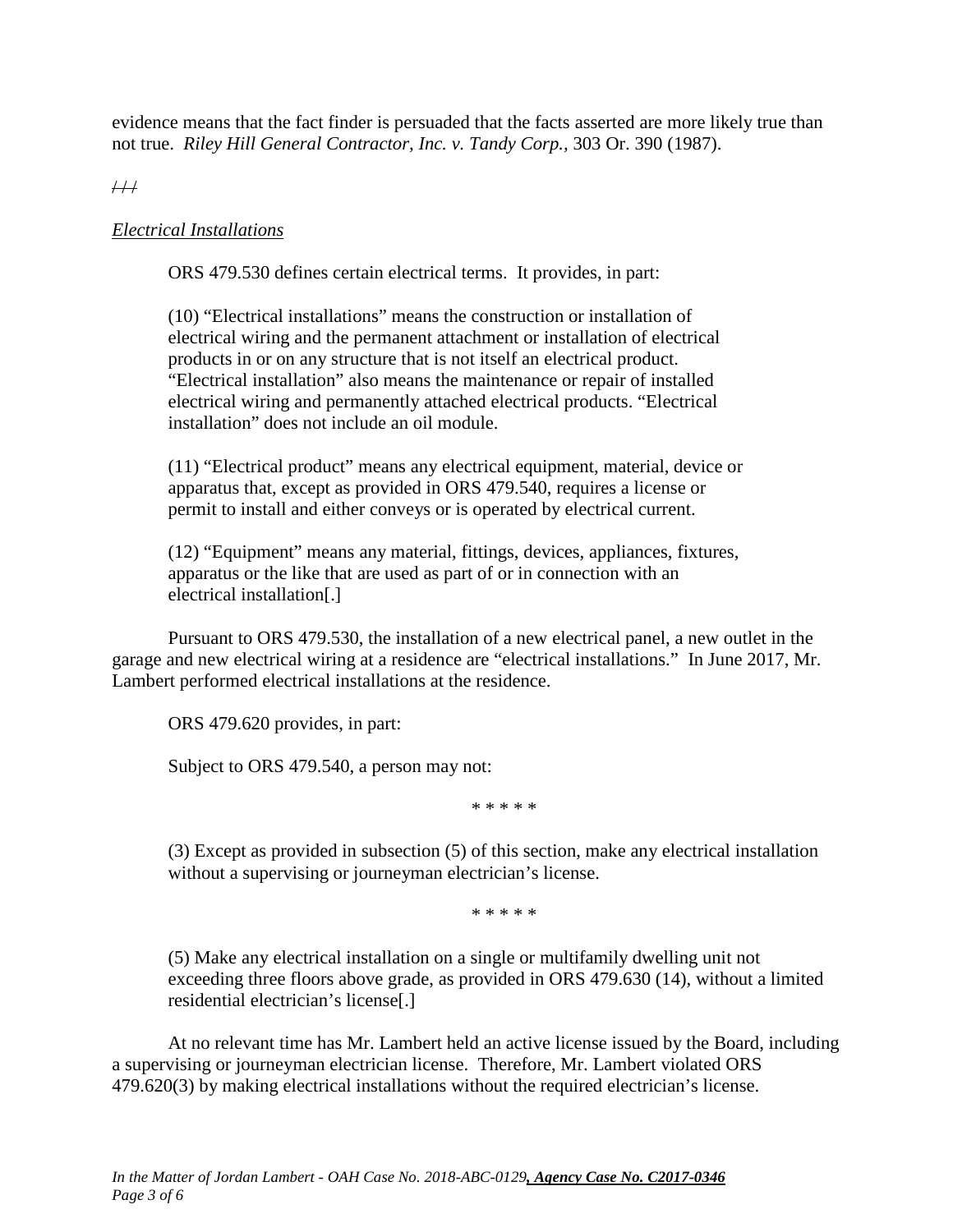### *Assessment of Civil Penalties*

ORS 455.895(1)(b) provides, in part:

The Electrical and Elevator Board may impose a civil penalty against a person as provided under ORS 479.995. Amounts recovered under this paragraph are subject to ORS 479.850.

ORS 479.995 provides:

The Electrical and Elevator Board may impose a civil penalty for a violation of ORS 479.510 to 479.945 or rules adopted for the administration or enforcement of ORS 479.510 to 479.945 and this section. The board shall impose a civil penalty authorized by this section as provided in ORS 455.895.

OAR 918-001-0036(6) provides:

The division may, subject to approval of a board, develop a penalty matrix for the board's use to promote equity and uniformity in proposing the amount and terms of civil penalties and conditions under which the penalties may be modified based on the circumstances in individual cases.

For the above-established violation, the Board seeks to assess a civil penalty against Mr. Lambert in the amount of \$2,000. Pursuant to OAR 918-001-0036(6), the Division developed the Penalty Matrix, which provides that first-time violators must be assessed a \$2,000 civil penalty for performing unlicensed activities. The Board should assess a \$2,000 civil penalty against Mr. Lambert for his violation of ORS 479.620(3). Pursuant to ORS 455.895(6) and ORS 183.745(2), the civil penalties are due and payable 10 days after the final order imposing the civil penalty becomes final by operation of law or on appeal.

### **ORDER**

I propose the Building Codes Division Electrical and Elevator Board issue the following order:

### **The Board issues the following order:**

Jordan Lambert is assessed a \$2,000 civil penalty for violating ORS 479.620(3). Pursuant to ORS 455.895(6) and ORS 183.745(2), the civil penalties are due and payable 10 days after the final order imposing the civil penalty becomes final by operation of law or on appeal.

Dated this <u>day of 3018.</u>

**Chair State Electrical Board State of Oregon**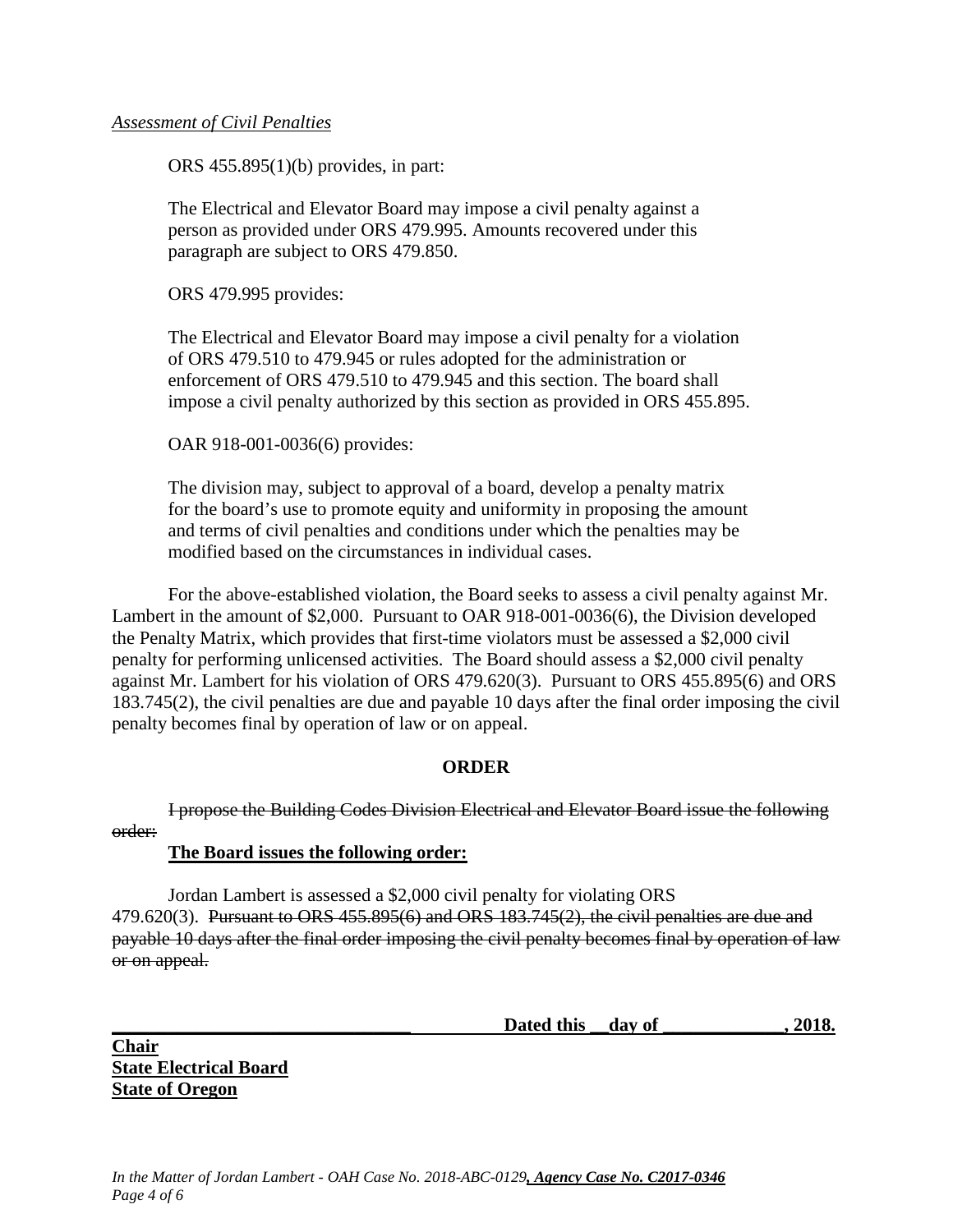Rebecca Lease

Administrative Law Judge Office of Administrative Hearings

### APPEAL PROCEDURE

This is the Administrative Law Judge's **Division's Amended Proposed Order.** You have the right to file written exceptions and argument to be considered per OAR 137-003-0650**, OAR 137-003-0655 and OAR 137-003-0665.** Your exceptions and argument must be received within 20 calendar days after the service date of this **Amended** Proposed Order. Send them to:

> Building Codes Division Attn: Manager PO Box 14470 Salem, OR 97309-0404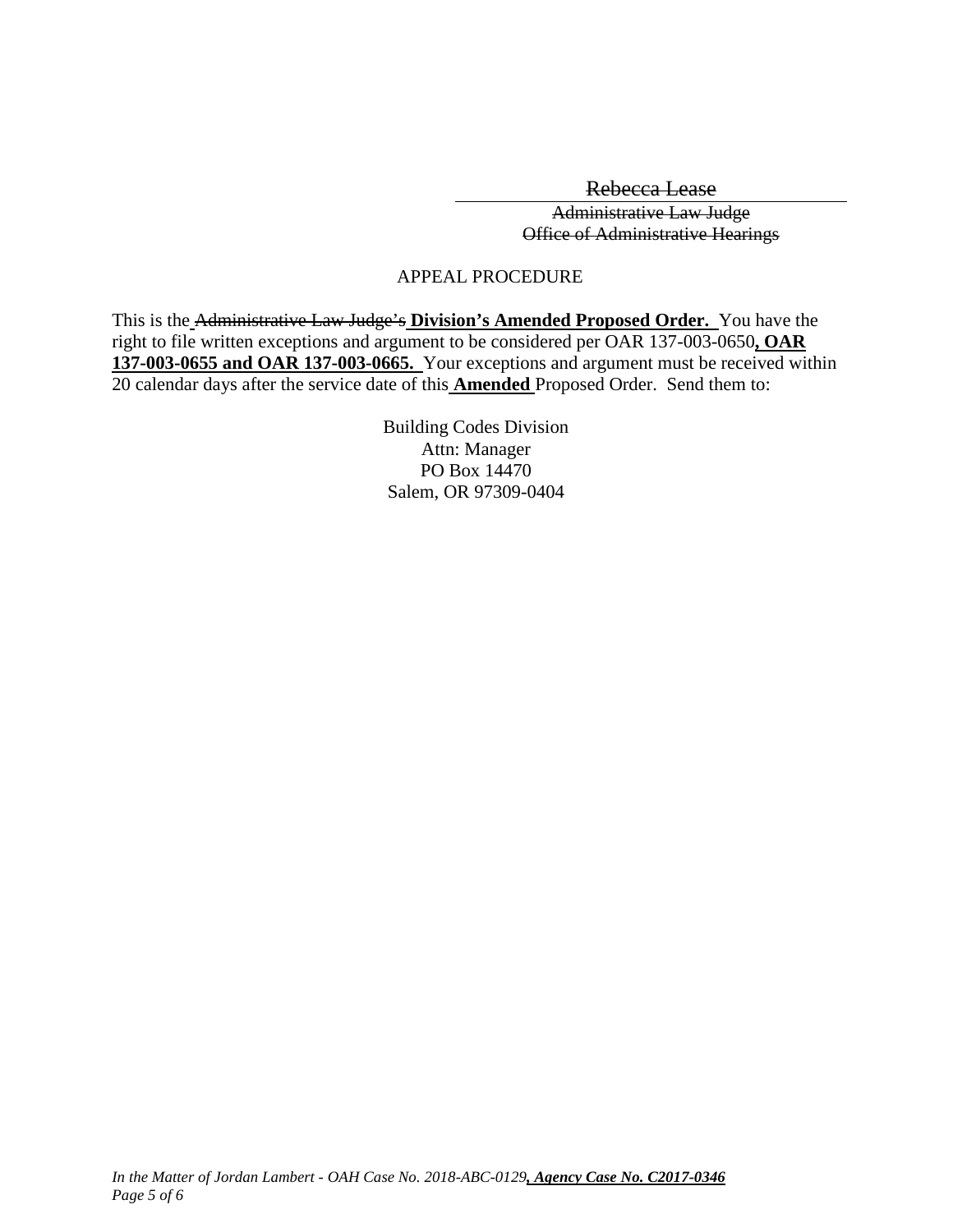### **CERTIFICATE OF MAILING**

On July 3, 2018, I mailed the foregoing PROPOSED ORDER issued on this date in OAH Case No. 2018-ABC-01295**.**

By: First Class Mail

Jordan Lambert 23110 S. Highway 99E Canby, OR 97013

**By: Electronic Mail** 

Shannon Flowers, Agency Representative Building Codes Division PO Box 14470 Salem OR 97309

Ryan K Clark

Hearing Coordinator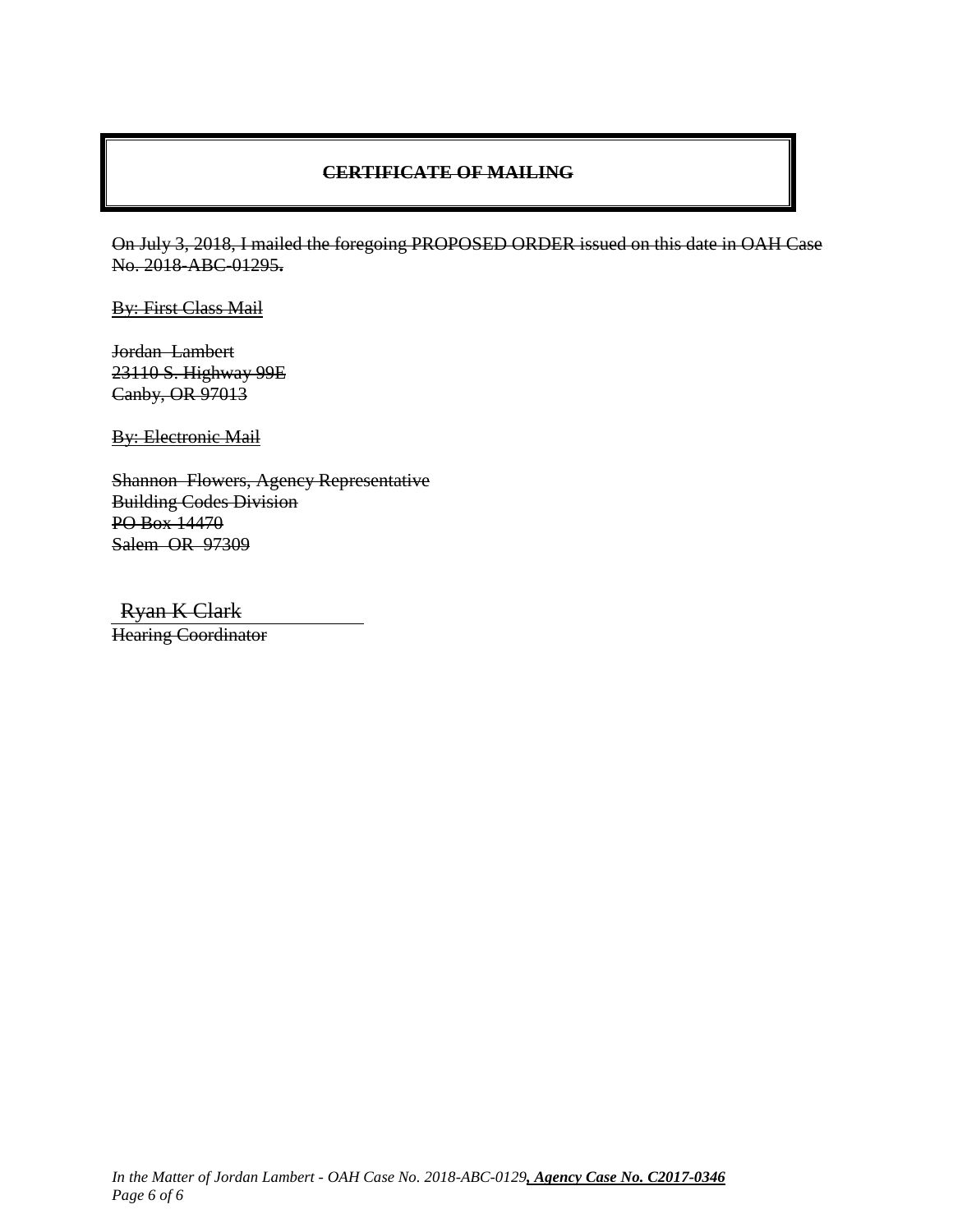### <span id="page-36-0"></span>**State of Oregon Board memo**

### **Building Codes Division September 27, 2018**

| To:          | Electrical and Elevator Board                                            |
|--------------|--------------------------------------------------------------------------|
| <b>From:</b> | Sarah Blam-Linville, contested case representative, Enforcement Services |
|              | <b>Subject:</b> Consent orders for cases proposed for resolution         |

### **Action requested:**

To consider the adoption of recent consent orders and issue final orders.

### **Background:**

The board, through division staff, implemented a civil penalty matrix (Penalty Matrix) for electrical violations. The Penalty Matrix establishes civil penalties based upon the type and number of violations committed within five years of the date of the present violation. The Penalty Matrix further provides that a stay of some portion of a penalty is within the sole discretion of the board or the division acting on the board's behalf for purposes of settling cases prior to hearing.

The Enforcement Section, acting on behalf of the board, is proposing the following consent agreements tentatively resolved since the board's July 26, 2018, meeting. A summary of those consent orders are included for your review.

Each consent order contains the following conditions, any additions or exceptions to these conditions is noted with the individual case information:

- Respondent agrees to fully cooperate with the division's enforcement efforts.
- Respondent understands that further enforcement action may be taken for any other violations.
- Respondent understands that failure to comply with the Consent Order, including paying the civil penalty, may be used as a basis for the denial, suspension, revocation, or conditioning of a license, certificate, or registration.

In each of the cases the penalty amounts assessed, amounts suspended, and amounts due and payable are consistent with the board's past practices and the penalty matrix.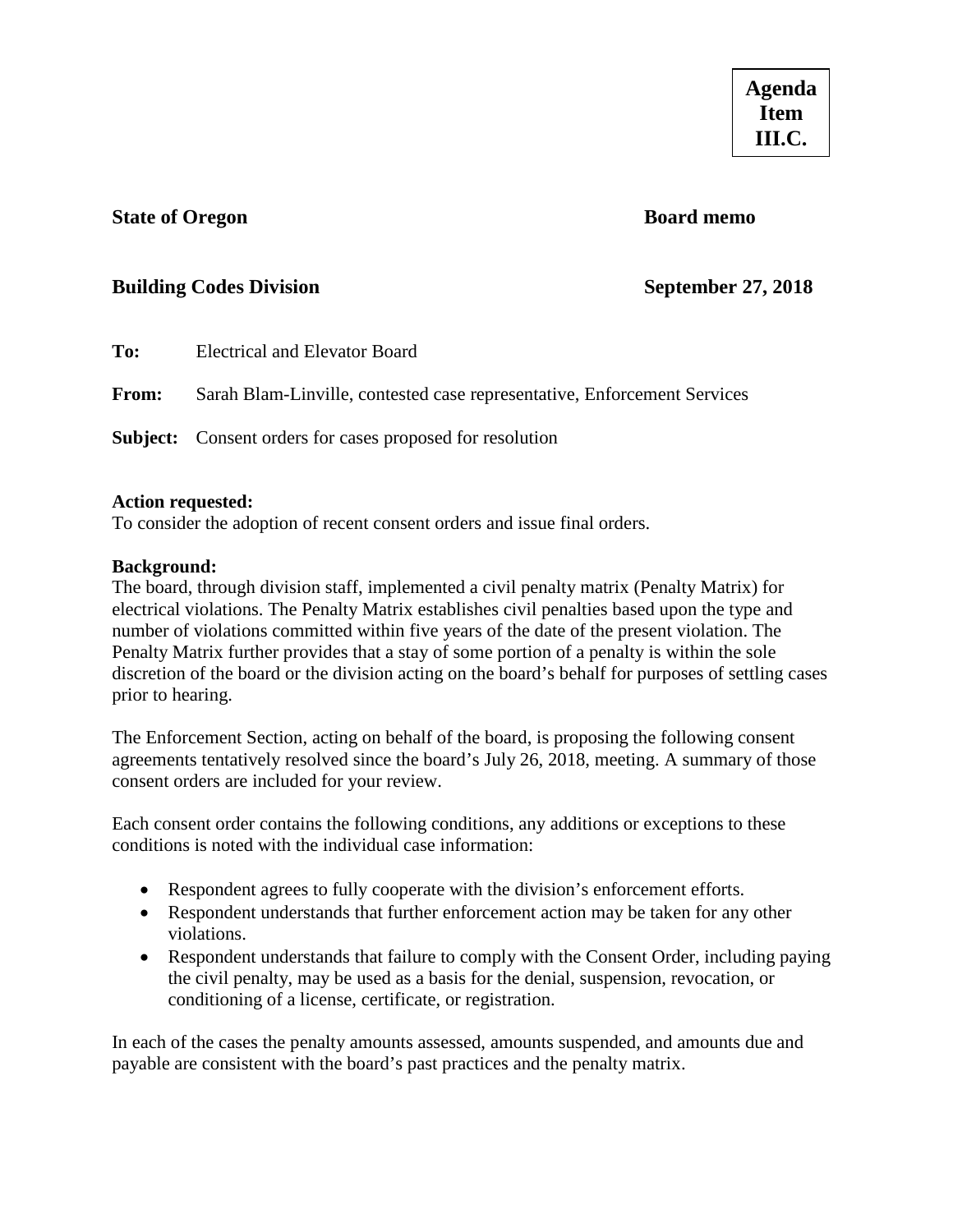**This item was amended during the** 

|                                          |                                                             |                                                                                                                                                                             | <b>Summary Report</b>                  |                             |                                                                               | meeting adding<br>additional cases                                                                                                                                                                                                                            |  |  |
|------------------------------------------|-------------------------------------------------------------|-----------------------------------------------------------------------------------------------------------------------------------------------------------------------------|----------------------------------------|-----------------------------|-------------------------------------------------------------------------------|---------------------------------------------------------------------------------------------------------------------------------------------------------------------------------------------------------------------------------------------------------------|--|--|
| Case #                                   | <b>Name</b>                                                 | <b>Violation</b>                                                                                                                                                            | <b>Location of</b><br><b>Violation</b> | Date of<br><b>Violation</b> | <b>Civil Penalty</b>                                                          | <b>Other Consent Terms</b>                                                                                                                                                                                                                                    |  |  |
| C2018-0048<br>Tracey/Sarah               | Three Rocks Electric                                        | Installation of junction boxes, light<br>fixtures and electrical wiring.<br>· Allowing an unlicensed person perform<br>electrical work                                      | Lincoln City                           | January 2018                | Assessed: \$2,000<br>•Due: \$750<br>•Suspended: \$1,250                       | Respondent's electrical contractor license is<br>conditioned for 6 months with the following<br>conditions:<br>• Quarterly reports shall be submitted to the<br>Division outlining work performed, payroll<br>information, and employee license information   |  |  |
| C2018-0049<br>Tracey/Sarah               | Henderson, Craig                                            | Installation of junction boxes, light<br>fixtures and electrical wiring.<br>· No journeyman or supervisors license<br>•Respondent is an apprentice                          | Lincoln City                           | January 2018                | Assessed: \$2,000<br>$\bullet$ Due: \$500<br>•Suspended: \$1,500              | Respondent agrees to only work while under<br>direct supervision at all times until he obtains a<br>license for indirect supervision.                                                                                                                         |  |  |
| C <sub>2018-0221</sub><br>Tracey/Nick    | Johnson, Joshua R                                           | Installation of electrical wire to new<br>electric panel<br>• No journeyman or supervisors license<br>• Respondent is an apprentice                                         | Portland                               | June 2018                   | Assessed: \$2,000<br>$\bullet$ Due: \$750<br>$\bullet$ Suspended: \$1,250     | Respondent agrees to only work while under<br>direct supervision at all times until he obtains a<br>license for indirect supervision.                                                                                                                         |  |  |
| C2018-0222<br>Tracey/Nick                | Johnson, James A                                            | Installation of electrical wire to new<br>electric panel<br>· Supervisor fails to ensure electricians are<br>properly licensed                                              | Portland                               | June 2018                   | Assessed: \$3,000<br>$\bullet$ Due: \$750<br>$\bullet$ Suspended: \$2,250     | Respondent agrees to comply with all<br>requirements of his general supervising<br>electrician license.                                                                                                                                                       |  |  |
| $\overline{C2018} - 0223$<br>Tracey/Nick | Electech Lighting & Electric, Inc.                          | Installation of electrical wire to new<br>electric panel<br>• Allowing an unlicensed person to<br>perform electrical work                                                   | Portland                               | June 2018                   | Assessed: \$2,000<br>$\bullet$ Due: \$750<br>$\bullet$ Suspended: \$1,250     | Respondent agrees to comply with all electrical<br>licensing requirements and other regulations.                                                                                                                                                              |  |  |
| C2018-0185<br>Randy/Nick                 | Harris, William W., IV<br>dba Buttermilk Creek Construction | Installation of electrical wire, outlets, and<br>switches<br>• No journeyman or supervisors license<br>• No electrical contractor licesne<br>$\bullet$ No electrical permit | Depoe Bay                              | May 2018                    | Assessed: \$12,000*<br>$\bullet$ Due: \$4,000<br>$\bullet$ Suspended: \$8,000 | Respondent agrees to not violate licensing laws<br>in the future.                                                                                                                                                                                             |  |  |
| C2018-0060<br>Chris/Sarah                | Nix, Glen                                                   | Installation of junction boxes, light<br>fixtures and electrical wiring.<br>·Supervisor fails to ensure electricians are<br>properly licensed                               | Lincoln City                           | January 2018                | Assessed: \$3,000<br>$\bullet$ Due: \$750<br>Suspended: \$2,250               | Respondent's supervising electrician license is<br>conditioned for 6 months with the following<br>conditions:<br>• Quarterly reports shall be submitted to the<br>Division outlining work performed, payroll<br>information, and employee license information |  |  |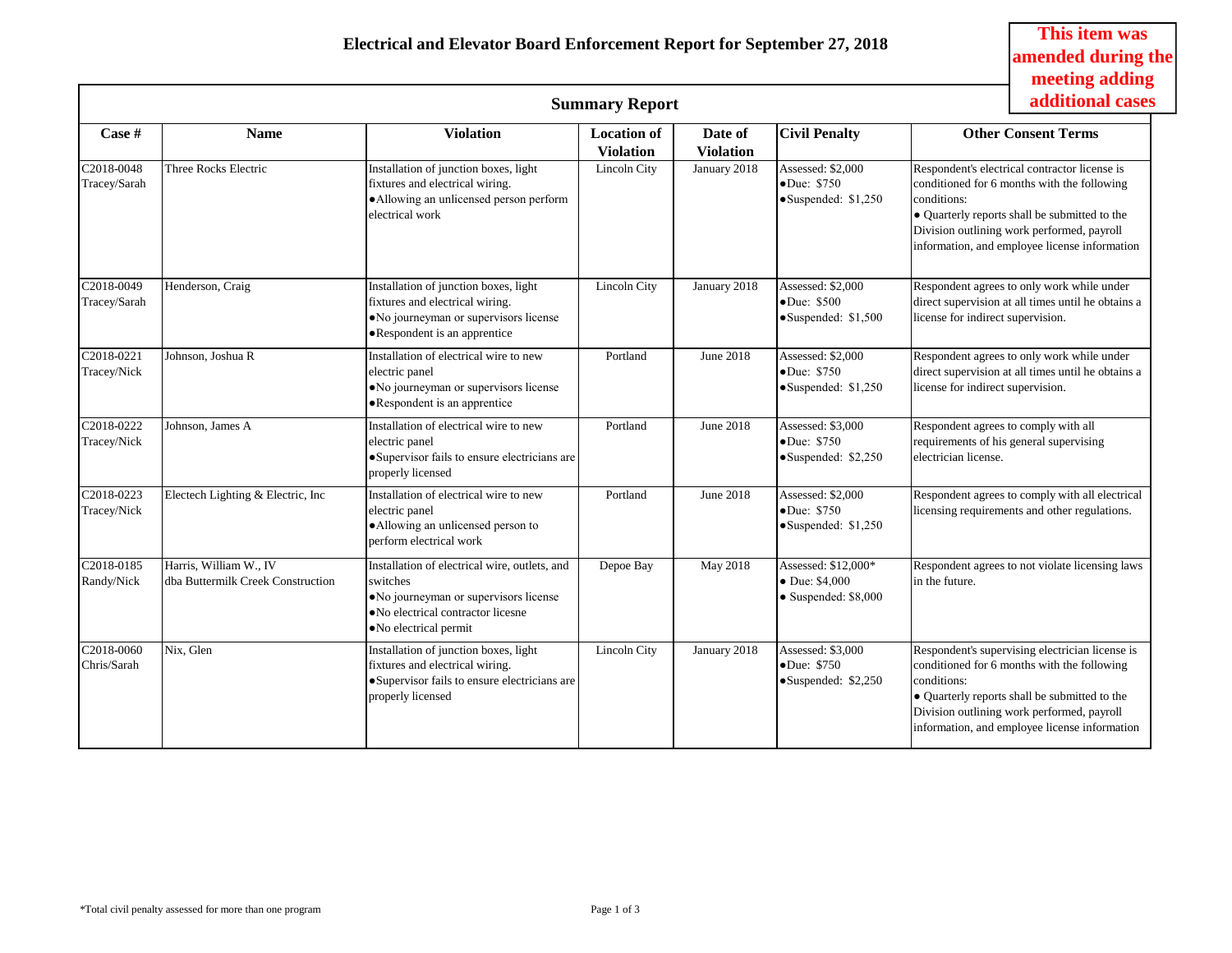|                            | <b>Summary Report</b>                                                                                                                                                                                                                                                                                              |                                                                                                                                                            |                                                    |                                                                                                                                                                                                                                                                                                                                                                         |                                                                             |                                                                                                                                                                                                                                                                         |
|----------------------------|--------------------------------------------------------------------------------------------------------------------------------------------------------------------------------------------------------------------------------------------------------------------------------------------------------------------|------------------------------------------------------------------------------------------------------------------------------------------------------------|----------------------------------------------------|-------------------------------------------------------------------------------------------------------------------------------------------------------------------------------------------------------------------------------------------------------------------------------------------------------------------------------------------------------------------------|-----------------------------------------------------------------------------|-------------------------------------------------------------------------------------------------------------------------------------------------------------------------------------------------------------------------------------------------------------------------|
| Case #                     | <b>Name</b>                                                                                                                                                                                                                                                                                                        | <b>Violation</b>                                                                                                                                           | <b>Location of</b><br><b>Violation</b>             | Date of<br><b>Violation</b>                                                                                                                                                                                                                                                                                                                                             | <b>Civil Penalty</b>                                                        | <b>Other Consent Terms</b>                                                                                                                                                                                                                                              |
| C2016-0396<br>Russ/Shannon | Well Done Construction, LLC<br>Installation of meter bases and completion<br>West Linn<br>2014<br>of finish electrical work.<br>•Due: \$4,000<br>to<br>•Contractor fails to continually employ a<br>2017<br>full time supervising electrician<br>• Allowing an unlicensed individual to<br>perform electrical work |                                                                                                                                                            | Assessed: \$11,000<br>$\bullet$ Suspended: \$7,000 | Respondent's electrical contractor license will<br>be suspended for 30 days, upon completion of<br>suspension license will be conditioned for 12<br>months as follows:<br>• Quarterly reports shall be submitted to the<br>Division outlining work performed, payroll<br>information, copies of all invoices, copies of all<br>permits and employee license information |                                                                             |                                                                                                                                                                                                                                                                         |
| C2018-0167<br>Chris/Sarah  | Austin, David M.                                                                                                                                                                                                                                                                                                   | Installation of electrical wiring.<br>• No journeyman or supervisors license                                                                               | Portland                                           | October 2017                                                                                                                                                                                                                                                                                                                                                            | Assessed: \$2,000<br>•Due: \$750<br>$\bullet$ Suspended: \$1,250            | Respondent agrees to cease the practice of<br>obtaining permits without an electrical<br>contractors license, attempting to work under<br>another person or firm's electrical permits or<br>providing false or incorrect information to<br>obtain an electrical permit. |
| C2017-0433<br>Chris/Sarah  | <b>INFT LLC</b>                                                                                                                                                                                                                                                                                                    | Installation of electrical wiring.<br>• No electrical contractor license<br>• No electrical permit                                                         | Portland                                           | October 2017                                                                                                                                                                                                                                                                                                                                                            | Assessed: \$4,000<br>$\bullet$ Due: \$1,500<br>$\bullet$ Suspended: \$2,500 | Respondent agrees to cease the practice of<br>obtaining permits without an electrical<br>contractors license, attempting to work under<br>another person or firm's electrical permits or<br>providing false or incorrect information to<br>obtain an electrical permit. |
| C2018-0056<br>Andrea/Sarah | Dickens, Mark S.                                                                                                                                                                                                                                                                                                   | Respondent misrepresented education<br>level and work history on application for<br>limited residential electrician and general<br>journeyman electrician. | Oregon                                             | 2017<br>and<br>2018                                                                                                                                                                                                                                                                                                                                                     |                                                                             | Respondent's limited residential electrician's<br>license is revoked. Respondent's application for<br>general journeyman electrician license is denied<br>and he is disqualified from obtaining any<br>electrical license from the state of Oregon for<br>12 months.    |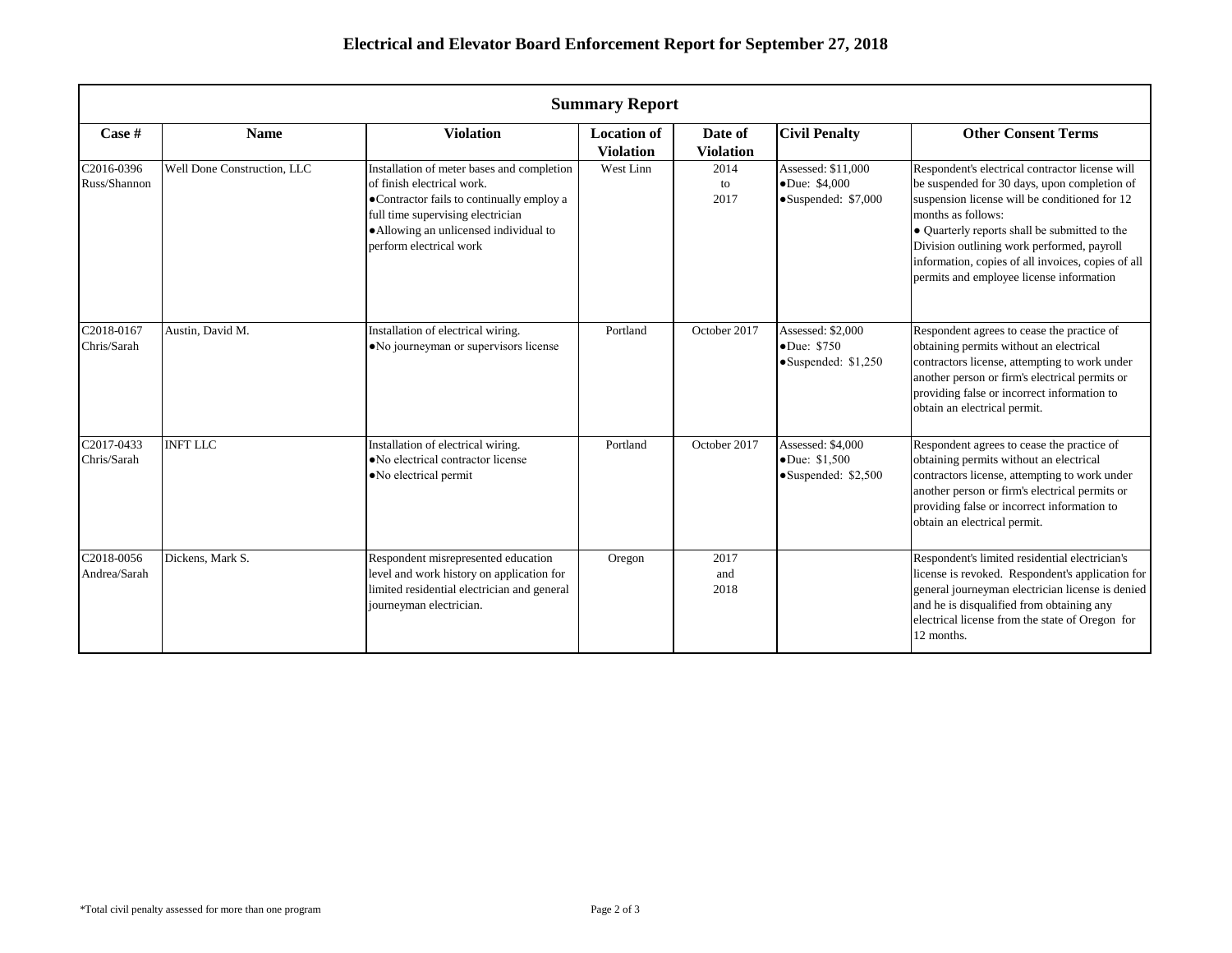|                          | <b>Summary Report</b>         |                                                                                                                                                                                                                                                                                                                         |                                        |                                      |                                                                                                                       |                                                                                                                                                                                                                                                                                                                                                                                                                                                                                                                                                                                                                                                                                                                                                                                                                                                                                                                                                                                                                                                                                               |
|--------------------------|-------------------------------|-------------------------------------------------------------------------------------------------------------------------------------------------------------------------------------------------------------------------------------------------------------------------------------------------------------------------|----------------------------------------|--------------------------------------|-----------------------------------------------------------------------------------------------------------------------|-----------------------------------------------------------------------------------------------------------------------------------------------------------------------------------------------------------------------------------------------------------------------------------------------------------------------------------------------------------------------------------------------------------------------------------------------------------------------------------------------------------------------------------------------------------------------------------------------------------------------------------------------------------------------------------------------------------------------------------------------------------------------------------------------------------------------------------------------------------------------------------------------------------------------------------------------------------------------------------------------------------------------------------------------------------------------------------------------|
| Case #                   | <b>Name</b>                   | <b>Violation</b>                                                                                                                                                                                                                                                                                                        | <b>Location of</b><br><b>Violation</b> | Date of<br><b>Violation</b>          | <b>Civil Penalty</b>                                                                                                  | <b>Other Consent Terms</b>                                                                                                                                                                                                                                                                                                                                                                                                                                                                                                                                                                                                                                                                                                                                                                                                                                                                                                                                                                                                                                                                    |
| C2017-0360<br>Sarah      | Edwin L. Wilson               | Failure to comply with all amended<br>consent order terms.                                                                                                                                                                                                                                                              | Oregon                                 | 2016                                 | Outstanding unpaid civil<br>penalties: \$53,262.61<br>$\bullet$ Suspended: \$38,262.61<br>$\bullet$ Imposed: \$15,000 | Respondent's supervising electrician license will<br>be suspended for 30 months. After the 30<br>month, as long as all terms of consent order are<br>met, respondent will be issued a conditional<br>journeyman electrician license for 30 months.<br>The conditions will be: Respondent shall<br>provide quarerly reports for 30 months to<br>include; name, contractor license number and<br>address of each employer; the full name of each<br>employer's general signing supervising<br>electrician or equivalent; a list of all jobs<br>worked during the quarter to include name,<br>address of each customer; copies of all invoices<br>from each job, copies of Respondent's payroll<br>records for each quarter and a list of all permit<br>numbers issued for each job. Respondent<br>agrees to report any changes in employer, work<br>description, position or employment status<br>within 3 business days. When reporting,<br>Respondent will provide the employers name,<br>contractor license numbers, name of supervising<br>electrician or its equivalent and work schedule. |
| C2018-0249<br>Mike/Sarah | Thomas, Gary M. dba Solar Man | Installation of commercial roof mounted 40<br>KW solar energy system to included:<br>installation of modules, inverter,<br>transformer, solar monitoring system,<br>grounding system, and safety disconnects.<br>• No journeyman or supervisors license<br>• No electrical contractor licesne<br>• No electrical permit | Winston                                | April 2018<br>to<br><b>July 2018</b> | Assessed: \$6,000<br>$\bullet$ Due: \$2,250<br>$\bullet$ Suspended: \$3,750                                           | Respondent agrees to comply with all electrical<br>licensing requirements and other regulations.                                                                                                                                                                                                                                                                                                                                                                                                                                                                                                                                                                                                                                                                                                                                                                                                                                                                                                                                                                                              |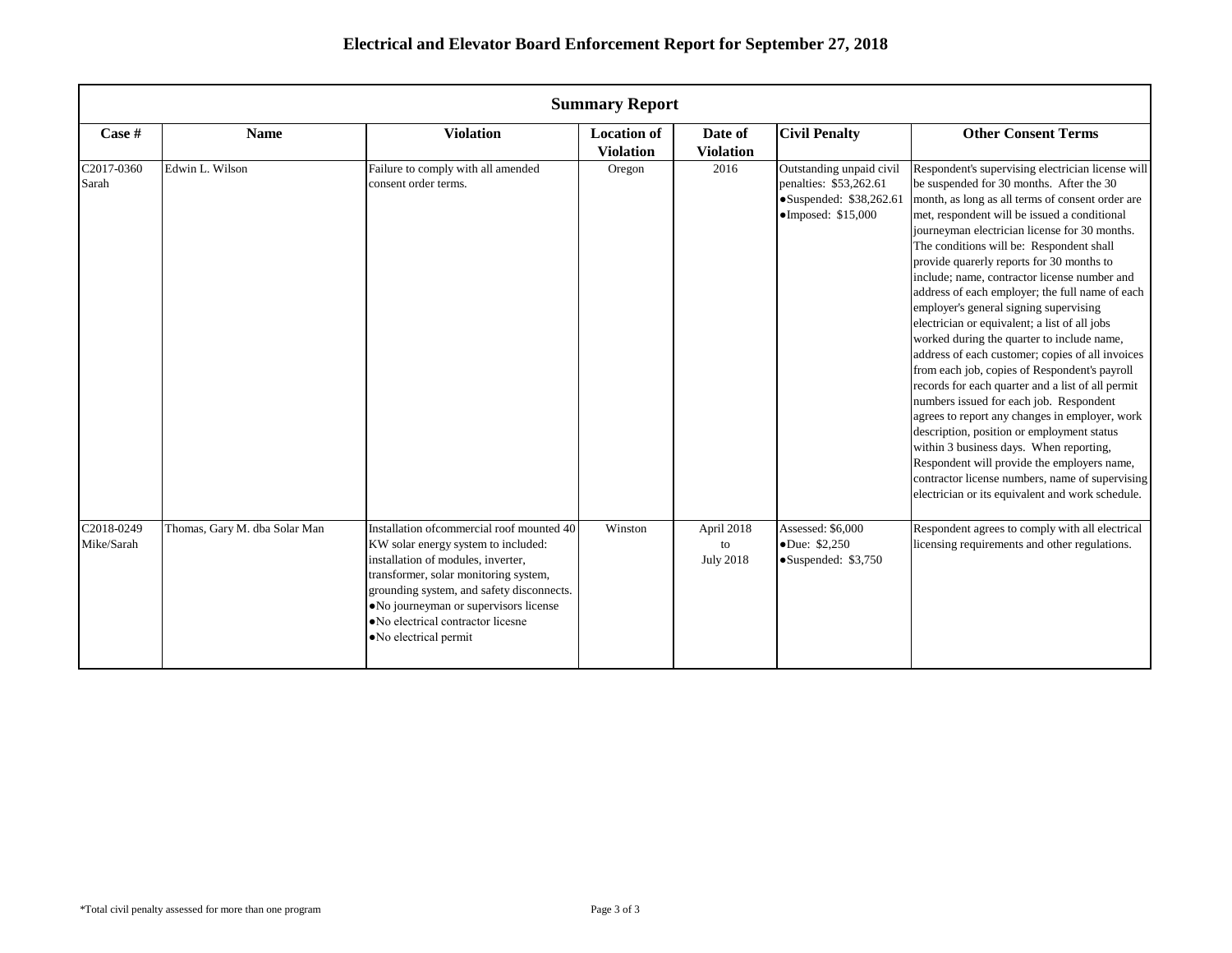# **Item III.D.**

# **Electrical and Elevator Board Enforcement Report for September 27, 2018**

<span id="page-40-0"></span>

| Electrical and Elevator Board Enforcement Report for September 27, 2018 |                                                           |                                                                                                                                                                   |                                        |                             |                            | <b>Agenda</b><br><b>Item</b><br>III.D. |                                                                       |                                                      |  |
|-------------------------------------------------------------------------|-----------------------------------------------------------|-------------------------------------------------------------------------------------------------------------------------------------------------------------------|----------------------------------------|-----------------------------|----------------------------|----------------------------------------|-----------------------------------------------------------------------|------------------------------------------------------|--|
|                                                                         |                                                           | <b>Summary Report - Cases Previously Resolved by Division</b>                                                                                                     |                                        |                             |                            |                                        |                                                                       |                                                      |  |
| Case #                                                                  | <b>Name</b>                                               | <b>Violation</b>                                                                                                                                                  | <b>Location of</b><br><b>Violation</b> | Date of<br><b>Violation</b> | <b>Penalty</b><br>Assessed | <b>Penalty to</b><br>Pay               |                                                                       | <b>Other Comments</b>                                |  |
| C2017-0477<br>Mike/Nick                                                 | Tait, Timothy                                             | Installation of electrical sign and electrical<br>wire<br>· No journeyman or supervisors license<br>· No electrical contractor license<br>• No electrical permit  | Medford                                | December 2017               | \$6,000                    | \$6,000                                | Default Order                                                         | Complaint submitted by license<br>enforcement person |  |
| C2018-0226<br>Tracey/Shannon                                            | Gaddy, Cameron                                            | Installation of electrical cabling in IDF<br>cabinets and installation of electrical<br>wiring.<br>• No journeyman or supervisors license                         | Troutdale                              | June 2018                   | \$2,000                    | \$2,000                                | Default Order<br>Complaint submitted by license<br>enforcement person |                                                      |  |
| C2018-0225<br>Tracey/Shannon                                            | Progressive Telephone Systems<br>and Communications, Inc. | Installation of electrical cabling in IDF<br>cabinets and installation of electrical<br>wiring.<br>· Allowing unlicensed individual to<br>perform electrical work | Troutdale                              | June 2018                   | \$2,000                    | \$2,000                                | Default Order<br>Complaint submitted by license<br>enforcement person |                                                      |  |
|                                                                         |                                                           |                                                                                                                                                                   |                                        |                             |                            |                                        |                                                                       |                                                      |  |
|                                                                         |                                                           |                                                                                                                                                                   |                                        |                             |                            |                                        |                                                                       |                                                      |  |
|                                                                         |                                                           |                                                                                                                                                                   |                                        |                             |                            |                                        |                                                                       |                                                      |  |
|                                                                         | *Total civil penalty assessed for more than one program   |                                                                                                                                                                   | Page 1 of 1                            |                             |                            |                                        |                                                                       |                                                      |  |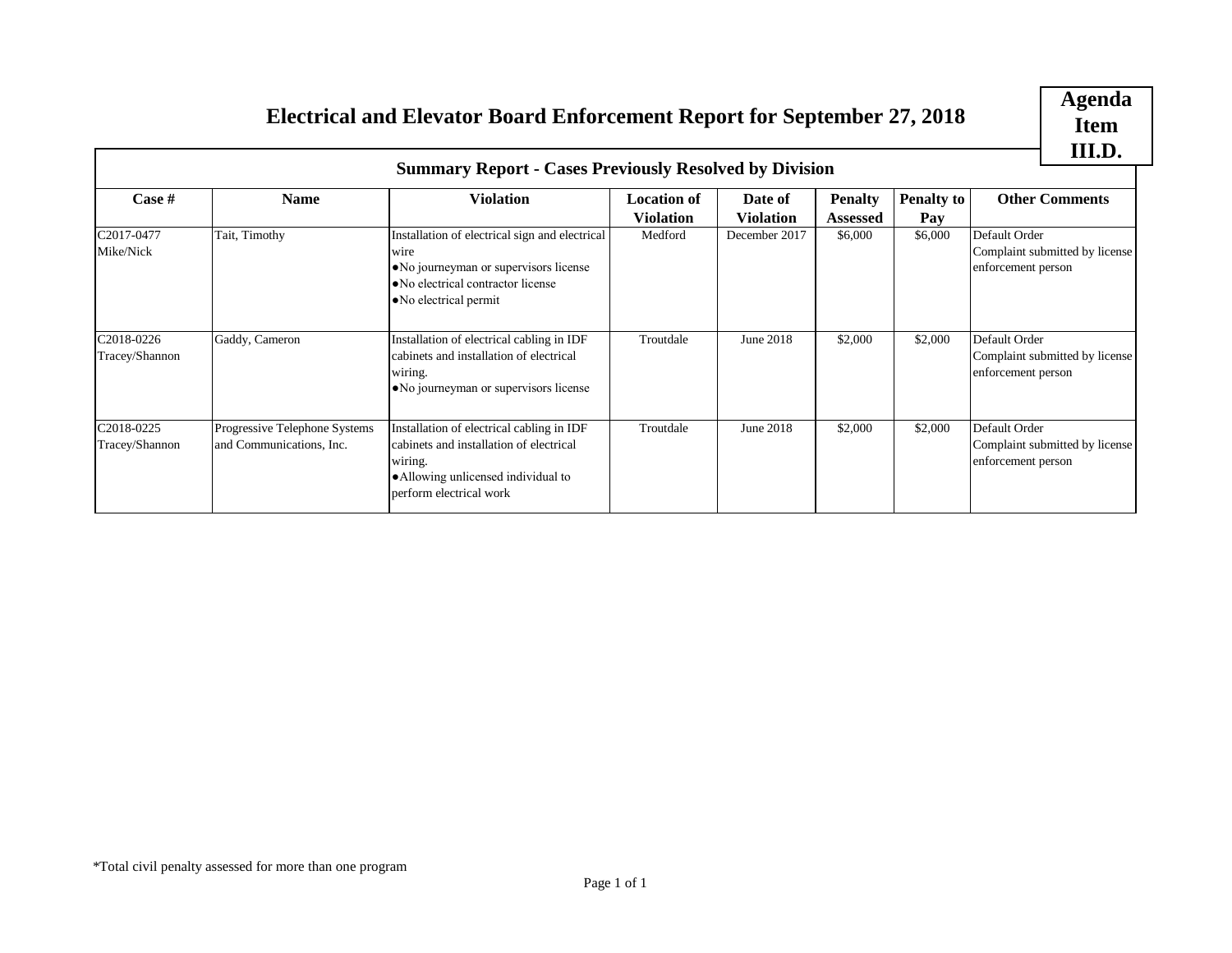### <span id="page-41-0"></span>**State of Oregon Board memo**

## **Building Codes Division September 27, 2018**

| To:          | The Electrical and Elevator Board                         |
|--------------|-----------------------------------------------------------|
| <b>From:</b> | Todd Smith, policy analyst, Policy and Technical Services |
|              | <b>Subject:</b> Continuing Education Applications         |

### **Action requested:**

Electrical and Elevator Board consideration of the Continuing Education Committee's recommendations regarding continuing education courses and instructors.

### **Background:**

The Electrical and Elevator Board establishes continuing education requirements for all electrical licensees in order to ensure licensees possess up-to-date knowledge of the code and administrative requirements. They set standards for approval of courses and instructors in order to have a sufficient number and variety of continuing education courses available to licensees. The board's continuing education committee has been meeting to evaluate courses and instructors on the board's behalf. The committee met on August 14, 2018, to review continuing education course and instructor applications. Cindy Regier and Warren Jackson attended this meeting. The committee reviewed 39 applications from 11 organizations:

- 16 courses were recommended for approval.
- 5 courses were recommended for denial.
- 12 instructors were recommended for approval.
- 6 instructors were recommended for denial.

See attached summary for more information.

In addition to the Oregon Rule and Law criteria, the committee is using the following when reviewing applications:

- NFPA 70E courses are eligible for a maximum of eight hours code-related credits.
- OSHA 10 courses are eligible for a maximum of four hours code-related credits.
- OSHA 30 courses are eligible for a maximum of sixteen hours code-related credits.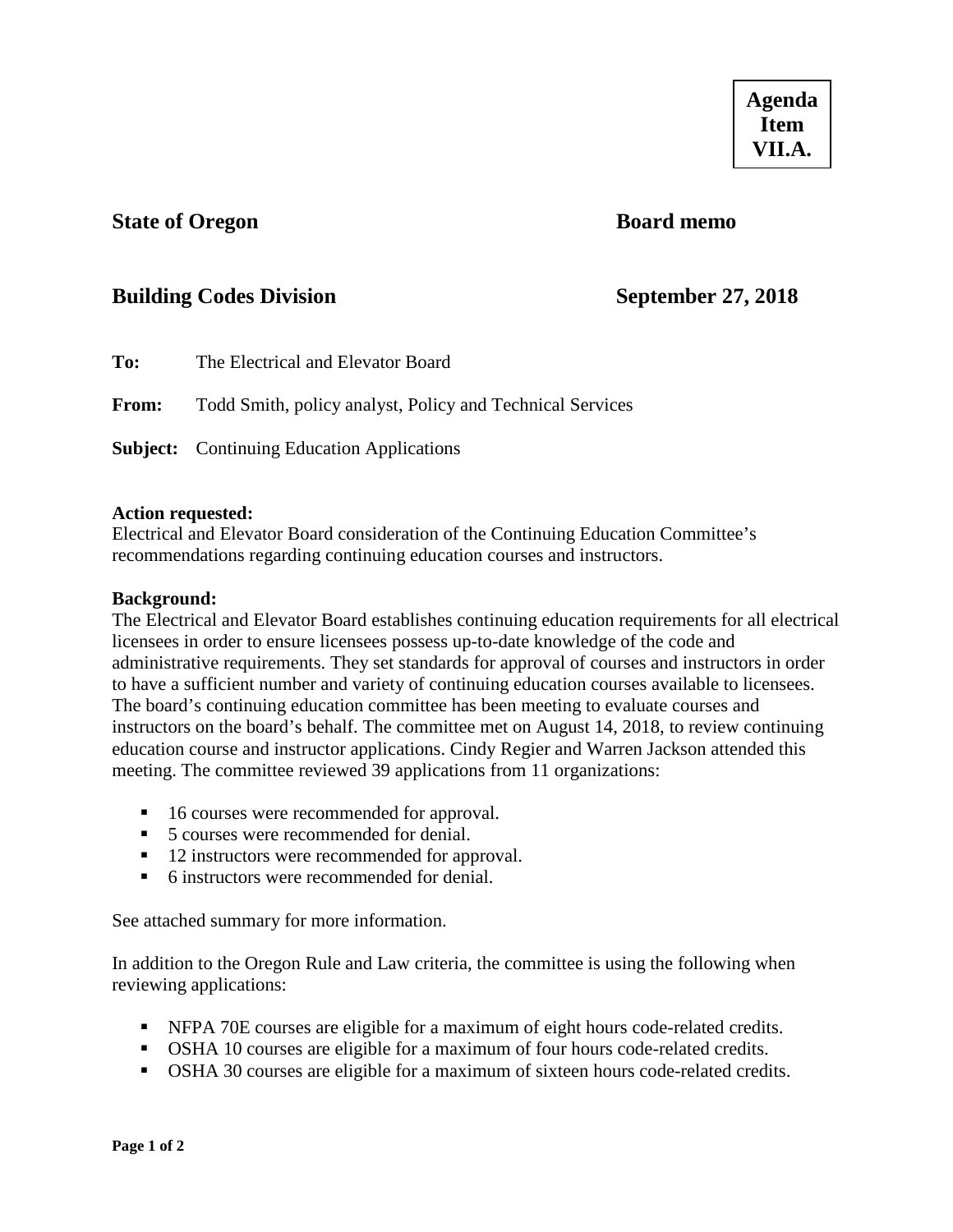- First Aid/CPR courses are eligible for a maximum of four hours code-related credits (two hours for each course).
- For correspondence courses Provider must submit complete course.
- For online courses Provider must submit a log-on or screen shots of course content.

### **Options:**

- Approve the committee's recommendations for approval or denial of courses or instructors.
- Amend and approve the committee's recommendation for approval or denial of courses or instructors.
- Disapprove the committee's recommendation for approval or denial of courses or instructors.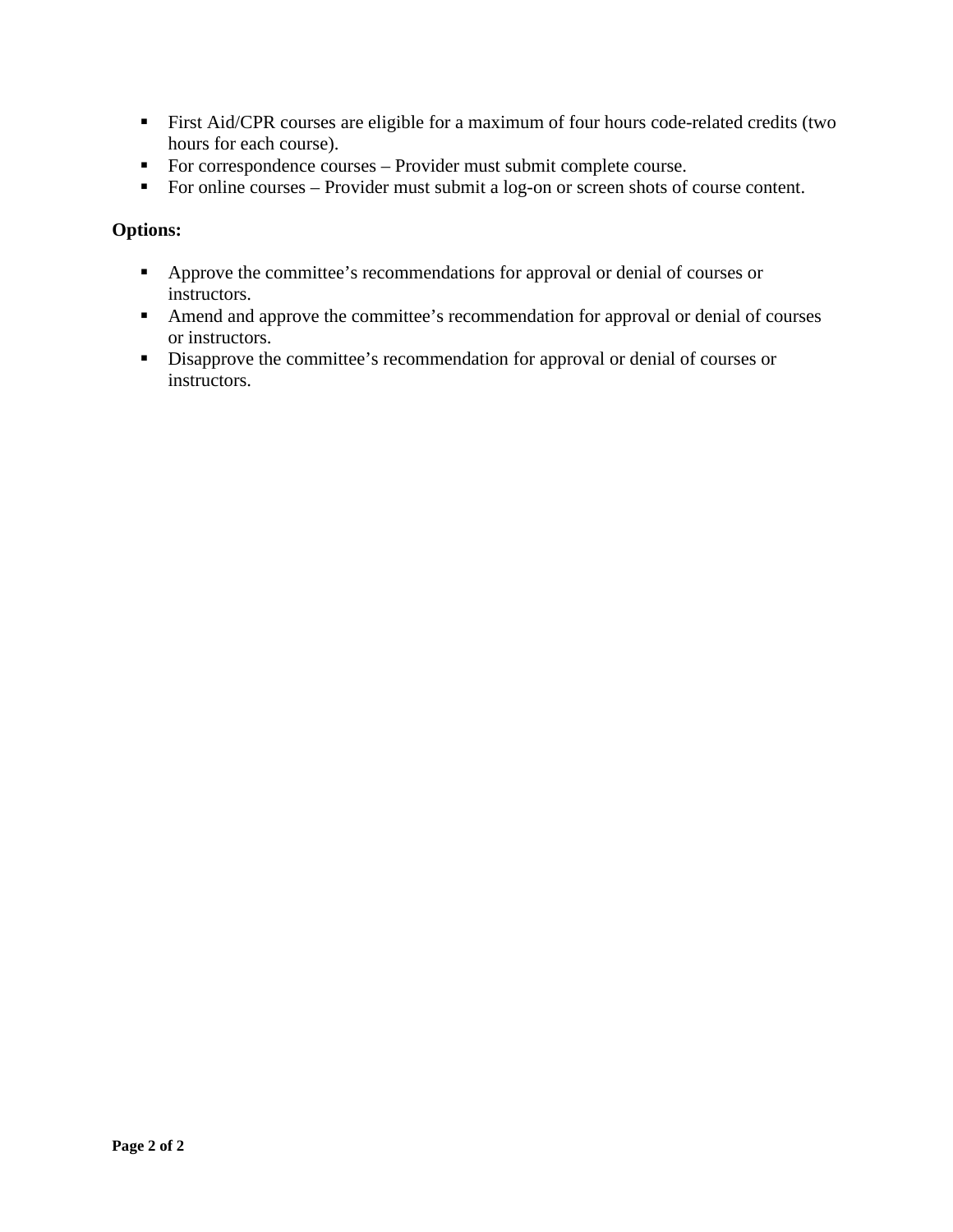# **Electrical and Elevator Board Committee on Continuing Education Course and Instructor Review 09/27/18**

### **Applicant Course Name Committee Recommendation Board Action** 1 BlueVolt Captain Code Analysis (6 hours CC) Approve – 2017 code cycle 2 cdcmello Consulting Electrical Installations Over 1000 Volts (8 hours CR) Approve – 2017 code cycle  $\frac{3}{3}$  cdcmello Consulting Soares 8-Hour Grounding and Bonding Basics (8 hours CR) Approve – 2017 code cycle 4 | cdcmello Consulting | Soares 12-Hour Grounding and Bonding Basics (12 hours CR) Approve – 2017 code cycle 5 cdcmello Consulting Soares 16-Hour Grounding and Bonding Basics (16 hours CR) Approve – 2017 code cycle 6 Electrical Reliability Services Electrical Safety for OSHA 1910 and 70E (8 hours CR) Deny, no approved instructor 7 Elite CEU 2017 NEC Wiring Methods & Materials (2 hours CR) Approve – 2017 code cycle 8 | IAEI 2017 Soares Grounding and Bonding (8 hours CR) Approve – 2017 code cycle 9 IAEI 2017 Soares Grounding and Bonding (12 hours CR) Approve – 2017 code cycle 10 IAEI 2017 Soares Grounding and Bonding (16 hours CR) Approve – 2017 code cycle 11 IAEI Solar Permitting Plan Review (8 hours CR) Approve – 2017 code cycle 12 Intertek Testing NA Analysis of Changes NFPA 70 NEC 2017 ed. (12 hours CC) Approve – 2017 code cycle 13 Jade Learning LLC Installing Services (2017 NEC) (4 hours CR) Approve – 2017 code cycle 14 Jade Learning LLC Dvercurrent Protection (2017 NEC) (4 hours CR) Approve – 2017 code cycle 15 | KARM Safety Solutions | Aerial Certification Training (4 hours ORL) Deny, not code related 16 KARM Safety Solutions Forklift Certification Training (4 hours ORL) Deny, not code related 17 KARM Safety Solutions Silica Competent Person Training (4 hours ORL) Deny, not code related 18 | KARM Safety Solutions | Trench and Excavation Competent Person Training | Deny, not code related 19 | Mike Holt Enterprises | 2017 Limited Energy & Communications Systems (8 hours CR) Approve – 2017 code cycle

**Courses**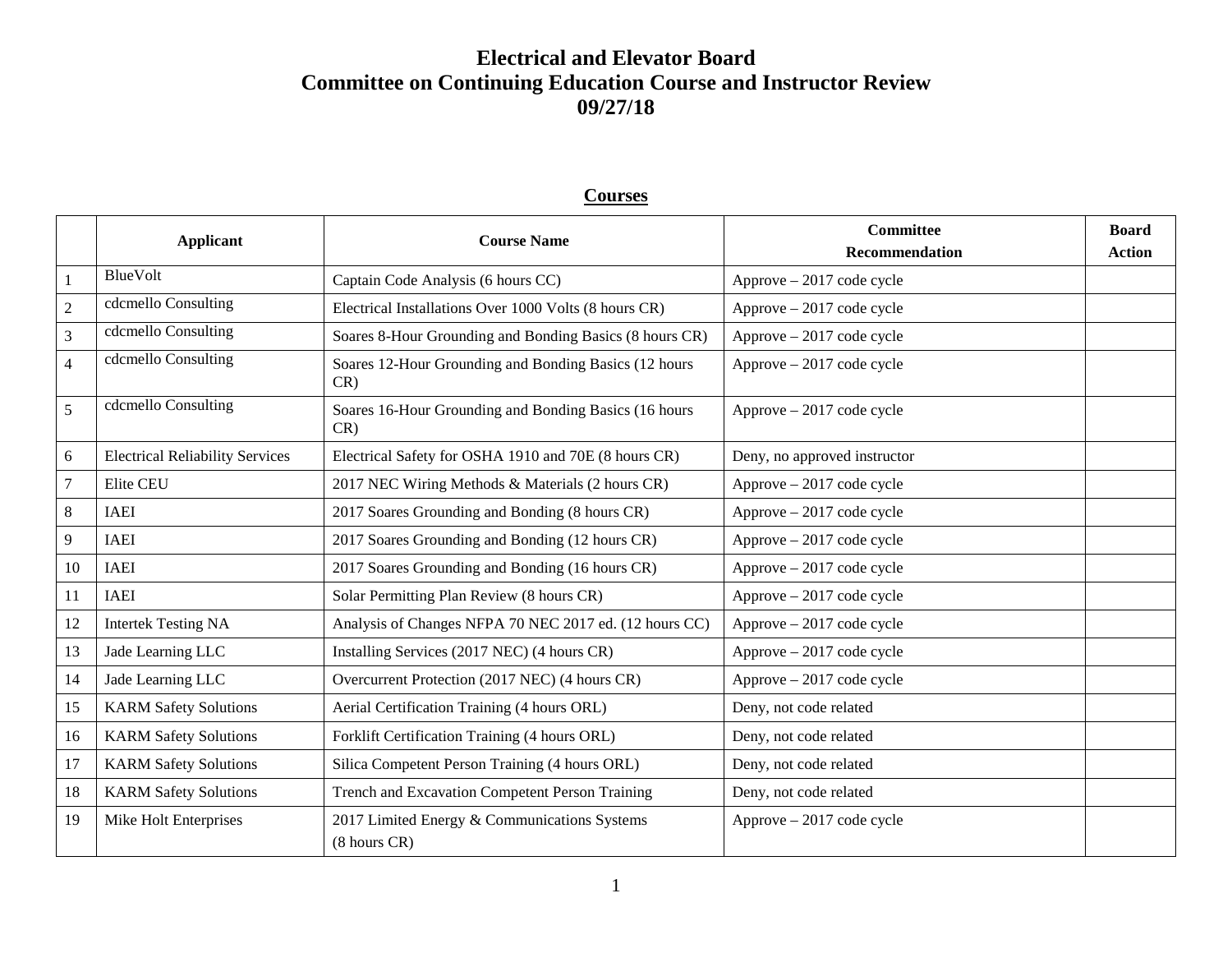| 20 | Mike Holt Enterprises | 2017 Understanding NEC Requirements for Solar PV<br>Systems (8 hours CR) | $Approve - 2017 code cycle$ |  |
|----|-----------------------|--------------------------------------------------------------------------|-----------------------------|--|
| ∠⊥ | Mike Holt Enterprises | 2017 Wiring Methods & Materials (8 hours CR)                             | $Approve - 2017 code cycle$ |  |

### **Instructors**

|                | <b>Applicant</b>                                                   | Committee<br><b>Recommendation</b>                                        | <b>Board</b><br><b>Action</b> |
|----------------|--------------------------------------------------------------------|---------------------------------------------------------------------------|-------------------------------|
| $\mathbf{1}$   | Thomas Degnan (CC)<br><b>Blue Volt</b>                             | Deny, qualifications not provided                                         |                               |
| 2              | Chuck Mello (CR)<br>cdcmello Consulting                            | Approve - 2017 code cycle                                                 |                               |
| 3              | Ross Bender (OSHA CR)<br><b>Electrical Reliability Services</b>    | Deny, no qualifications provided                                          |                               |
| $\overline{4}$ | John Hagstrom (OSHA CR)<br><b>Electrical Reliability Services</b>  | Deny, no qualifications provided                                          |                               |
| 5              | Resty Mascardo (OSHA CR)<br><b>Electrical Reliability Services</b> | Deny, no qualifications provided                                          |                               |
| 6              | Larry Evers (CR)<br>Elite CEU                                      | Approve - 2017 code cycle                                                 |                               |
| $\overline{7}$ | Chuck Mello (CR)<br><b>IAEI</b>                                    | Approve - 2017 code cycle                                                 |                               |
| 8              | Sean Bagsby (CC, CR)<br><b>IBEW Local 46</b>                       | Approve - 2017 code cycle                                                 |                               |
| 9              | Jerry Berndt (CC, CR)<br><b>IBEW</b> Local 46                      | Approve - 2017 code cycle                                                 |                               |
| 10             | Nick Genton (CC, CR)<br><b>IBEW</b> Local 46                       | Approve - 2017 code cycle (limited to classes within<br>scope of license) |                               |
| -11            | Bryan Johnson (CC, CR)<br><b>IBEW</b> Local 46                     | Approve - 2017 code cycle                                                 |                               |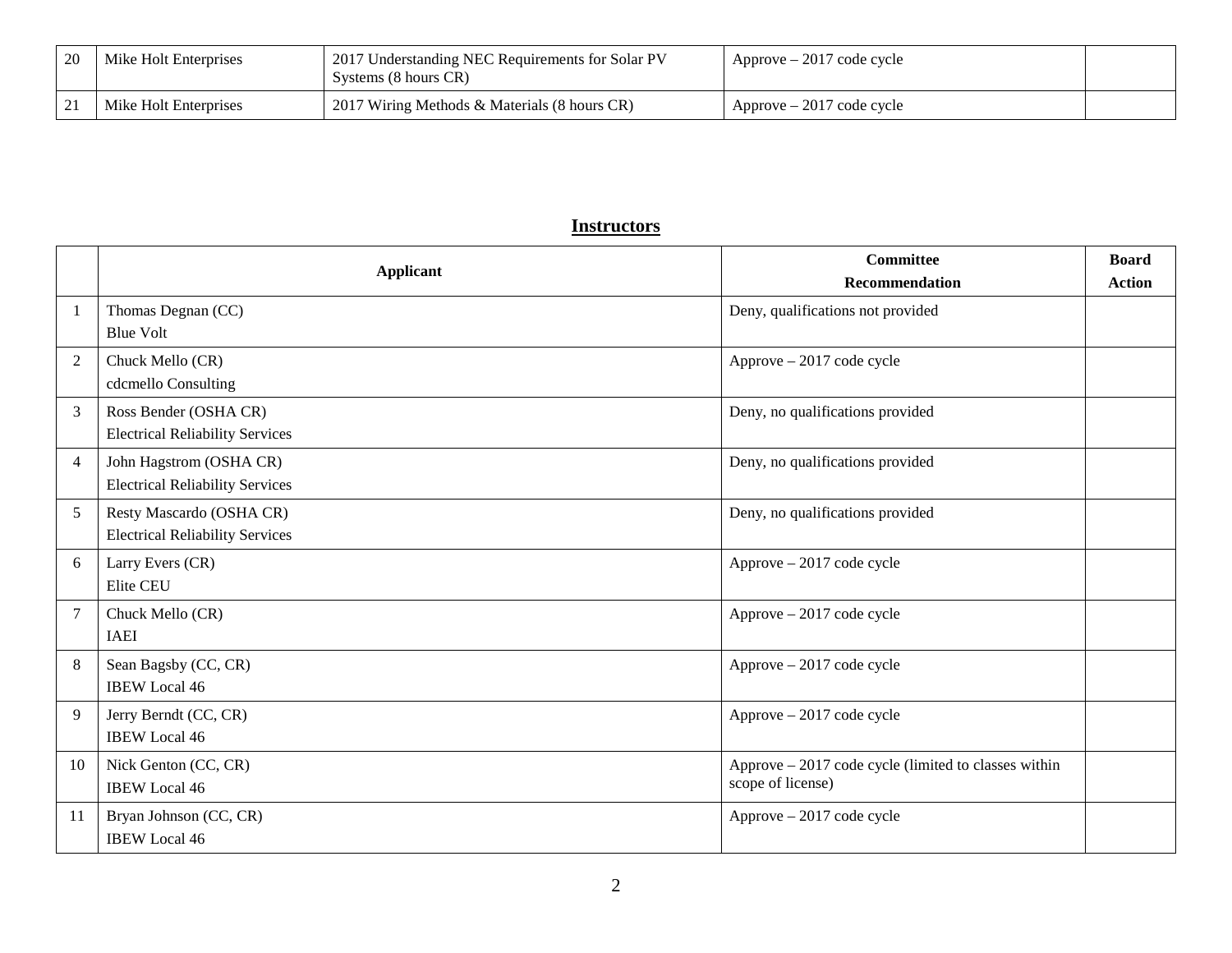| 12 | Curtis Orlovski (CC, CR)     | $Approve - 2017 code cycle$                           |  |
|----|------------------------------|-------------------------------------------------------|--|
|    | <b>IBEW</b> Local 46         |                                                       |  |
| 13 | Charles Schroeder (CC, CR)   | $Approve - 2017 code cycle$                           |  |
|    | <b>IBEW</b> Local 46         |                                                       |  |
| 14 | James Tosh (CC, CR)          | Approve $-2017$ code cycle (limited to classes within |  |
|    | <b>IBEW</b> Local 46         | scope of license)                                     |  |
| 15 | Robert Will (CC, CR)         | $Approve - 2017 code cycle$                           |  |
|    | <b>IBEW</b> Local 46         |                                                       |  |
| 16 | Dennis Bordeuax (CC, CR)     | Deny, no qualifications provided                      |  |
|    | Jade Learning LLC            |                                                       |  |
| 17 | Perry Parkin (CC, CR)        | Approve                                               |  |
|    | Joan P. Albert               |                                                       |  |
| 18 | <b>Robert Miller</b>         | Deny, no approved courses                             |  |
|    | <b>KARM Safety Solutions</b> |                                                       |  |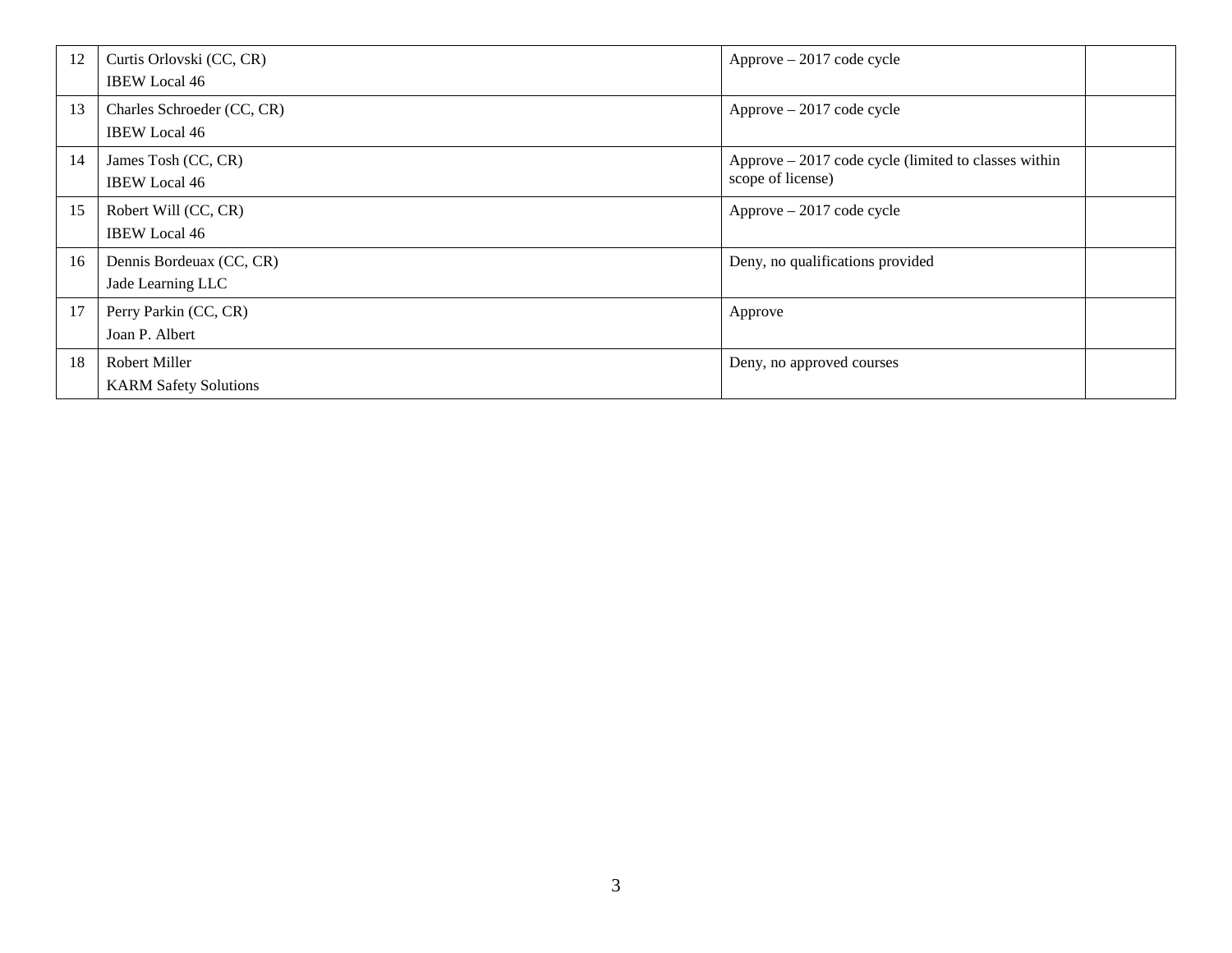# <span id="page-46-0"></span>Christopher Jensen

1187 Cliffside Dr. Logan Ut 84321 435-760-4675 Christopher.jensen@UL.com

> **Agenda Item VII.B.**

7/31/2018

Electrical Board State of Oregon 1535 Edgewater Street NW Salem, OR 97304

Dear Electrical Board,

My name is Christopher Jensen and I am the Education Chairman for the Northwest Section of the International Association of Electrical Inspectors. We are holding our annual seminar in St George Ut September 9<sup>th</sup> through the 12<sup>th</sup>. At this seminar we conduct 16 hours of electrical training. This year we are providing 8 hours of solar permitting and plan review training that has been created by the Solar Training and Education for Professionals organization in conjunction with the US Department of Energy and the IAEI among others. This training was designed to address the solar industry to try to standardize the permitting, plan review and inspecting process to help the inspectors and installers work together to achieve a code compliant solar installation. The course was submitted to the Oregon Electrical Board with an older version of the presentation which was based on the 2014 NEC and 2015 IFC, IBC and IRC and was rejected. I have re-submitted the course with updated material that will be used during the presentation which shows that it has been updated to the 2017 NEC and the 2018 I-codes. Pete Jackson will be the Instructor and is a Nationally recognized expert on solar installations, permitting and plan review. Since we will be holding the seminar before the next Electrical Board meeting I am requesting this class be approved retroactively. We will provide a list of attendees and their license numbers at the end of the seminar.

Sincerely, Christopher Jensen